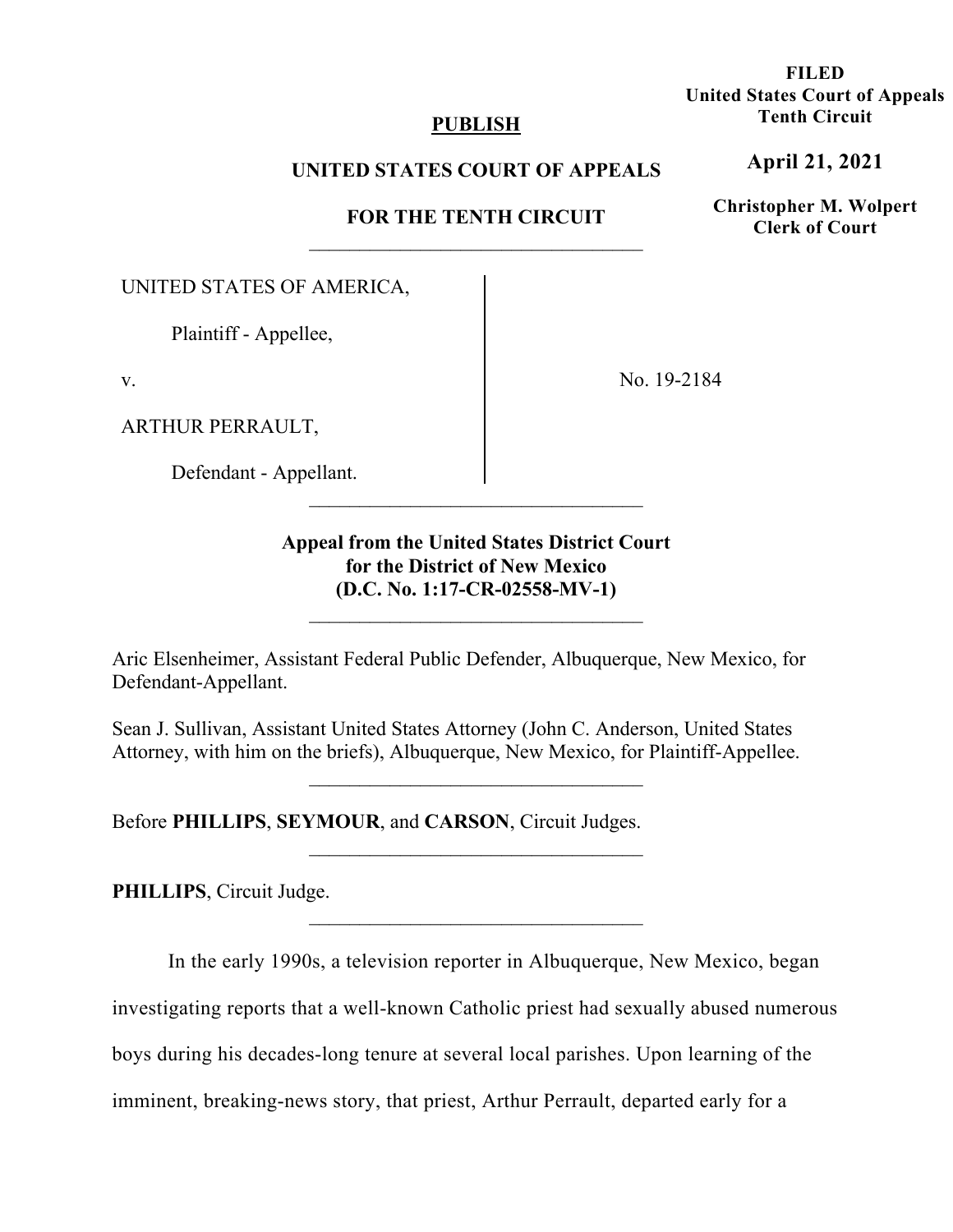previously planned sabbatical. Foregoing his original plans to stay in the United States, he instead opted for an international destination. After a two-week sojourn in Canada, Perrault made a new life in Morocco—a country, as it so happens, that doesn't share an extradition treaty with the United States.

Fast-forward twenty-five years. In 2017, a federal grand jury sitting in the District of New Mexico charged Perrault with seven counts of sexual abuse, all stemming from Perrault's relationship with John Doe 1 in the early 1990s. Doe 1 was about age ten at the time of the charged abuse. The Moroccan government agreed to expel Perrault, the FBI brought him back from Morocco, and Perrault stood trial in the community he had fled over two decades earlier. During the trial, seven other victims testified that Perrault had sexually abused them when they were just boys. The jury convicted Perrault of all seven counts.

To hear Perrault tell it, his trial was more character assassination than solemn search for the truth. On that score, he faults the district court for permitting so many former victims to testify. He also argues that the district court plainly erred in seating the jurors that convicted him, who, according to Perrault, had predetermined his guilt before hearing any evidence. Perrault also disputes certain jury instructions as well as his sentence.

We don't share Perrault's view of the proceedings in the trial court. Rather, after reviewing the record, the parties' briefing, and the relevant law, we are convinced that Perrault received a fundamentally fair trial in compliance with his constitutional rights. Exercising jurisdiction under 28 U.S.C. § 1291, we affirm.

<sup>2</sup>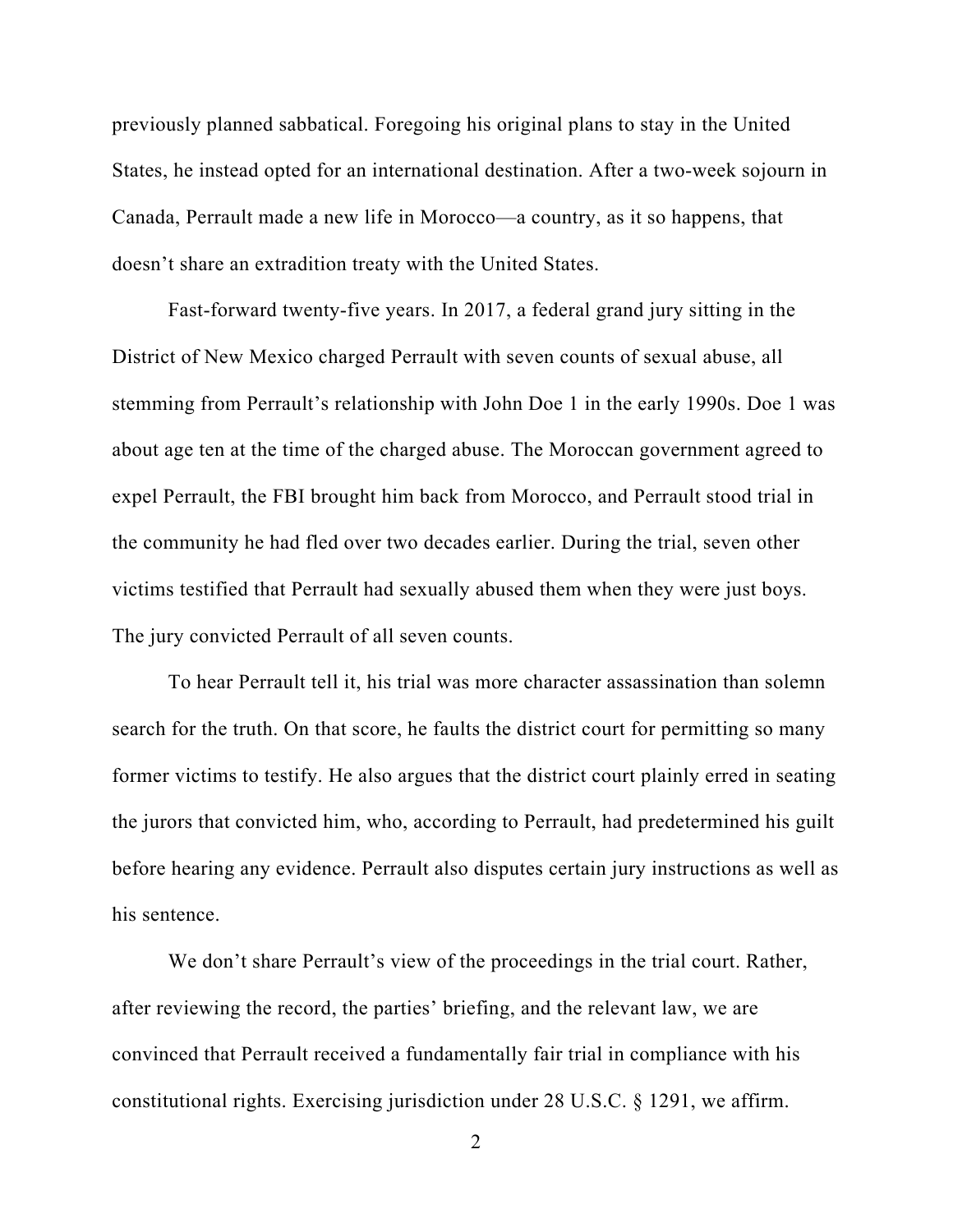#### **BACKGROUND**

#### **I. Events Leading Up to Perrault's Trial**

From the mid-1960s to 1992, Perrault was a Catholic priest at several parishes in Albuquerque, New Mexico. Most of Perrault's acts underlying the Indictment's charges occurred while he served as the pastor of St. Bernadette's Church, though other victims encountered Perrault while he was a priest at Our Lady of Guadalupe Church and Our Lady of the Assumption. As detailed below, numerous victims testified that Perrault sexually abused them over the three decades Perrault was a Catholic priest in Albuquerque.<sup>1</sup>

In 1992, a local television reporter began investigating allegations that Perrault had sexually abused young boys. Almost immediately after learning of the investigation, Perrault told his congregation that he would be taking a sabbatical in Canada, not in Denver, Colorado, as he had planned. After spending two weeks in Vancouver, Canada, Perrault flew to Morocco, where he lived for the next twentyfive years.

In September 2017, a federal grand jury charged Perrault with six counts of aggravated sexual abuse, *see* 18 U.S.C. § 2241(c), and one count of abusive sexual contact, *see* 18 U.S.C. § 2244(a)(5). The charges, summarized in the chart below, all relate to Doe 1, whom Perrault abused in 1991 and 1992.

<sup>&</sup>lt;sup>1</sup> In addition to the eight victims who testified at trial, the government represented that it "is aware of dozens of additional victims" who have made similar allegations against Perrault. R. vol. 1 at 568 n.3.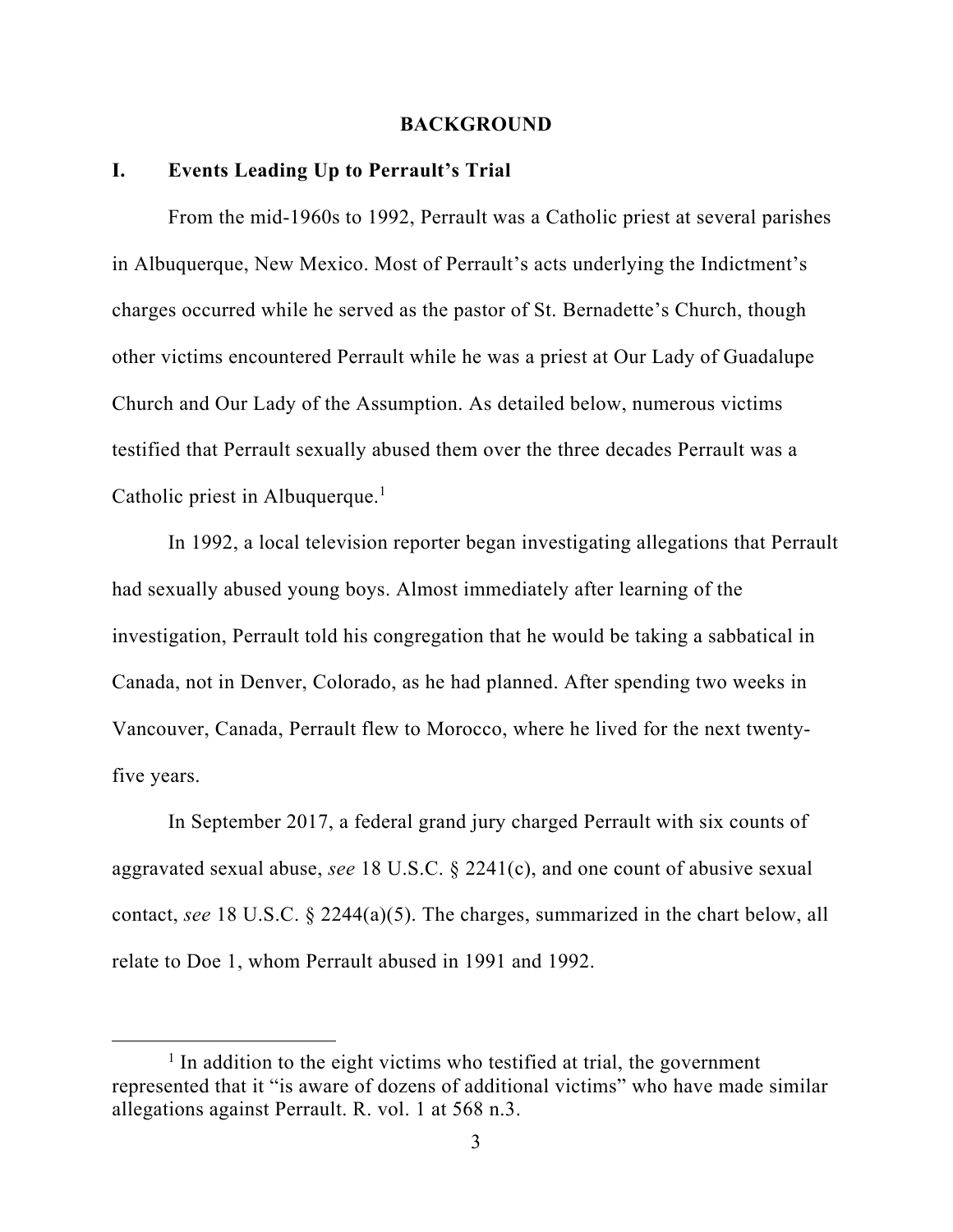| Count          | <b>Act Alleged</b>                                                                                   | Location                          | <b>Statute Violated</b>       |
|----------------|------------------------------------------------------------------------------------------------------|-----------------------------------|-------------------------------|
| $\mathbf{1}$   | Digital<br>penetration of<br>Doe 1's anus                                                            | Kirtland Air<br><b>Force Base</b> | $\S$ § 2241(c),<br>2246(2)(C) |
| $\overline{2}$ | Digital<br>penetration of<br>Doe 1's anus,<br>separate and apart<br>from the act<br>charged in Count | Kirtland Air<br>Force Base        | $\S$ § 2241(c),<br>2246(2)(C) |
| 7              | Digital<br>penetration of<br>Doe 1's anus                                                            | Santa Fe National<br>Cemetery     | $\S\S 2241(c),$<br>2246(2)(C) |
| 3              | Contact between<br>Perrault's mouth<br>and Doe 1's penis                                             | Kirtland Air<br>Force Base        | $\S$ § 2241(c),<br>2246(2)(B) |
| 6              | Contact between<br>Perrault's mouth<br>and Doe 1's penis                                             | Santa Fe National<br>Cemetery     | $\S\S 2241(c),$<br>2246(2)(B) |
| $\overline{4}$ | Touching Doe 1's<br>genitalia directly                                                               | Kirtland Air<br>Force Base        | $\S$ § 2241(c),<br>2246(2)(D) |
| 5              | Touching Doe 1's<br>genitalia directly<br>and through the<br>clothing                                | Kirtland Air<br>Force Base        | $\S$ § 2244(a)(5),<br>2246(3) |

In 2018, FBI Agents traveled to Morocco to return Perrault to the United States to stand trial. Sometime earlier, the Moroccan government agreed to expel Perrault, and it held him in custody until the FBI came to retrieve him. While Perrault was detained in Morocco, a state department official visited him to ensure that the Moroccan government had been treating him properly. During this visit, Perrault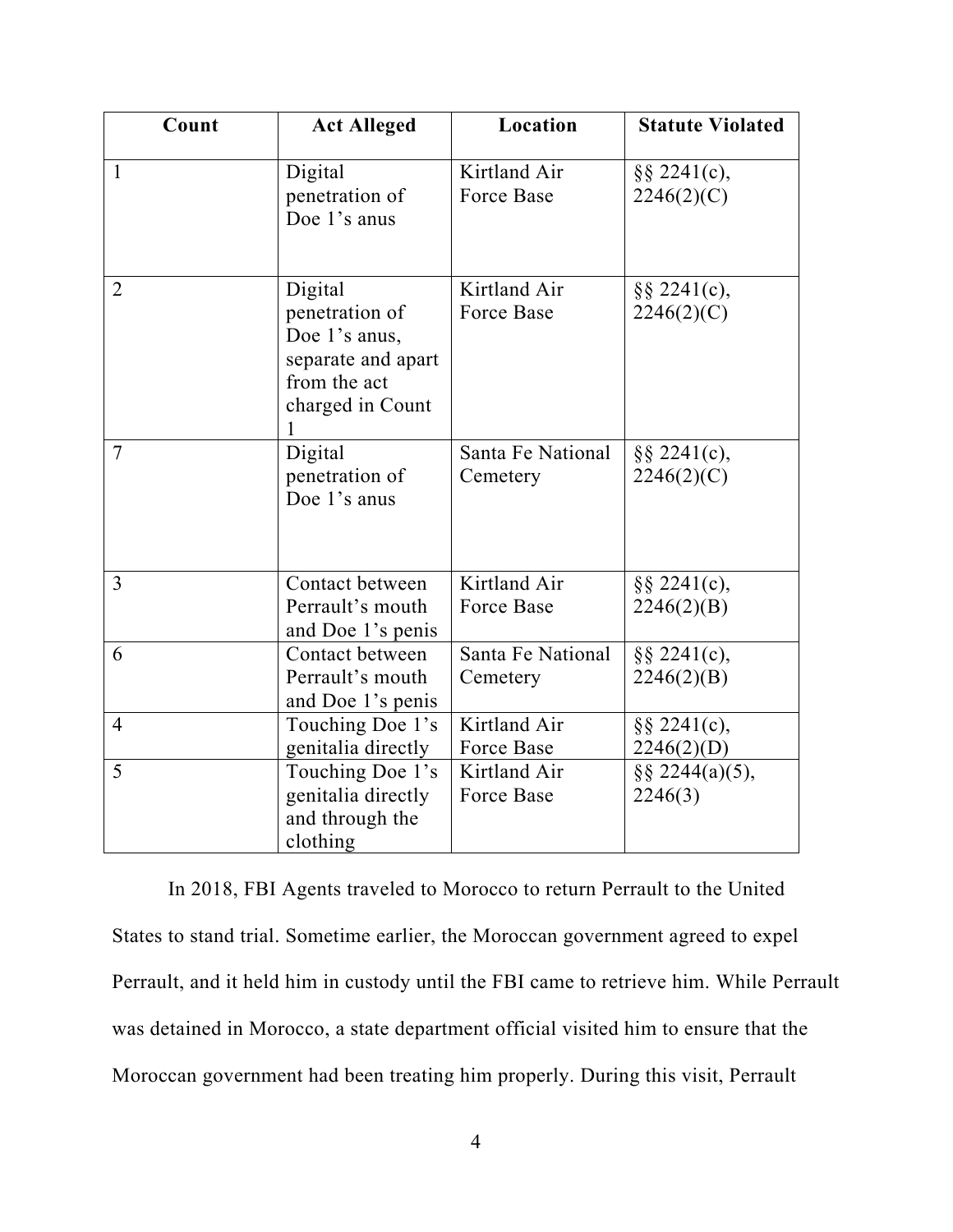expressed frustration that the United States was continuing to pursue charges against him related to sexual abuse but admitted to "many transgressions" that the Catholic Church "had dealt with" in the 1980s and 1990s. R. vol. 3 at 1306:6–12.

On the flight from Morocco to the United States, Perrault spoke further with his FBI escort. He admitted that he had sexually abused Doe 8, including performing oral sex on him "and said he may have also used his hands." *Id.* at 1437:14–1438:12. He also admitted having "touched" Doe 3 and writing a letter to Doe 3's parents apologizing for what he had done. *Id.* at 1439:10–1440:3. The government introduced all these admissions at trial.

**II. Trial** 

#### **A. Voir Dire**

Though the district court ordered an expanded venire panel of over 110 citizens, the parties still were able to complete jury selection in just one day. In the morning, the district court told the prospective jurors that it would be questioning them about their personal experiences with sexual abuse, and it encouraged them to approach the bench to discuss those matters. One juror chose to discuss her experience in front of the entire venire. She related, "I have been sexually assaulted twice, and I thought I was okay, and clearly I'm not. But . . . I'm going to claim it because I was the victim. So I don't care who hears it. I'm not embarrassed by it. But to say I'm biased is a little underrated." R. vol. 4 at 99:1–5. After hearing her story, some members of the venire applauded by clapping. The court excused her for cause.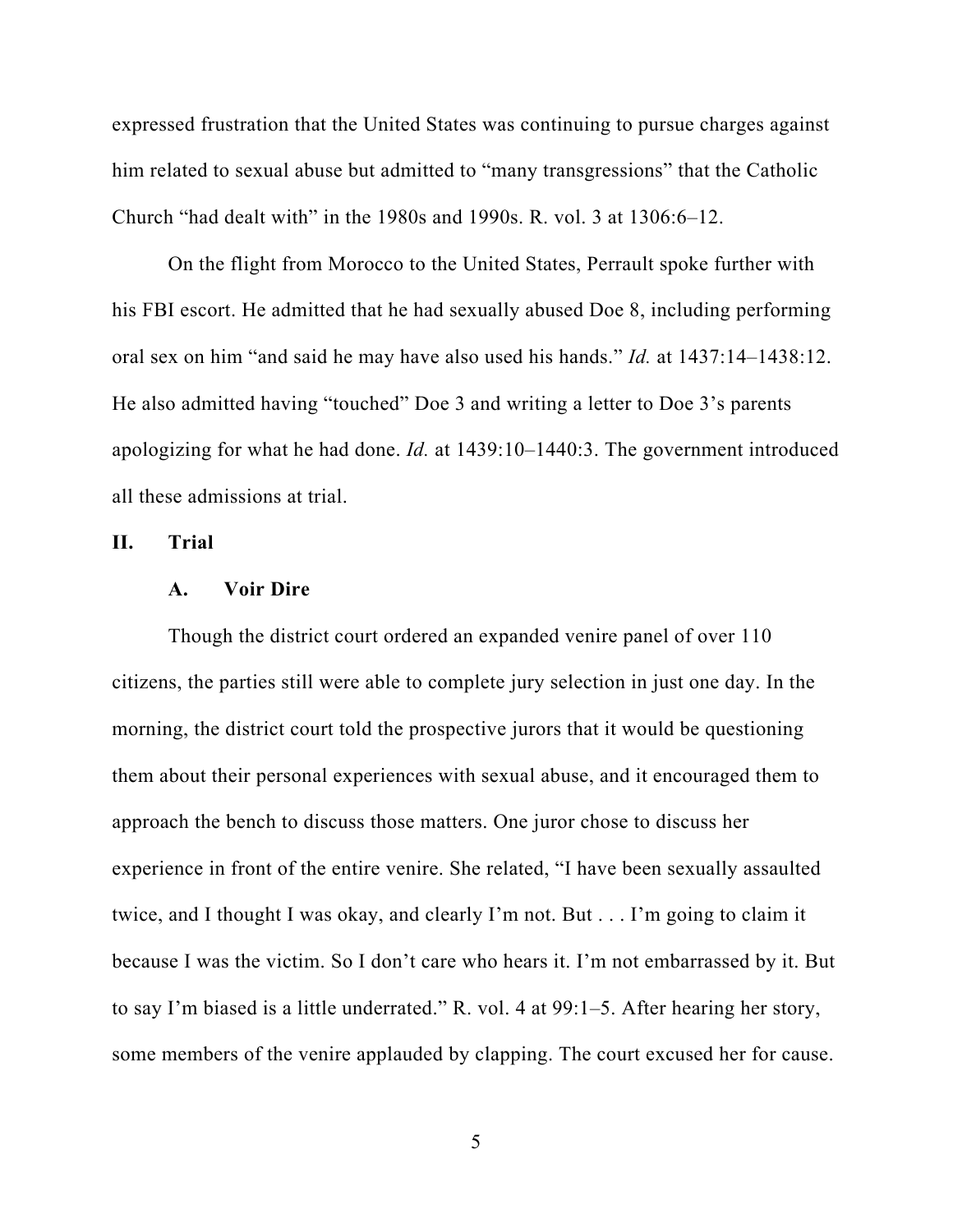Perrault moved for a mistrial based on the venire members' applause, but the district court denied the motion.

After lunch, counsel began questioning the jurors. As expected, many of the prospective jurors had already heard or seen news accounts about the case, including Perrault's extradition from Morocco. Also as expected, many prospective jurors stated they had already formed an opinion about Perrault's culpability. The court excused those jurors for cause.

When the questioning turned to the general subject of sexual abuse by Catholic priests, several members of the venire expressed disappointment. For instance, Juror 6 found the allegations "disheartening" and "upsetting." *Id.* at 128:18–20. Juror 26 identified herself as a Catholic who had stopped going to Mass for reasons including her "disappoint[ment] in the church for all the cover-ups." *Id.* at 232:5–6. Juror 38 likewise had heard of "cover-ups" in the church. *Id.* at 233:11–14. But in response to follow-up questions, each of the three stated that they could remain fair and impartial.

In the end, the parties agreed on twelve jurors and four alternates. Though the government exhausted each of its six peremptory challenges, Perrault used only six of his ten. Perrault's trial counsel thanked the government's counsel for how voir dire was handled, and the court complimented both parties on a "great job on voir dire." *Id.* at 269:22.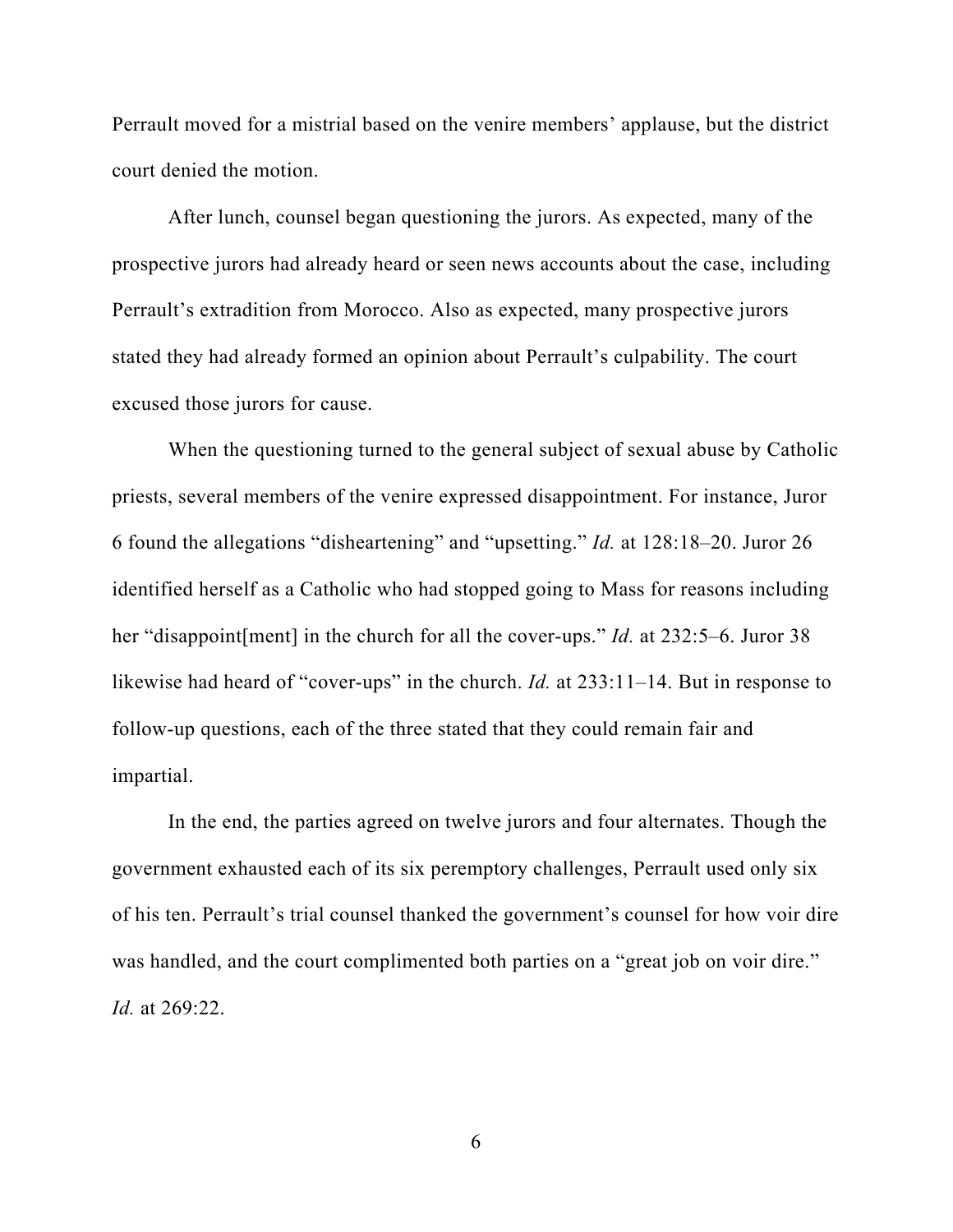#### **B. Witness Testimony**

As discussed below, Rules 413 and 414 of the Federal Rules of Evidence permit the government to introduce evidence that a defendant has committed other sexual assaults or child molestation not charged in the indictment. *See infra*  Discussion Section II.B.1. Accordingly, in addition to Doe 1's testimony, the government called seven Rule  $414$  witnesses<sup>2</sup> who testified that Perrault had sexually abused them during his time in Albuquerque.<sup>3</sup> Because Perrault's primary challenge on appeal is the district court's admitting those witnesses' testimony, we summarize their testimony below.

### **1. Doe 1**

In 1990, at age nine, Doe 1 became an altar server at St. Bernadette's Church. Perrault was then the priest there. Doe 1 spent considerable time with Perrault while assisting him with Mass. Back then, Doe 1 described Perrault as his "best friend," R. vol. 3 at 1211:4–5, and Perrault referred to Doe 1 as "[h]is boy," *id.* at 16–17. At some point, Perrault gifted Doe 1 a "St. Michael's medal." *Id.* at 1225:14. Because he admired Perrault, Doe 1 hoped to become a priest.

 $2$  Though the government moved to admit the sexual-assault testimony of its witnesses under both Rules 413 and 414, we refer to all of them as Rule 414 witnesses for simplicity.

<sup>&</sup>lt;sup>3</sup> The government moved to allow eight other victims to testify, but only seven testified at trial.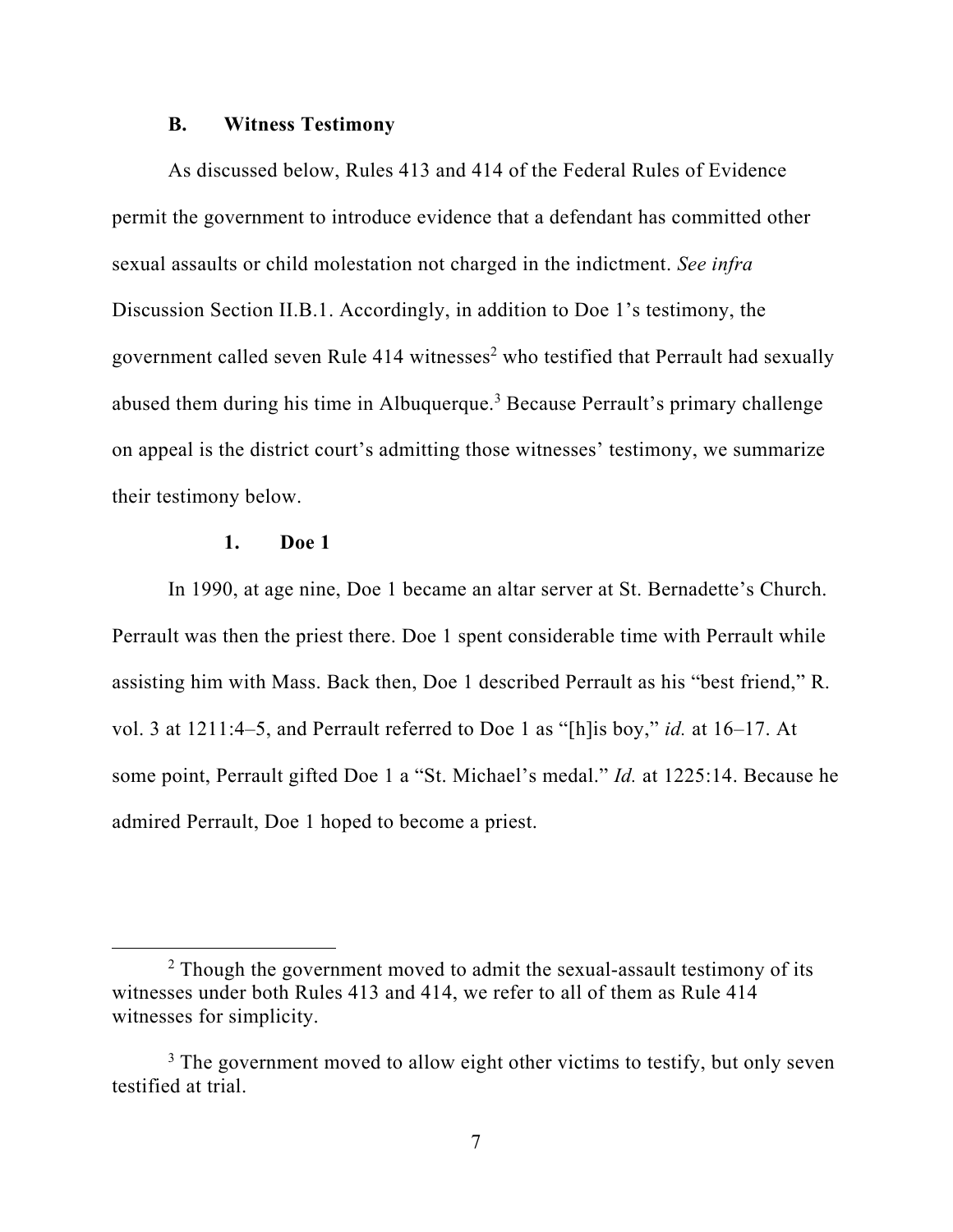Doe 1 testified that Perrault began sexually abusing him when Doe 1 was age ten. Though Doe 1 failed to provide specific dates, he testified that Perrault had abused him at three geographical locations: the rectory<sup>4</sup> at St. Bernadette's, Kirtland Air Force Base (the "Base"), and Santa Fe National Cemetery. Addressing the abuse on the Base, Doe 1 testified that Perrault abused him both in a Base chapel and inside Perrault's car at a Base parking lot. Sometimes Perrault would fondle Doe 1's penis and testicles, both through Doe 1's pants and skin-to-skin. Perrault also put his mouth directly on Doe 1's penis on several occasions.<sup>5</sup> Other times, Perrault used his fingers to penetrate Doe 1's anus, sometimes causing bleeding. Including the times Perrault hugged and kissed him, Doe 1 testified that Perrault sexually abused him close to a hundred times. Perrault also told Doe 1 that the abuse "was our secret" and that if he spoke ill of a priest he would go to hell. *Id.* at 1234:19–25, 1235:10–14.

#### **2. John Does 2–3, 5–9**<sup>6</sup>

Doe 9 first met Perrault in the fall of 1966 as a freshman in high school at St. Pius X. Perrault was his teacher. When Doe 9 was around thirteen or fourteen, Perrault began taking him to the movies. While there, Doe 9 testified that Perrault would "put his hands inside of my shirt and he would fondle my breasts, fondle my

<sup>&</sup>lt;sup>4</sup> A "rectory" is housing that a church provides for its clergy.

<sup>&</sup>lt;sup>5</sup> At trial, neither Doe 1 nor the government used the phrase "oral sex." Doe 1 clarified that he viewed Perrault's abuse "as a kiss versus [i.e., as opposed to] oral sex." R. vol. 3 at 1258:3–18.

<sup>&</sup>lt;sup>6</sup> Because all the witnesses who testified at trial were male, we refer to each throughout as simply "Doe," adopting the same numbering scheme as the parties.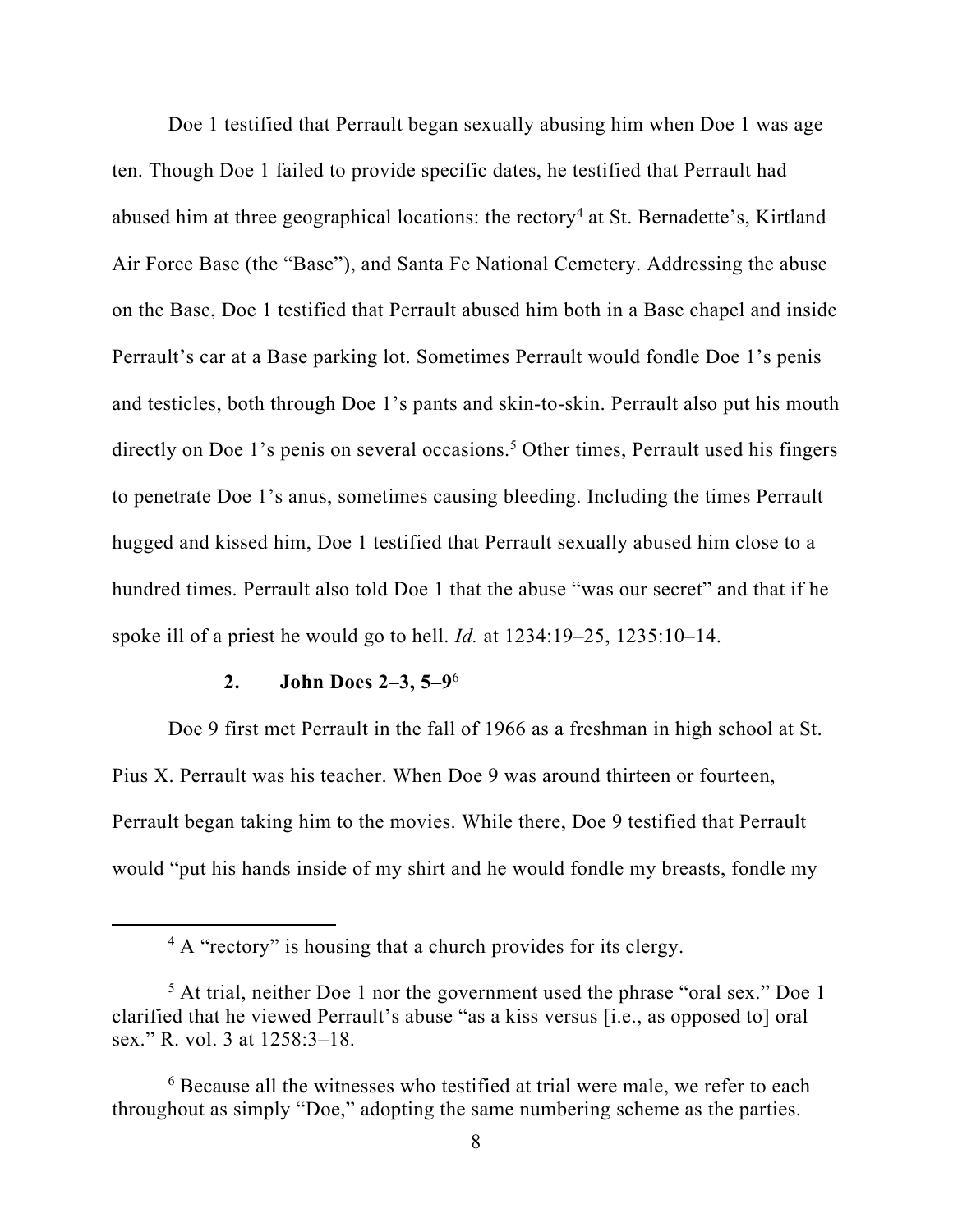nipples." *Id.* at 924:20–21. At some point, Perrault gave Doe 9 gifts, including a tobacco pipe and a brass crucifix. Doe 9 also testified that Perrault regularly gave him inappropriate hugs in which Perrault "would embrace [him] and then [Perrault] would rub his thigh between [Doe 9's] legs up into [his] crotch." *Id.* at 927:15–16. Doe 9 estimated that Perrault hugged him that way anywhere from fifty to a hundred times.

The most jarring sexual encounter happened when Doe 9 was seventeen. Rather than using the front door, visitors to Doe 9's home often used a side gate to go directly into the backyard. Doe 9's room was accessible from the backyard by a sliding glass door. One Sunday morning, Perrault used the side gate and sliding door to enter Doe's 9 room and climb into bed with him. Perrault began fondling Doe 9's penis until Doe 9 ejaculated. After, Perrault told Doe 9 to keep the episode between the two of them.

Doe 8 became an altar boy at Our Lady of Guadalupe in 1970 at age twelve. He assisted Perrault with Mass, funerals, and weddings, and Perrault eventually made Doe 8 head altar boy. Perrault would take Doe 8 on excursions to the Albuquerque Little Theater and the Base. Perrault also gave Doe 8 a leather necklace with stained glass. The first time Perrault abused Doe 8, Doe 8 was a passenger in Perrault's car. Perrault parked along the roadside, pulled Doe 8's pants down, and masturbated him. Perrault told him that it was their "secret" and not to tell anyone. *Id.* at 896:24–897:1. Over a two-year period, Perrault abused Doe 8 "at least 100" times. *Id.* at 894:6–9. The abuse included oral sex, anal sex, masturbation, and fondling. Doe 8 also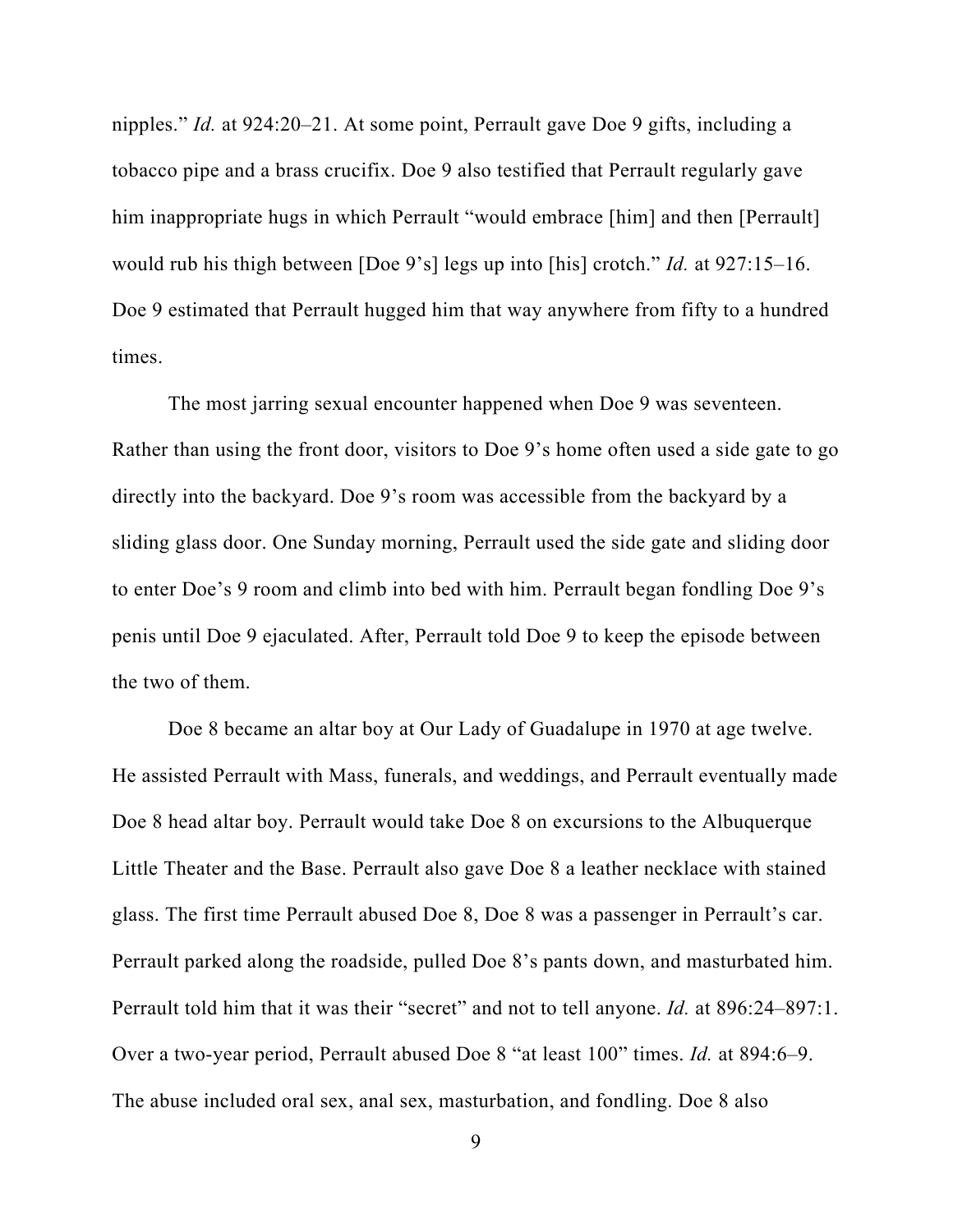testified about two specific incidents that occurred on the Base—in Perrault's office and in the parking lot. Doe 8 tried to report the abuse to his mother, but she told him "to never talk about a Catholic priest like that." *Id.* at 904:19–20. As noted above, the government admitted into evidence Perrault's pre-trial statements acknowledging that he had sexually abused Doe 8.

Like Doe 8, Doe 3 met Perrault through his service as an altar boy at Our Lady of Guadalupe. Unlike many of the victims who testified, Perrault abused Doe 3 only once. On December 4, 1971, when Doe 3 was twelve, Perrault asked Doe 3 to accompany him to Perrault's private room in the rectory of Our Lady of Guadalupe. Once inside the room, Perrault closed and locked the door. After telling Doe 3 to sit on the bed, Perrault began touching Doe 3's legs and kissing his shoulder, chest, and neck. Perrault also started touching Doe 3's genitals through the outside of his clothing. Eventually, Perrault unbuttoned Doe 3's pants and touched Doe 3's testicles and penis directly on the skin.

Doe 3 managed to escape. He ran from the church to a friend's house and called his mother. Doe 3 later told his father what had happened, and the two of them returned to the church to confront Perrault. Perrault told Doe 3's father that "he was sorry, that he didn't mean to do that." *Id.* at 840:1–3. Perrault also wrote Doe 3's mother a letter apologizing for what he had done, which the government entered into evidence. Additionally, Doe 3's father had Doe 3 write down what had happened, which Doe 3 read into evidence. The Archbishop had assured Doe 3's parents that "Father Perrault would be taken out of the church and would never be in the church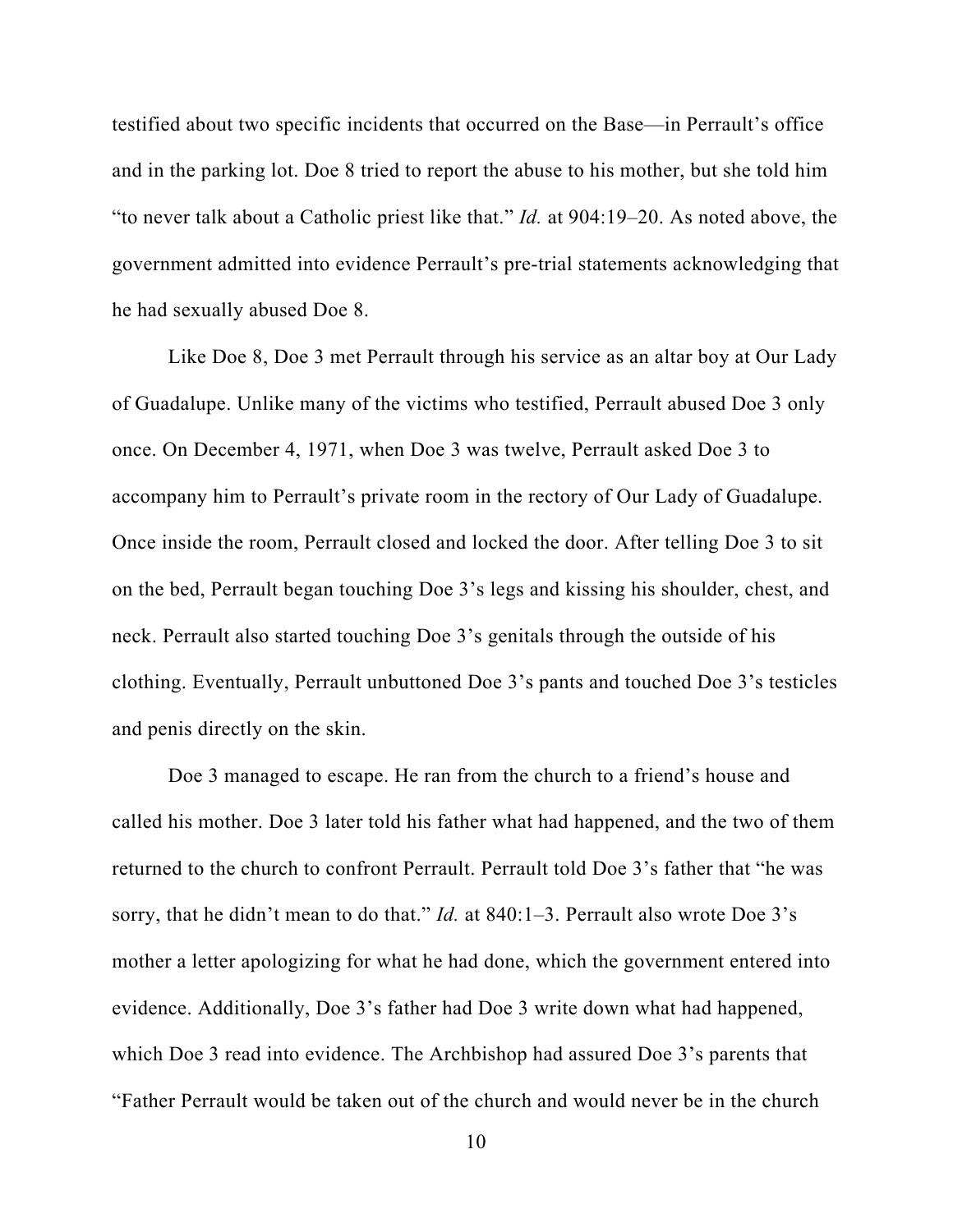again around kids[,]" *id.* at 844:8–12, but in 1992 they were "shocked" to learn that Perrault was a pastor at St. Bernadette's, *id.* at 846:17–20.

Does 5 and 6 are brothers. They met Perrault around 1974 through their church, Our Lady of Assumption, where they both served as altar boys. Doe 5 was then about age ten; Doe 6 was eleven. Their parents often invited Perrault over for dinner, and Perrault also took the boys to the Base one time. Does 5 and 6 testified that Perrault regularly abused them at their home. Doe 5 testified that he would sit on Perrault's lap and that Perrault would fondle his penis through his pajama bottoms. Sometimes Perrault would tuck the boys in bed at night, and he would fondle Doe 5's penis through his pajamas. Doe 5 estimated that Perrault had sexually touched him at least 50 times. Doe 6 testified that Perrault sexually abused him in his bedroom after Perrault had taken Doe 6's confession. Perrault would fondle Doe 6's penis through his underwear, and the last time the abuse occurred, Perrault also forced Doe 6 to fondle Perrault's penis.

Doe 5 also described the last time Perrault abused him. Perrault came to the house when his parents weren't home and brought a gift for Does 5 and 6 and their sister ("some kind of a drawing game"). *Id.* at 973:23–25. Perrault told Doe 5, "Now that I've given you a gift, I need you to give me something." *Id.* at 973:25–974:1. He led Doe 5 to Doe 5's bedroom and began fondling Doe 5's penis through his underwear. Perrault also guided Doe 5's hand down Perrault's pants and had Doe 5 fondle Perrault's penis through his boxers. During this episode, Doe 5 kept repeating,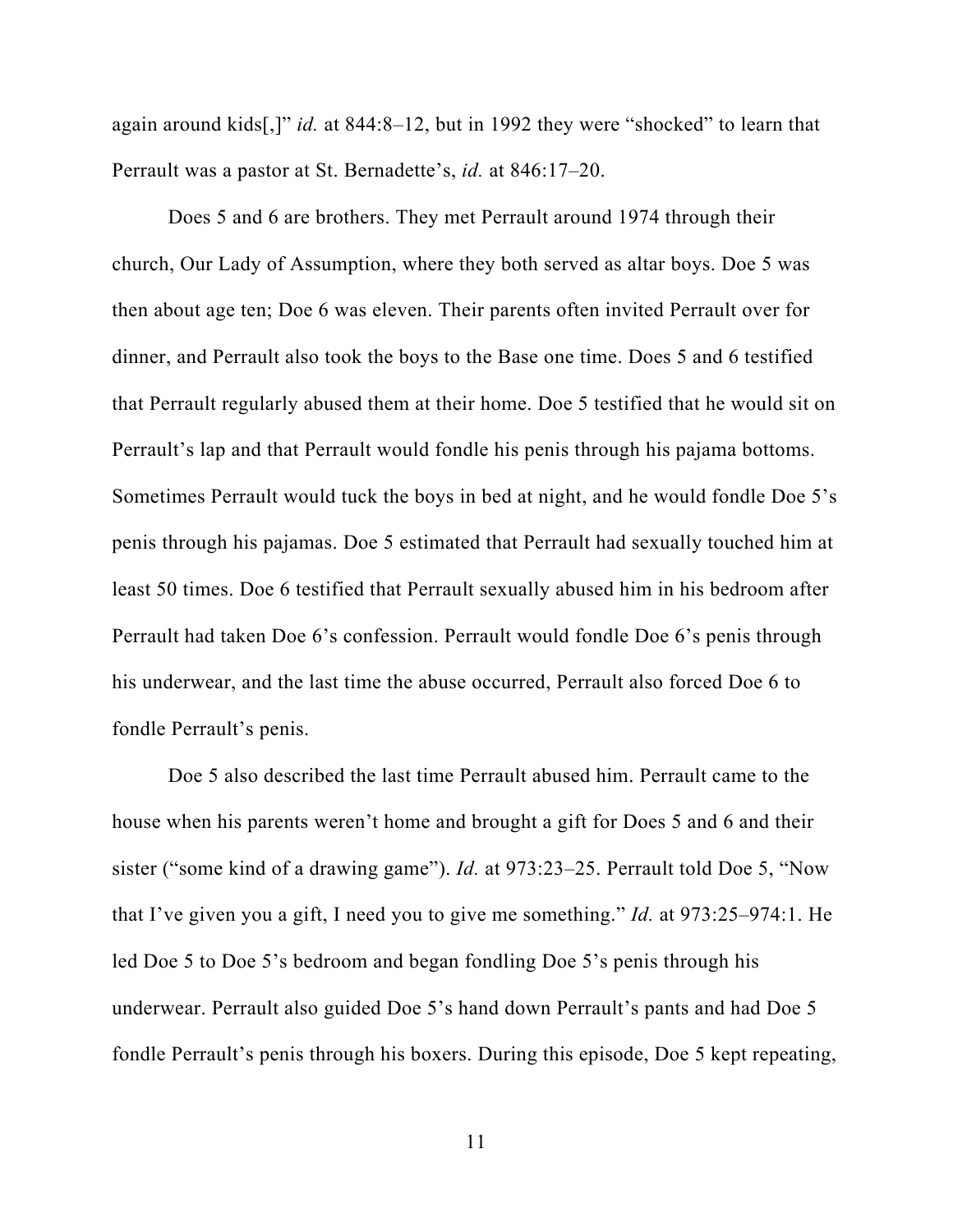"I don't want to do this." *Id.* at 975:21–22. After that incident, Does 5 and 6 told their parents about what had happened that day, but not about the other abuse.

Unlike the other Does, Doe 7 testified to being abused by two Catholic priests. When he was thirteen, Doe 7 met Perrault while in another priest's private room in the rectory of Queen of Heaven Church. When Perrault arrived, Doe 7 was sitting on a couch watching TV, unclothed, with only a sheet "kind of on top" of him. *Id.* at 1026:20–1027:4. Perrault entered the room and pulled away the sheet, exposing Doe 7's penis. Then Perrault sat down and started masturbating, and Doe 7 began masturbating as well. After that initial encounter, Doe 7 saw Perrault regularly. Doe 7 testified that Perrault sexually abused him about thirty times, including while at the Base. The abuse ranged from fondling to oral and anal sex.

In 1983, Doe 2 became an altar boy at St. Bernadette's when he was about age twelve. Perrault cultivated a relationship with Doe 2 by taking him to a dinner on the Base with a few other altar boys and by giving him gifts. Doe 2 was fourteen the first time Perrault sexually abused him. Though Doe 2 testified that his "memories are blocked," *id.* at 1174:12, he remembers Perrault kissing him on the lips in a bedroom in St. Bernadette's rectory. Doe 2 also testified that he went to Perrault's personal condominium two or three times. While there, Perrault would hug Doe 2, and Doe 2 "could feel [Perrault's] erect penis up against" his thigh. *Id.* at 1176:22–1177:4. When Doe 2 talked to his mother about what had happened at Perrault's condo, Doe 2 "was made to feel that by allowing Perrault to do what he did," he "was doing a service." *Id.* at 1177:18–20.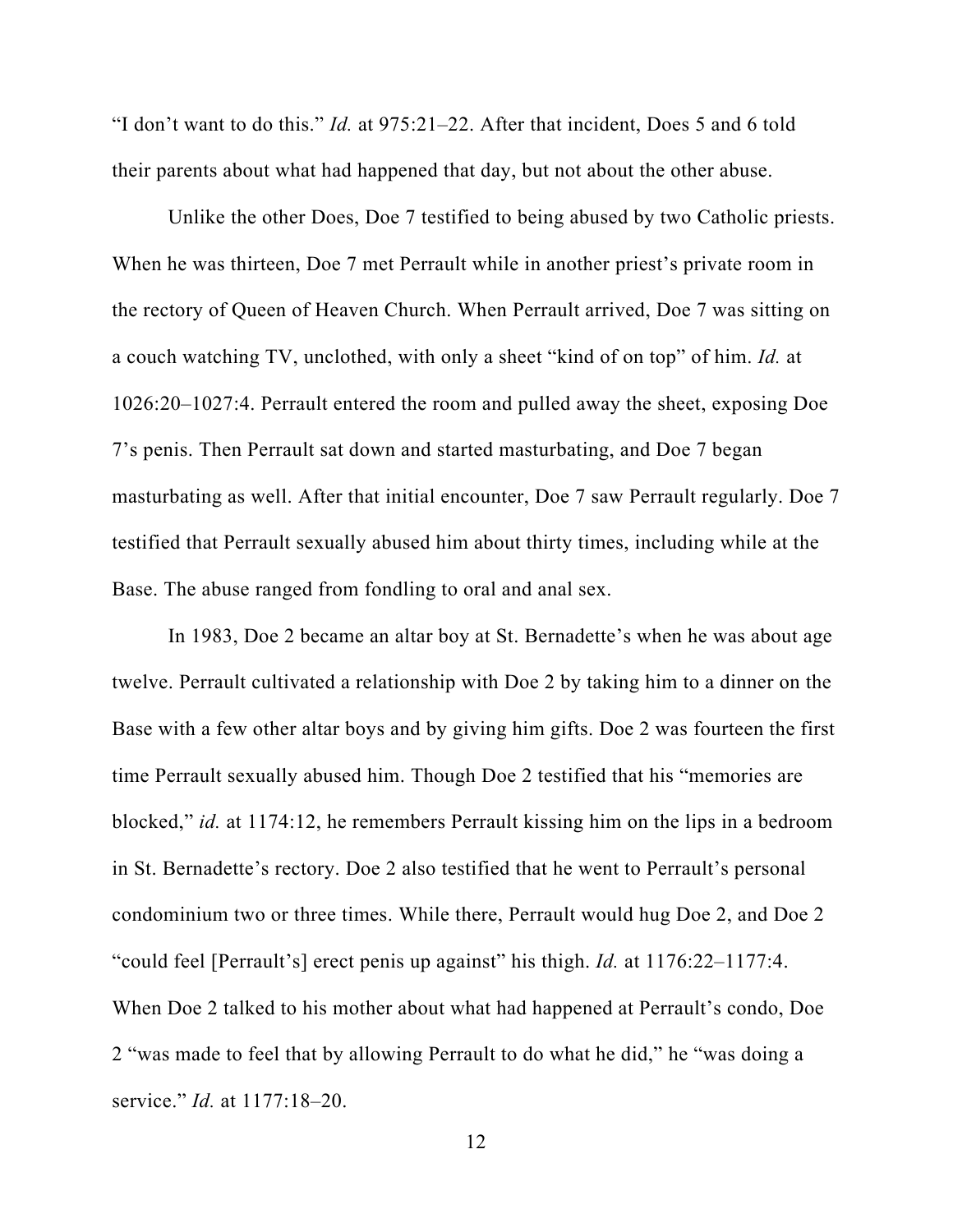#### **III. Verdict and Sentencing**

After a six-day trial, the jury found Perrault guilty of all seven counts of sexual abuse. In September 2019, the district court sentenced Perrault to 365 months for the six counts of aggravated sexual abuse and to a concurrent term of 120 months for the abusive sexual contact count. The district court adopted the Presentence Investigation Report's ("PSR") recommended guidelines calculation in setting Perrault's sentence. That calculation included a two-offense-level adjustment for an obstruction-of-justice enhancement, tied to Perrault's fleeing to Morocco.

This appeal followed, and we have appellate jurisdiction under 28 U.S.C. § 1291.

#### **DISCUSSION**

Perrault raises five issues on appeal. First, he argues that he was denied his Sixth Amendment right to be tried by an impartial jury. Second, he argues that the district court erred by allowing testimony from seven Rule 414 witnesses about numerous incidents of uncharged sexual abuse. Third, he argues that the jury instructions lacked specificity, violating the requirement of jury unanimity and the prohibition against double jeopardy. Fourth, he argues that the district court improperly included an obstruction-of-justice enhancement in calculating his sentence. Fifth, he argues that the cumulative effect of multiple errors denied him a fair trial. We address each argument in turn, finding merit in none of them.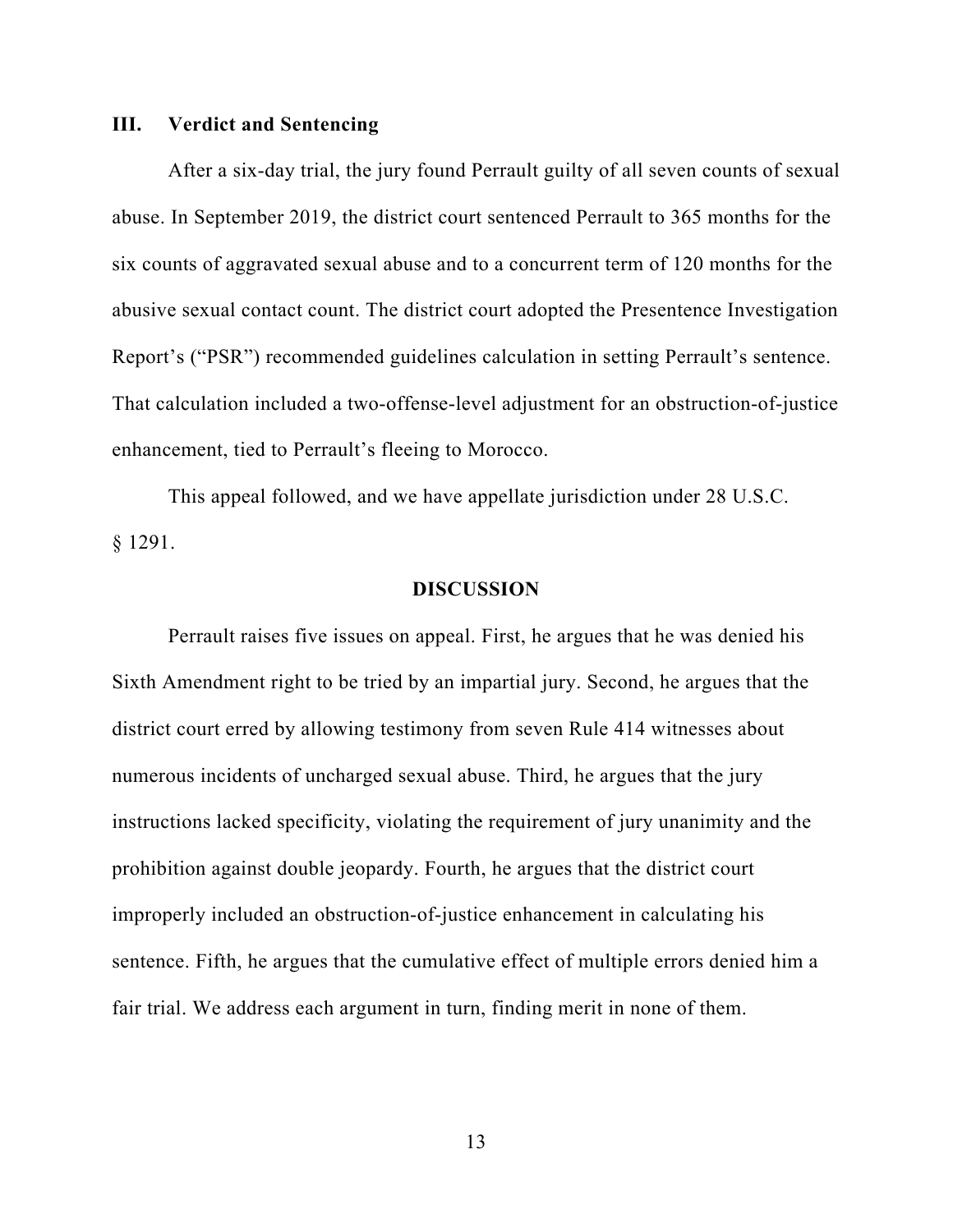### **I. Perrault Was Tried by an Impartial Jury**

Perrault argues that he was denied his Sixth Amendment right to an impartial jury. Specifically, he maintains that the venire was tainted by a mix of pretrial publicity and preconceived notions about sexual abuse by Catholic priests—both generally and within New Mexico. But because Perrault didn't object to the jury panel, he can succeed only by proving the district court plainly erred in seating the jurors who rendered his guilty verdict. *United States v. Portillo-Quezada*, 469 F.3d 1345, 1349 (10th Cir. 2006). Under that standard, we reverse only if "(1) the district court committed error; (2) the error was plain—that is, it was obvious under current well-settled law; (3) the error affected the Defendant's substantial rights; and (4) the error seriously affected the fairness, integrity, or public reputation of judicial proceedings." *United States v. Chavez-Morales*, 894 F.3d 1206, 1214 (10th Cir. 2018).7 Perrault's claim fails at step one.

The Sixth Amendment provides that "[i]n all criminal prosecutions, the accused shall enjoy the right to a speedy trial, by an impartial jury." U.S. Const. amend. VI. "In essence, the right to jury trial guarantees to the criminally accused a fair trial by a panel of impartial, 'indifferent' jurors." *Irvin v. Dowd*, 366 U.S. 717, 722 (1961). An impartial jury renders a verdict "based upon the evidence developed

 $7$  The government argues that Perrault has waived this jury-partiality argument by failing to object in the trial court. But we conclude that Perrault's failure to object came about by neglect, rather than an intentional waiver. So we review his claim for plain error. *See United States v. Malone*, 937 F.3d 1325, 1327 (10th Cir. 2019) ("While forfeiture comes about through neglect, waiver is accomplished by intent." (citation omitted)).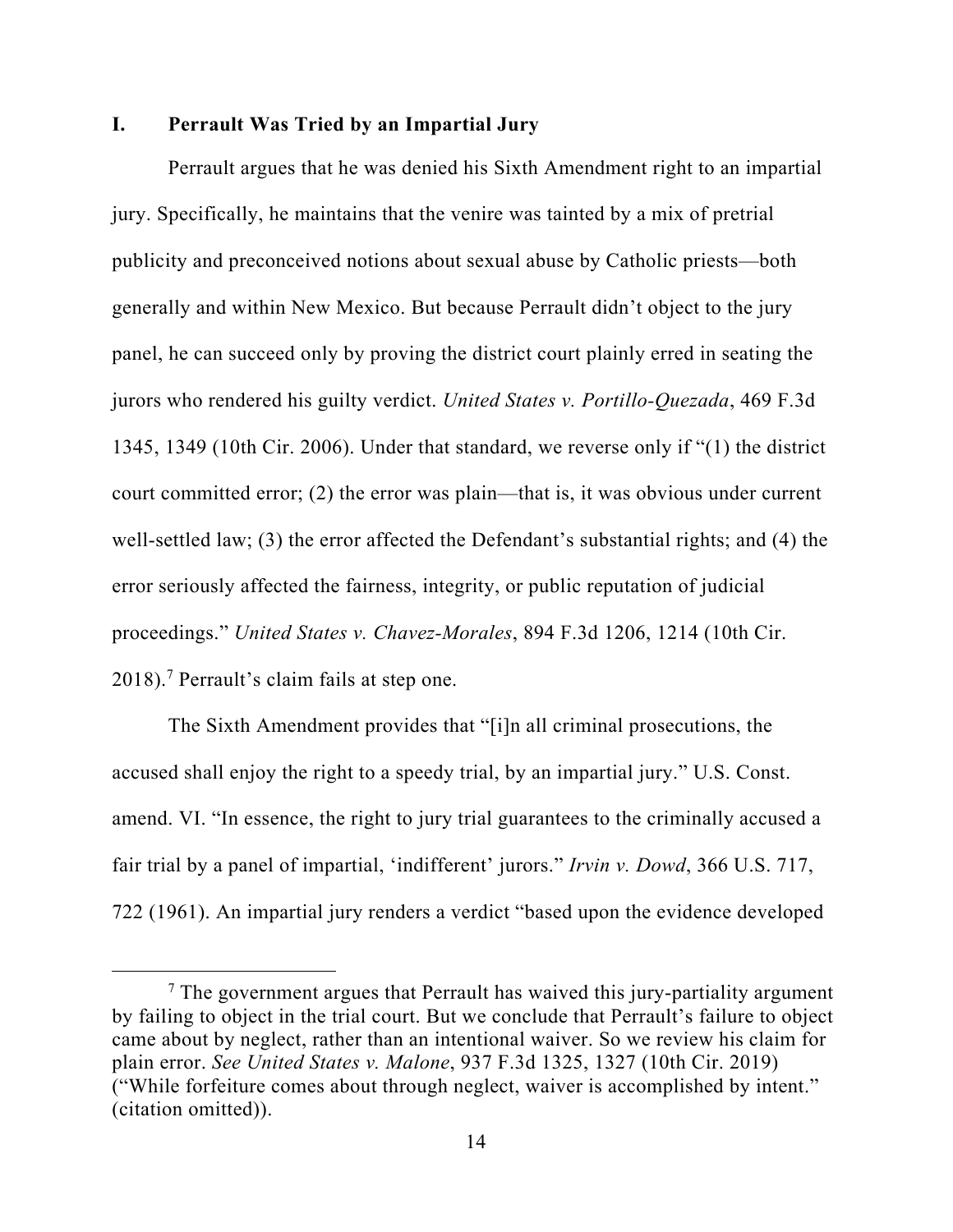at the trial"—not based on a previously formed opinion. *Id.* "[D]efendants bear the burden of establishing juror partiality." *Goss v. Nelson*, 439 F.3d 621, 627 (10th Cir. 2006) (citing *Irvin*, 366 U.S. at 723).

Many of our decisions assessing claims of jury partiality involve defendants who sought (or opposed) transfers of venue. *See Gardner v. Galetka*, 568 F.3d 862, 887–90 (10th Cir. 2009); *House v. Hatch*, 527 F.3d 1010, 1023–25 (10th Cir. 2008); *Goss*, 439 F.3d at 627–28; *Hale v. Gibson*, 227 F.3d 1298, 1331–34 (10th Cir. 2000); *Brecheen v. Reynolds*, 41 F.3d 1343, 1350–51 (10th Cir. 1994). But despite now claiming that no impartial jury could have been drawn from the community in which he was convicted, Perrault never sought a venue transfer. *See* Fed. R. Crim. P. 21(a) ("Upon the defendant's motion, the court must transfer the proceeding against that defendant to another district if the court is satisfied that so great a prejudice against the defendant exists in the transferring district that the defendant cannot obtain a fair and impartial trial there."). Nevertheless, we find that line of cases instructive because they address the same question that we must answer here: was the defendant tried by an impartial jury as guaranteed by the Sixth Amendment?

In considering that question, we have distinguished between "presumed" and "actual" prejudice. *House*, 527 F.3d at 1023. Though Perrault doesn't use the words "presumed" or "actual" prejudice, his arguments generally fit into those analytical categories. We address his arguments accordingly.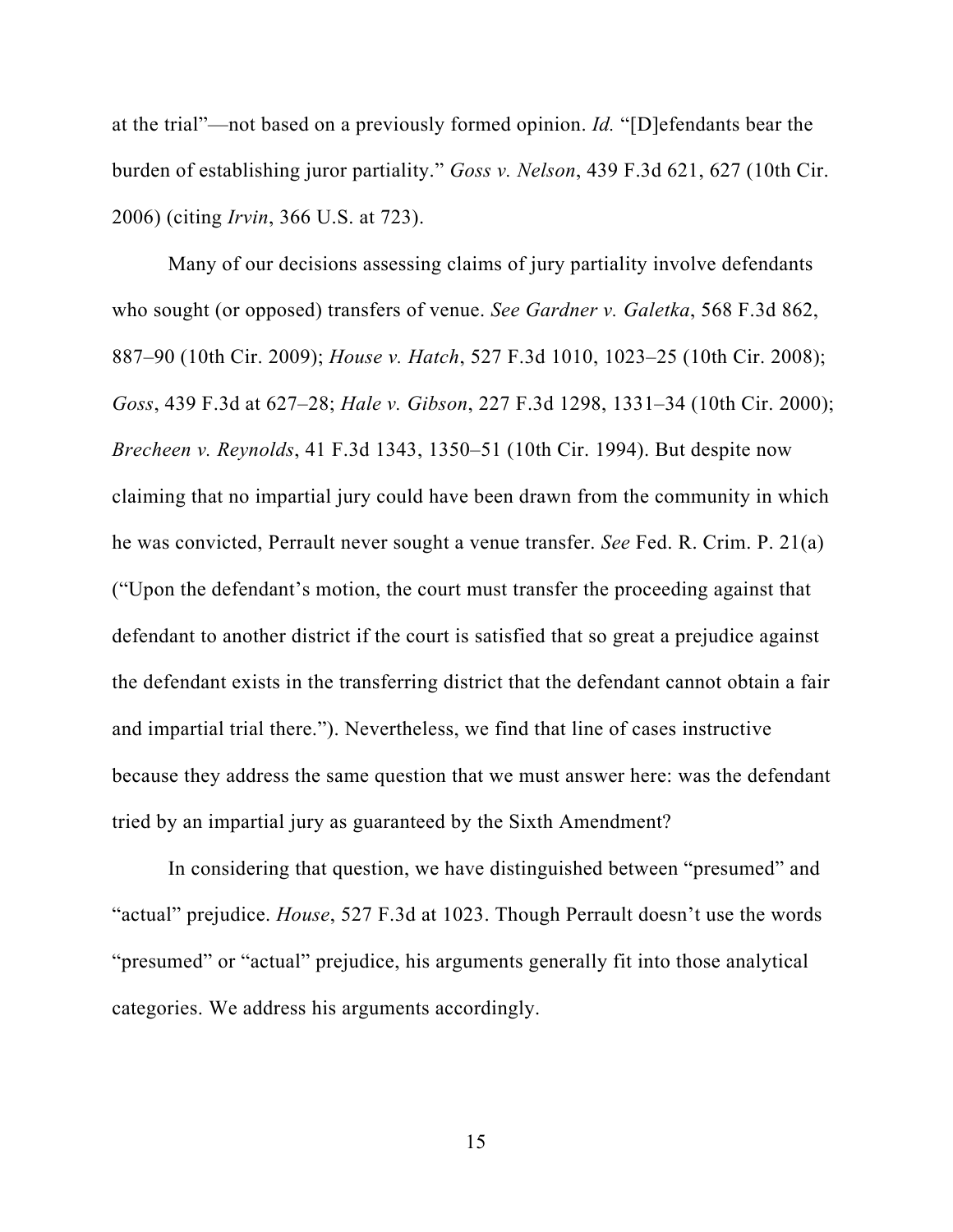#### **A. Presumed Prejudice**

Claims of presumed prejudice are "rarely invoked and only in extreme circumstances." *Hale*, 227 F.3d at 1332 (quoting *Stafford v. Saffle*, 34 F.3d 1557, 1566 (10th Cir. 1994)). This type of prejudice claim usually falls into one of two camps. *Goss*, 439 F.3d at 628. Sometimes defendants in high-profile cases assert that pretrial publicity was so widespread, so inflammatory, and so egregious that it's obvious "we cannot expect to find an unbiased jury pool in the community." *Id.* From our reading of Perrault's argument, that's not what he's claiming. In the background section of his brief, he now asserts that he appeared "on the front page" four times in the six months leading up to trial. Appellant's Opening Br. at 3. And he notes the following excerpt from the front page of a local newspaper the day before jury selection: "More than 26 years have elapsed since the Rev. Arthur Perrault vanished from New Mexico, leaving behind police, prosecutors and nearly 40 children he allegedly molested and who have had to bear in secret their shame and sorrow." *Id.* But Perrault never refers back to these articles in the argument portion of his brief, nor asserts that this particular reporting biased the jury pool.

Instead, we understand Perrault's argument as falling into the second category of presumed-prejudice claims, which considers whether voir dire demonstrated that the entire jury pool was tainted by "preconceived opinions about the crime." *Goss*, 439 F.3d at 633. Perrault insists that voir dire revealed the jury pool's collective biases: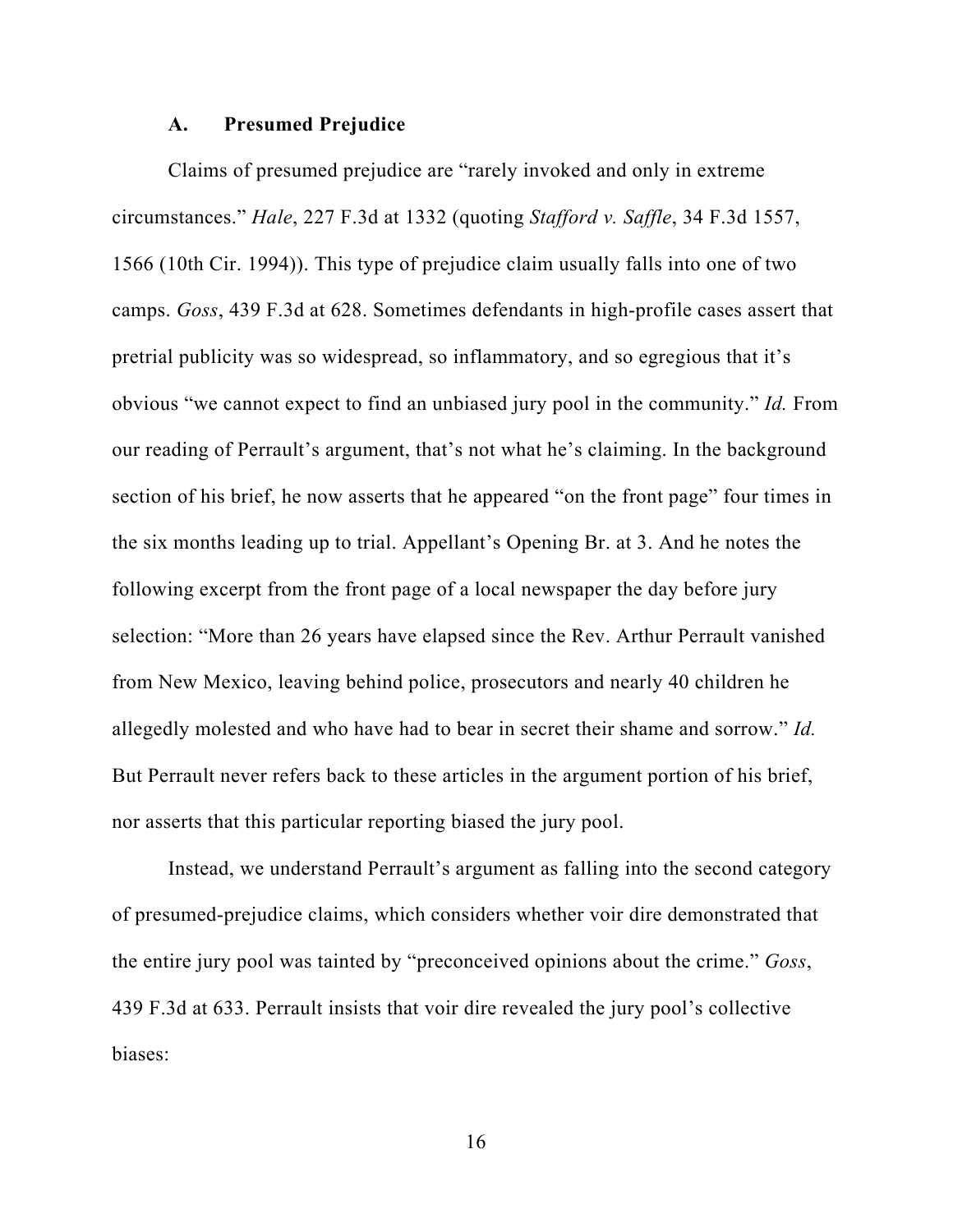The pervasive belief [among prospective jurors] that the Catholic Church routinely sheltered predatory priests, the knowledge that the Servants of Paraclete laundered pedophile priests into New Mexico, the unspoken mantra of "always believe the victim" . . . , the revelation [that] those in the venire who knew Mr. Perrault universally characterized their relationship as "unfortunate", along with the belief that more allegations equated to guilt, combined so there was no chance despite any claim of impartiality that Mr. Perrault . . . could receive a fair trial.

Appellant's Opening Br. at 29. According to Perrault, the district court excused for cause over half of the prospective jurors, which he asserts is strong evidence that no impartial jury could be drawn from the venire.

Indeed, a high rate of juror excusal for cause may indicate that no impartial jury can be drawn from a community. *See Murphy v. Florida*, 421 U.S. 794, 802–03 (1975) ("The length to which the trial court must go in order to select jurors who appear to be impartial is another factor relevant in evaluating those jurors' assurances of impartiality."). That's because "[i]n a community where most veniremen will admit to a disqualifying prejudice, the reliability of the others' protestations may be drawn into question; for it is then more probable that they are part of a community deeply hostile to the accused, and more likely that they may unwittingly have been influenced by it." *Id.* at 803. In other words, if enough of the venire admits partiality, courts have some reason to be skeptical of prospective jurors who claim impartiality. For instance, in *Irvin*, the Supreme Court vacated a defendant's conviction where the trial court excused just over 62% of the venire for cause (268 jurors excused for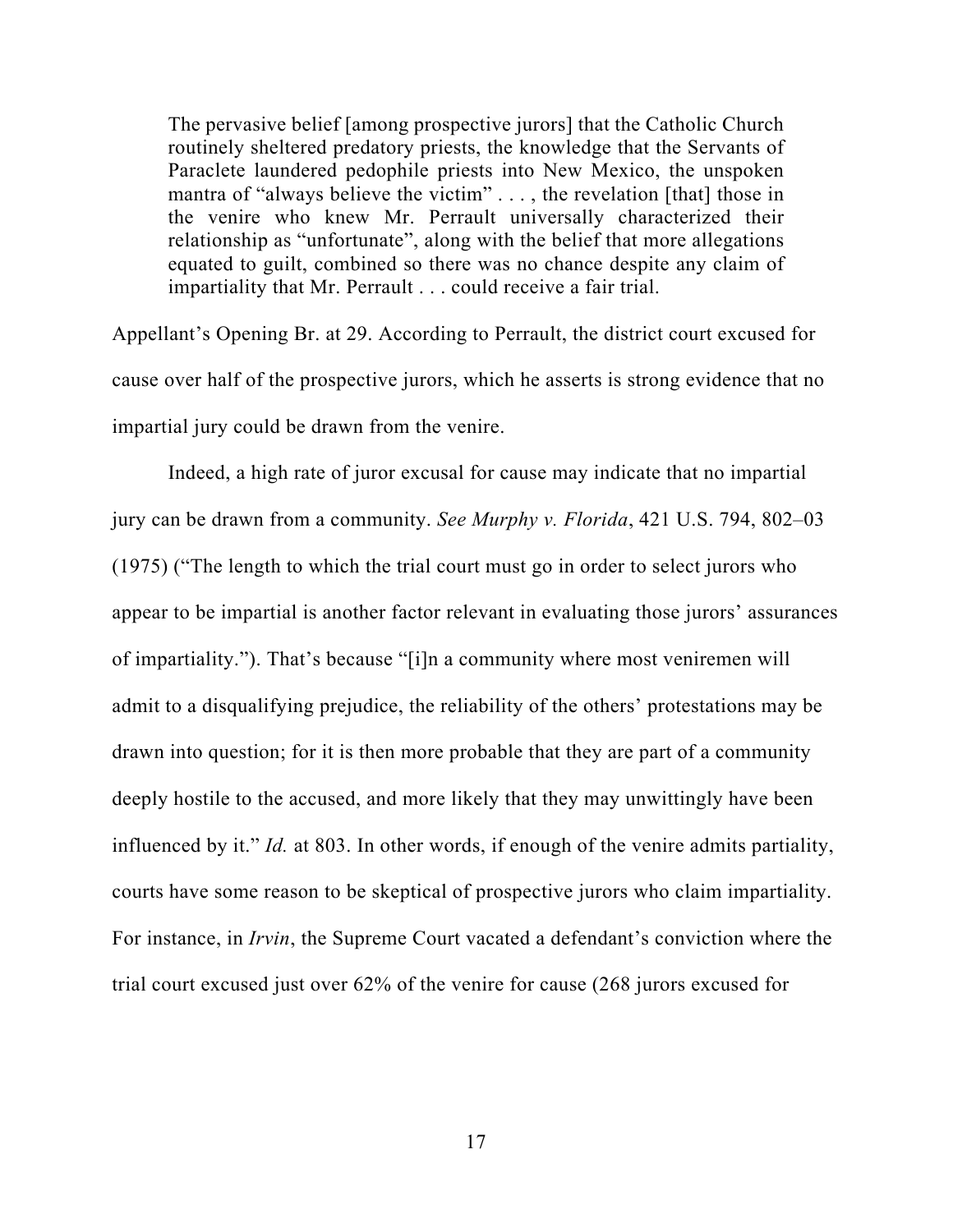cause/430-person venire). 366 U.S. at 727, 729.<sup>8</sup> In contrast, in *Murphy* the Supreme Court concluded that an excusal rate of just over 25% "by no means suggests a community with sentiment so poisoned against petitioner as to impeach the indifference of jurors who displayed no animus of their own." 421 U.S. at 803.

Our circuit has consistently rejected claims of jury partiality based on an allegedly high excusal rate. For example, in *Goss*, the trial court excused for cause 39% of the prospective jurors examined by counsel after they expressed "a predisposed opinion of Goss's guilt." 439 F.3d at 634. Though we acknowledged that 39% was "not an insignificant percentage," we concluded it wasn't enough to presume that the community as a whole was prejudiced against the defendant. *Id.* Likewise, in *Brecheen* we ruled, "the fact that slightly over one-quarter of the venire was excluded for cause does not indicate a pervasive community or courtroom hostility toward [Defendant]." 41 F.3d at 1351 (citing *Murphy*, 421 U.S. at 803).

Here, the parties dispute the true excusal rate: they disagree about both the numerator—how many jurors the district court excused for cause—and the denominator—how many potential jurors made up the venire. In claiming that the district court excused over half of the venire for cause, Perrault includes jurors excused for miscellaneous personal reasons (age, health, previously arranged travel plans, etc.). But the Supreme Court considers only those excused for having

<sup>&</sup>lt;sup>8</sup> In *Irvin*, apart from the high rate of excusal for cause, eight of the twelve impaneled jurors had admitted during voir dire that they "thought [the defendant] was guilty." 366 U.S. at 727.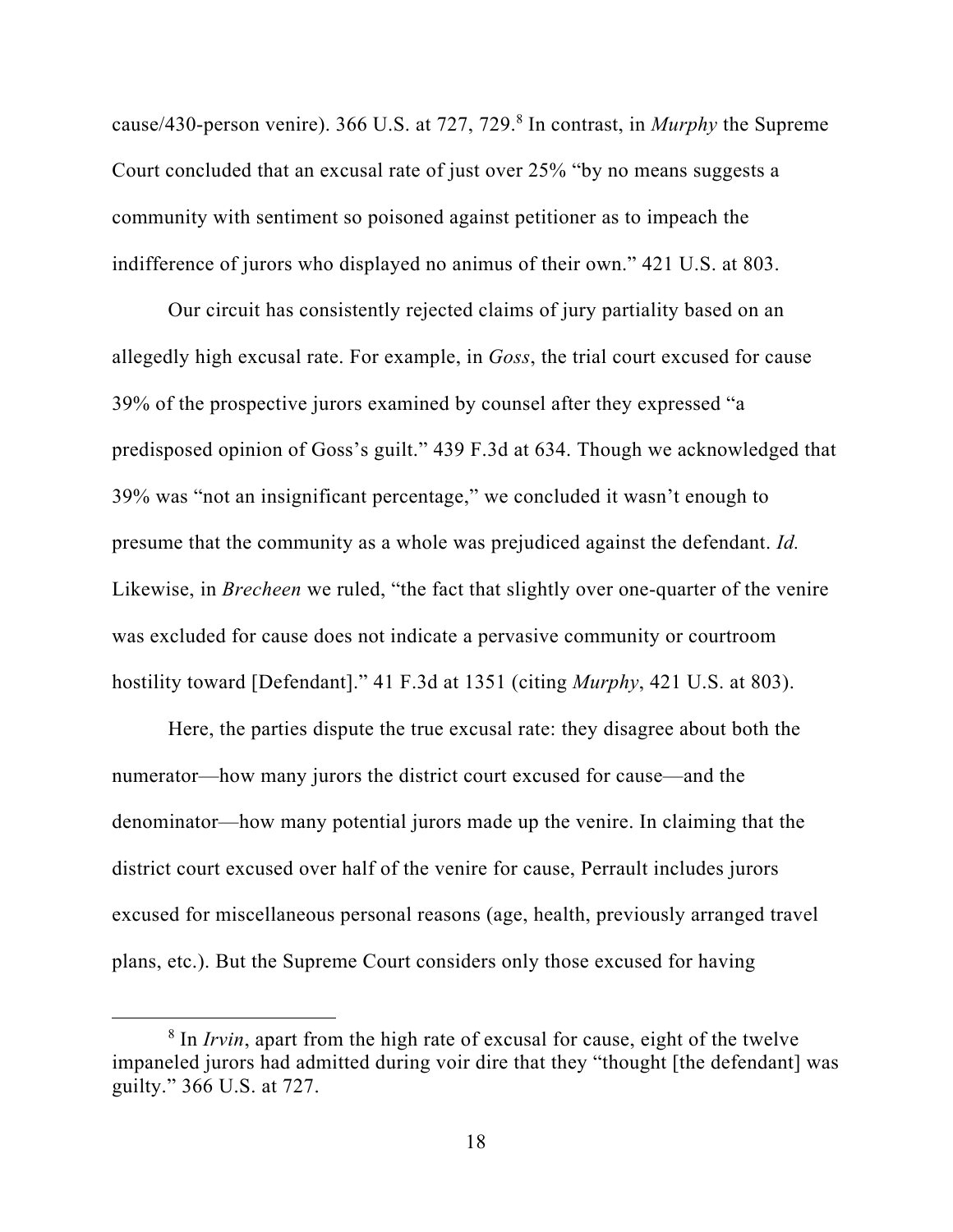predetermined the defendant's guilt when assessing whether the community is generally hostile to the defendant—after all, juror  $X$ 's previously planned trip to the Bahamas wouldn't say much about community animus. *See Murphy*, 421 U.S. at 796, 803 (ignoring the thirty jurors excused for personal reasons). After accounting for jurors excused for personal reasons, we see forty-one jurors who said they couldn't be impartial.<sup>9</sup>

As for the denominator, Perrault claims that the venire consisted of 126 potential jurors; the government asserts there were 149. Perrault bases his figure on the number of seats available in the courtroom. But the government provided a list of jurors excused for cause that shows numbered jurors up to 149. Because we have no reason to believe that the district court skipped numbers when assigning juror numbers, the government's number appears more accurate.<sup>10</sup>

As for presumed prejudice, we conclude that the district court didn't err in seating the jury that convicted Perrault. Using the government's numbers, the district court excused 41 of 149 jurors for cause, an excusal rate of about 28%. As seen,

<sup>&</sup>lt;sup>9</sup> In his Reply, Perrault argues that we should include two jurors that the district court excused for cause because they had been sexually abused. We disagree. The reason those jurors couldn't be impartial was because the issue was too personal to them, not because they had already made up their minds about Perrault's guilt. So those two jurors' inability to assess Perrault's case impartially doesn't bear on whether the community as a whole was hostile to Perrault.

 $10$  The result would remain the same even using Perrault's number. That would produce an excusal rate of 32.5% (41 jurors excused for cause divided by 126 prospective jurors), still appreciably below the kind of rates that would indicate overwhelming prejudice.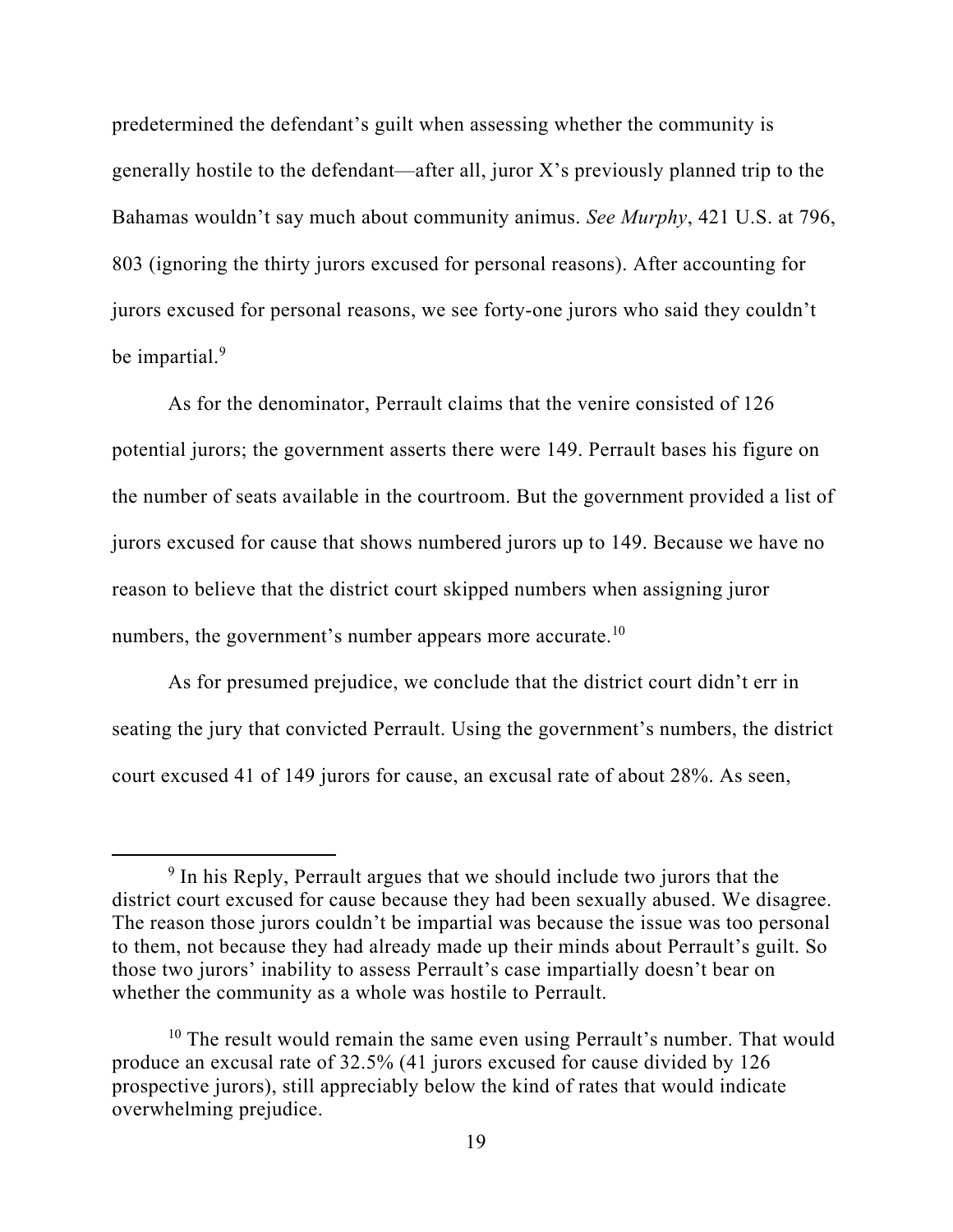Supreme Court and Tenth Circuit precedents consider this rate insufficient to demonstrate that the community sentiment was "so poisoned against [the defendant] as to impeach the indifference of jurors who displayed no animus of their own." *Murphy*, 421 U.S. at 803; *see also Goss*, 439 F.3d at 634. We thus find no reason to doubt the avowals of prospective jurors who affirmed that they could remain impartial. Perrault has failed to meet his burden to show presumed prejudice.

#### **B. Actual Prejudice**

To establish actual prejudice, Perrault "must demonstrate 'the actual existence of [ ] an opinion in the mind of the juror'" that shows partiality. *House*, 527 F.3d at 1024 (brackets in original) (quoting *Murphy*, 421 U.S. at 800). In reviewing this, we examine "the totality of the circumstances" surrounding voir dire to assess whether "the accused receive[d] a fair trial by an impartial jury free from outside influences." *Hale*, 227 F.3d at 1333 (first quoting *Stafford*, 34 F.3d at 1567; and then quoting *United States v. Abello-Silva*, 948 F.2d 1168, 1177 (10th Cir. 1991)).

Perrault argues that numerous prospective jurors' statements during voir dire revealed their evident biases against him. Along this line, he asserts that the venire demonstrated "that it would religiously 'believe the victim.'" Appellant's Opening Br. at 25. Perrault draws this conclusion based on some prospective jurors' statements and from the episode in which some venire members clapped for a juror who admitted for the first time out loud that she had been sexually abused. We're unpersuaded.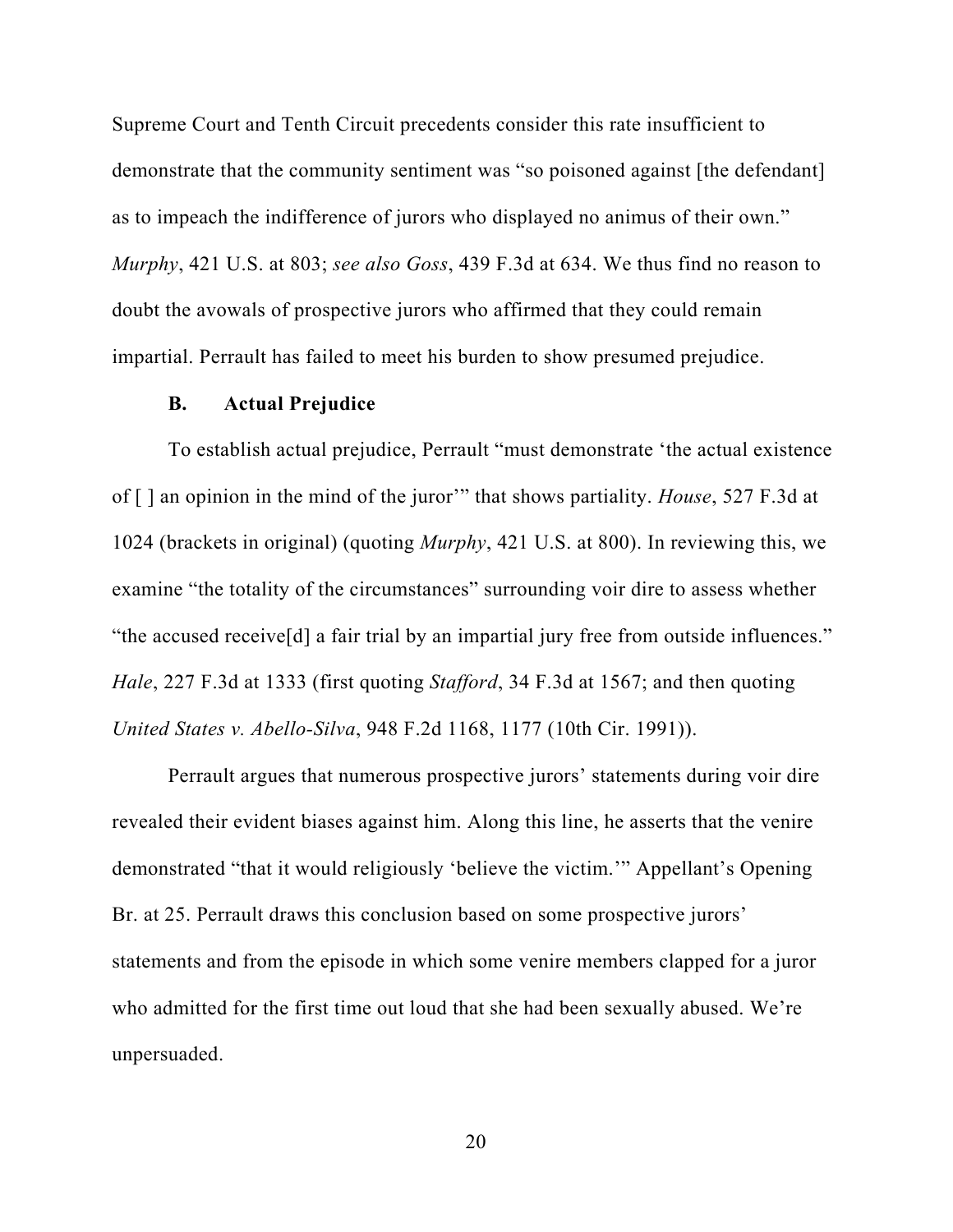Initially, we note that Perrault highlights the actions and statements of several prospective jurors who were never seated on the jury. But we limit our review of juror impartiality to the actual jurors. *See Ross v. Oklahoma*, 487 U.S. 81, 86 (1988) ("Any claim that the jury was not impartial, therefore, must focus not on [the challenged juror], but on the jurors who ultimately sat."); *United States v. McVeigh*, 153 F.3d 1166, 1205 n.33 (10th Cir. 1998) ("We need only consider the voir dire of the twelve jurors who decided McVeigh's case, because the bias of unseated jurors is irrelevant to whether McVeigh had an impartial jury."). To the extent Perrault argues that statements by other venire members exemplify general bias or commonly-held views in the community, we have addressed that claim above. Even though some prospective jurors announced that they couldn't remain impartial, that doesn't mean the entire venire was poisoned. $11$ 

Perrault fails to show that the jurors actually seated harbored actual bias against him.

Impartiality does not mean jurors are totally ignorant of the case. Indeed, it is difficult to imagine how an intelligent venireman could be completely uninformed of significant events in his community. "It is sufficient if the

 $11$  Even if a clapping venire member sat as a juror, we agree with the district court that the clapping was to show emotional support. That doesn't demonstrate an "always believe the victim" mentality. *See* R. vol. 4 at 107 ("I think it was they clapped . . . when she said she wanted to own it, that she didn't want to be ashamed of it . . . . [M]y interpretation of it was . . . they clapped[] when she was finding it difficult to say it in public, that she had been assaulted  $\dots$ . [T] he jurors clapped as if to encourage her, the fact that she did not want to be ashamed of it. So it wasn't that they were applauding the fact that she had been sexually assaulted . . . . It was the fact that they were encouraging her taking a stance at finally not being ashamed of being a victim.").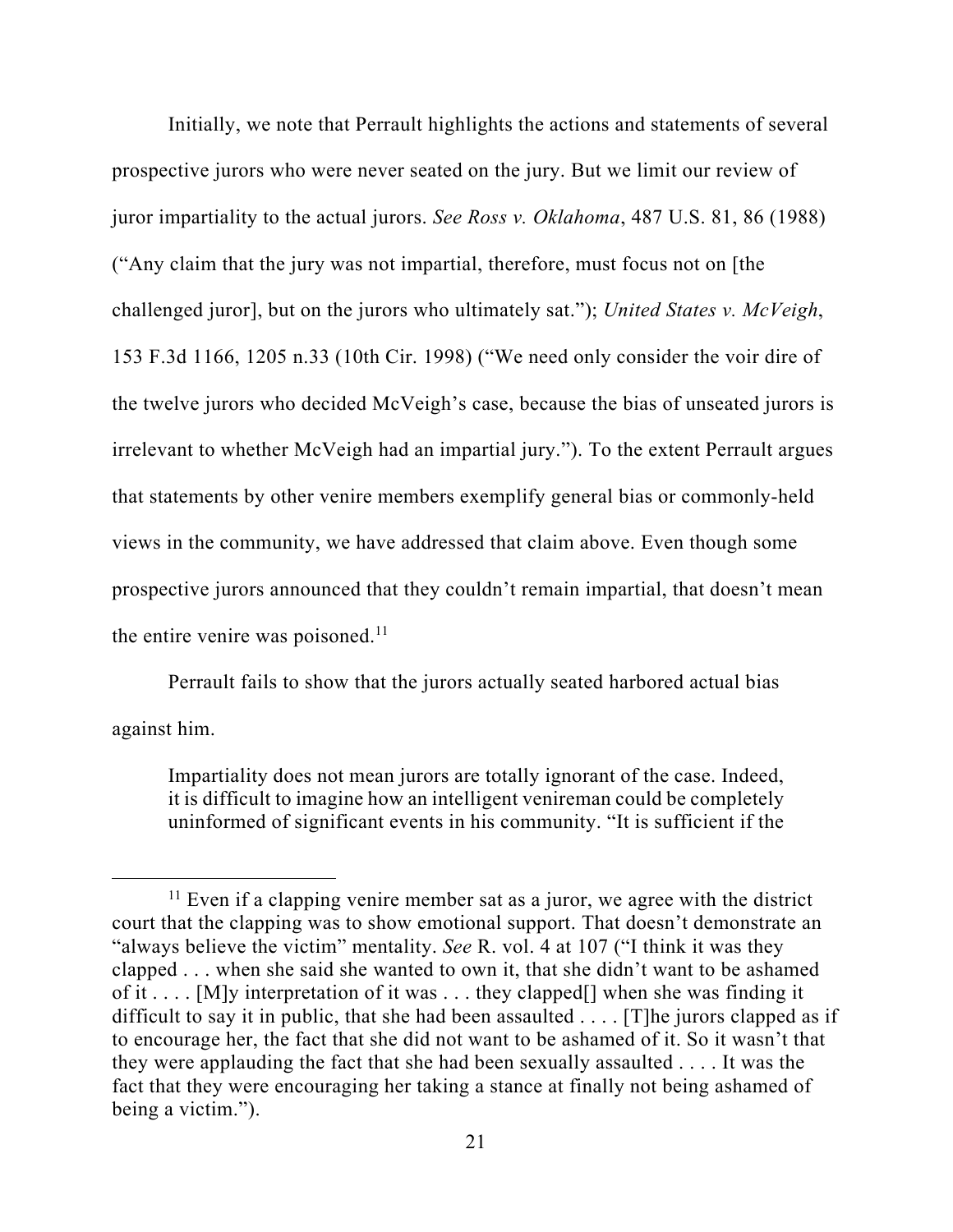juror can lay aside his impression or opinion and render a verdict based on the evidence presented in court."

*Abello-Silva*, 948 F.2d at 1178 (quoting *Irvin*, 366 U.S. at 723). In brief, that jurors

are generally aware of allegations of sexual abuse by Catholic priests, support the

#metoo movement, or may have heard about the allegations against Perrault doesn't

preclude them from serving on the jury.

Perrault attributes a colorable claim of actual bias to a single juror. He points

to this exchange between his trial counsel and Juror 26:

MR. WINDER: Okay . . . . Now, how many individuals have read about the allegations against my client in the news media, Journal, seen it on the news stations, or read it on the Internet? All right. There's a number of individuals . . . . What type of media have you seen with regard to my client?

JUROR [26]: I believe it was the news, a couple of different times. I don't think it was the newspaper, possibly the Internet. Basically it was the news.

MR. WINDER: Did you form any opinion based upon what you saw on the news?

JUROR [26]: Well, you know, knowing that he was indicted and extradited from another country, that affected me. I don't think it said -- I don't recall it saying how many allegations there were. All I remember was the indictment and then the extradition, and then when he finally came to Albuquerque.

MR. WINDER: So you saw that he had been extradited. Are you saying that you had an opinion with regard to whether he was innocent or guilty?

JUROR [26]: I don't know if I had an opinion. I just -- you know, like I said before, I was saddened at the -- what has happened to the Catholic Church. And, to me, it was like, oh, gosh, here we go again.

MR. WINDER: All right. Thank you.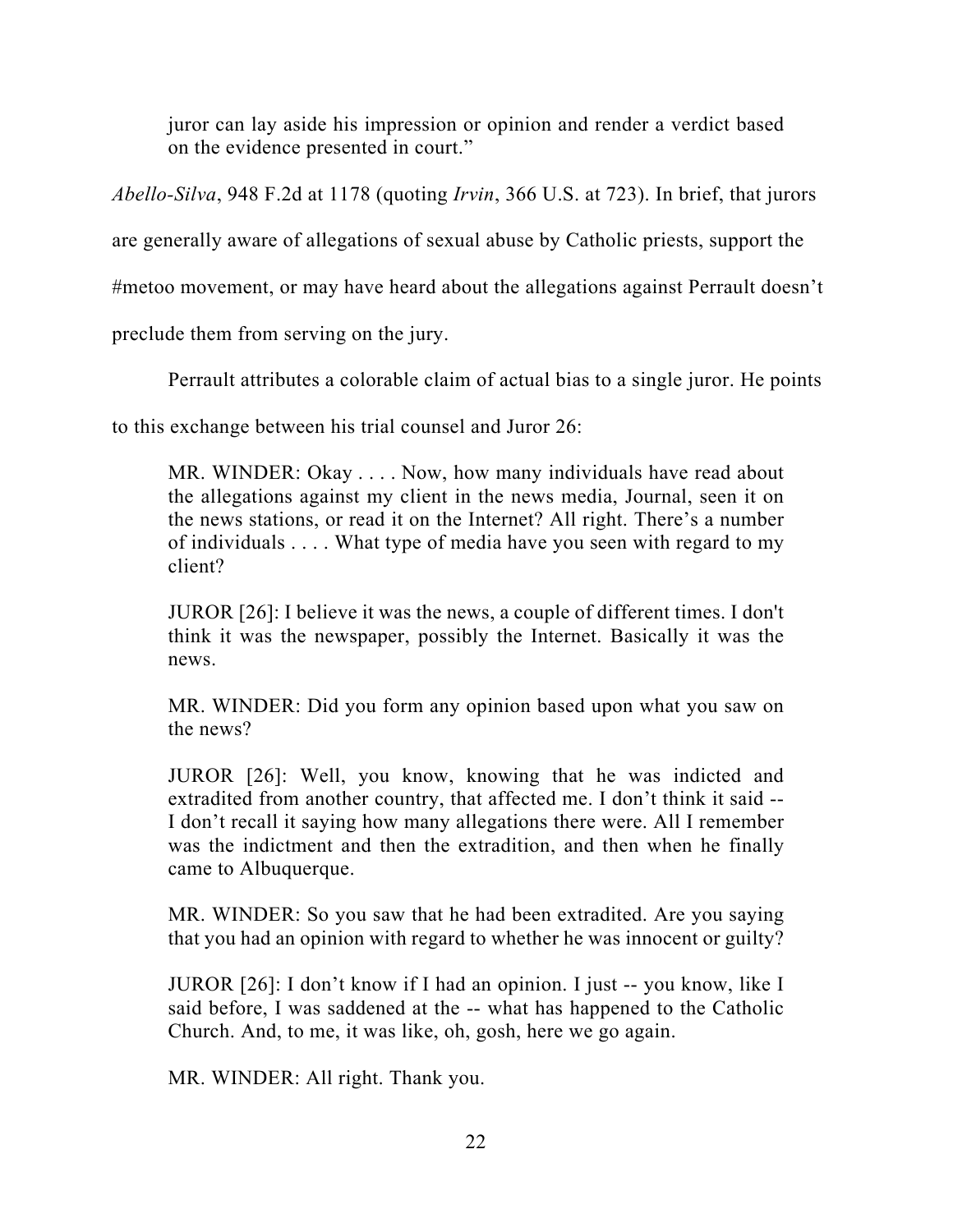R. vol. 4 at 241:4–242:8. Perrault points to Juror 26 to show that the jurors' promises to consider his case fairly couldn't be trusted.

But Juror 26's statements hardly rise to the level of actual prejudice. To start, though her statement, "oh, gosh, here we go again," might suggest she harbored general suspicions about Catholic priests' propensity for sexual abuse, she denied having an opinion about Perrault's guilt or innocence. *See id.* at 242:4–7. The Supreme Court has found that more-concerning statements don't necessarily prove juror partiality, especially when jurors represent that they can remain impartial. *See Murphy*, 421 U.S. at 801–02 (rejecting petitioner's claim of jury impartiality despite one juror's having "conceded that his prior impression of petitioner would dispose him to convict"). Indeed, "we give due deference to jurors' declarations of impartiality and the trial court's credibility determination that those declarations are sincere." *McVeigh*, 153 F.3d at 1184 (collecting cases). And, though Juror 26 expressed disappointment in the Catholic Church's alleged cover-ups of sexual abuse, she didn't waver when Perrault's trial counsel asked if she would hold that against Perrault: "No. Like I said . . . , I would be able to separate those issues from what is in front of us now." R. vol. 4 at 232:16–18.

Moreover, we also consider what directions, if any, the district court provided to the venire to remind them of the importance of remaining impartial. *See McVeigh*, 153 F.3d at 1183 (noting that "the district court went to great lengths to admonish all potential jurors to ignore the publicity surrounding the issues of the case"). Though the district court didn't instruct the jury specifically about ignoring publicity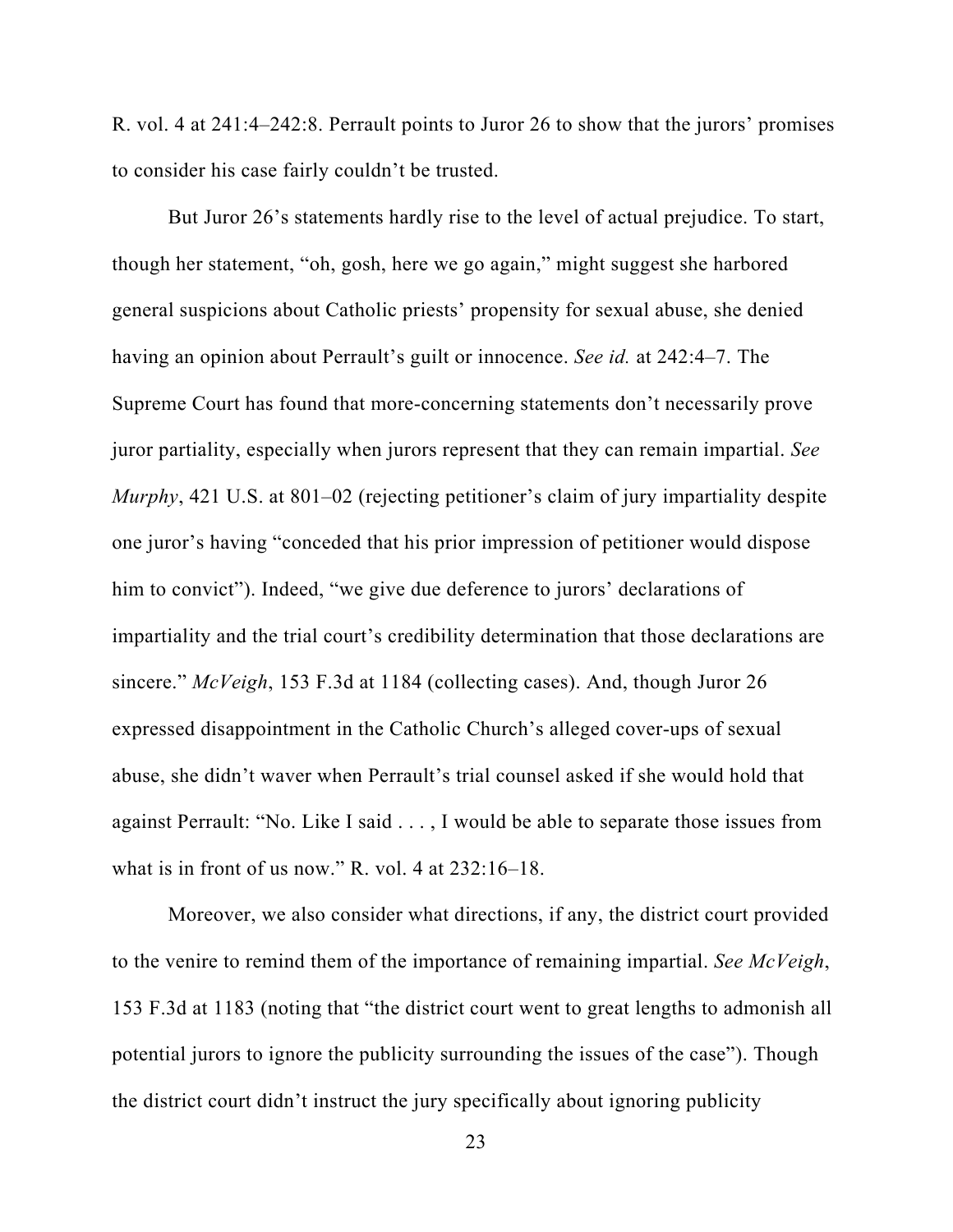surrounding the case, it urged the venire to take the process "extremely seriously" and to focus on the "ultimate question . . . . Can I be fair? . . . Can I make a decision in this case *based on the evidence that is going to come from the witness* 

*stand . . .* [?]" R. vol. 4 at 31:22–32:6 (emphasis added).

Perrault's claims of presumed and actual jury prejudice fail. The district court wasn't forced to excuse enough jurors for cause to support an inference of widespread community prejudice. Nor has Perrault presented compelling evidence that the jurors who convicted him harbored biases that rendered them unfit to serve. We thus see no error in the district court's accepting the jurors' avowals that they could objectively evaluate the charges against Perrault.<sup>12</sup>

<sup>12</sup> Perrault has filed a Rule 28(j) letter directing us to *United States v. Tsarnaev*, 968 F.3d 24, 37 (1st Cir. 2020), *cert. granted*, No. 20-443, 2021 WL 1072279 (U.S. Mar. 22, 2021). That case involved the trial and sentence of Dzhokhar Tsarnaev, one the so-called "Boston Bombers," whose terrorist acts garnered national and international news coverage. *See id.* at 48, 113 n.96. There, the First Circuit reversed after determining that the district court had failed to adequately question prospective jurors about the kinds of media they had been exposed to related to the case. *See id.* at 57 (noting that voir dire should elicit "the kind and degree of prospective juror[s'] exposure to the case or the parties" (internal quotation marks omitted)). Perrault argues that we too must reverse, on grounds that the district court failed to independently examine the venire about the details of its exposure to media concerning the case. We disagree. To our knowledge, our precedent has never required district courts to press prospective jurors about what specific media they may have been exposed to about a case before allowing them to sit on the jury—even in high-profile cases. But even if we decided to adopt the First Circuit's heightened requirement, that wouldn't affect the result. We're reviewing the district court's ruling for *plain* error. Questioning jurors about the particular media they had seen about Perrault's case wouldn't have been obvious to the district court when our precedents don't require it and when the standard Perrault urges us to adopt was established by the First Circuit over a year after the district court oversaw voir dire.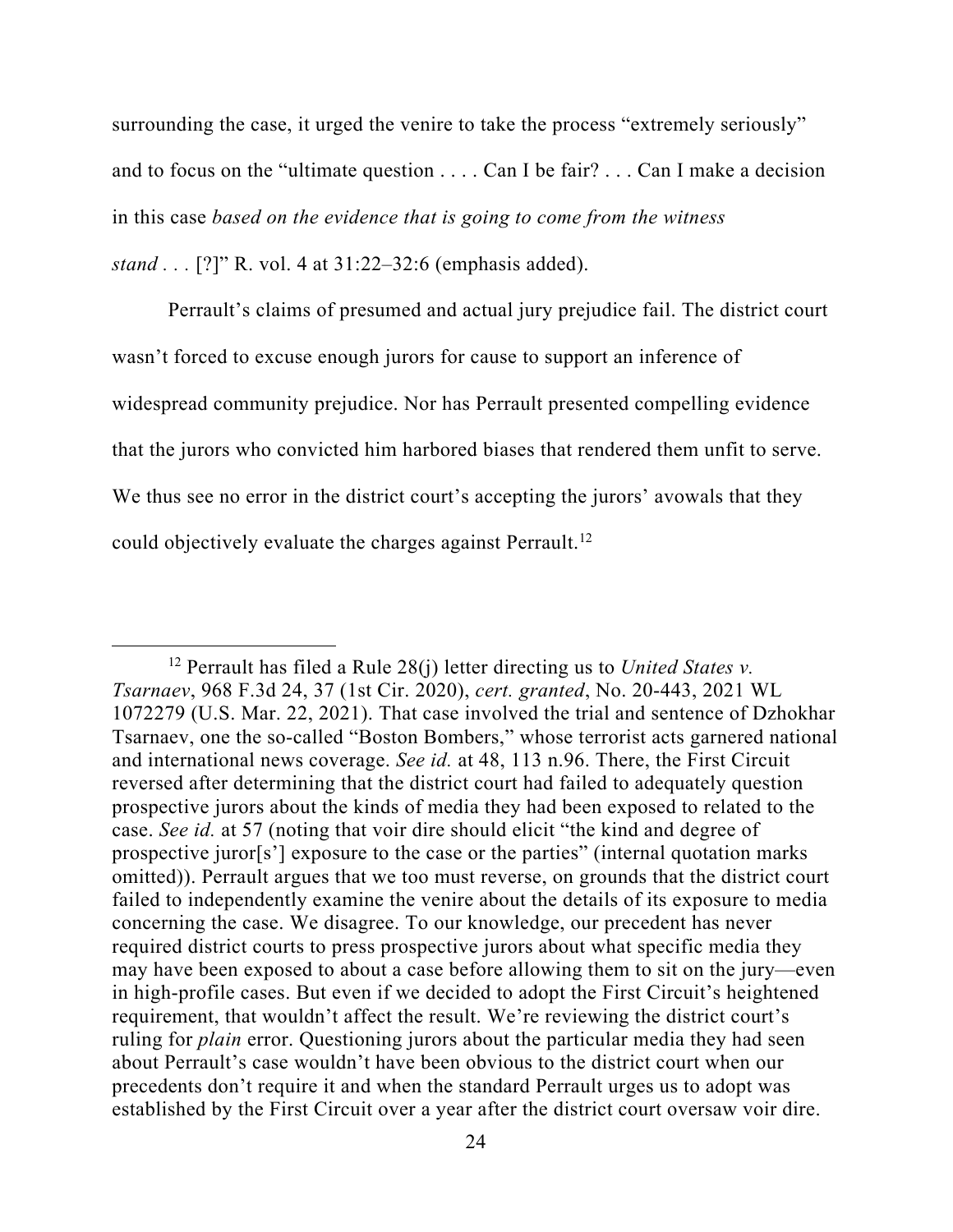## **II. The District Court Properly Allowed the Government's Rule 414 Witnesses to Testify**

## **A. Standard of Review**

We review the district court's evidentiary rulings for an abuse of discretion. *United States v. Sturm*, 673 F.3d 1274, 1285 (10th Cir. 2012). Whether "to exclude evidence under Rule 403 is within the sound discretion of the trial court, and will be reversed only upon a showing of a clear abuse of that discretion." *United States v. Guardia*, 135 F.3d 1326, 1331 (10th Cir. 1998) (citation omitted). A court abuses its discretion when it "renders a judgment that is arbitrary, capricious, whimsical, or manifestly unreasonable." *United States v. Munoz-Nava*, 524 F.3d 1137, 1146 (10th Cir. 2008) (internal quotation marks and citation omitted).

# **B. The District Court Didn't Abuse Its Discretion by Allowing the Government's Seven Rule 414 Witnesses to Testify**

## **1. Legal Framework**

Federal Rule of Evidence 413 provides: "In a criminal case in which a defendant is accused of a sexual assault, the court may admit evidence that the defendant committed any other sexual assault. The evidence may be considered on any matter to which it is relevant." Fed. R. Evid. 413(a). Federal Rule of Evidence 414 mirrors Rule 413, substituting "child molestation" for "sexual assault." Fed. R. Evid.  $414(a)$ .<sup>13</sup> These rules constitute exceptions to the general rule of  $404(a)$ prohibiting admission of evidence to show a defendant's propensity to commit bad

<sup>&</sup>lt;sup>13</sup> "Child" means a person under the age of fourteen. Fed. R. Evid.  $414(d)(1)$ .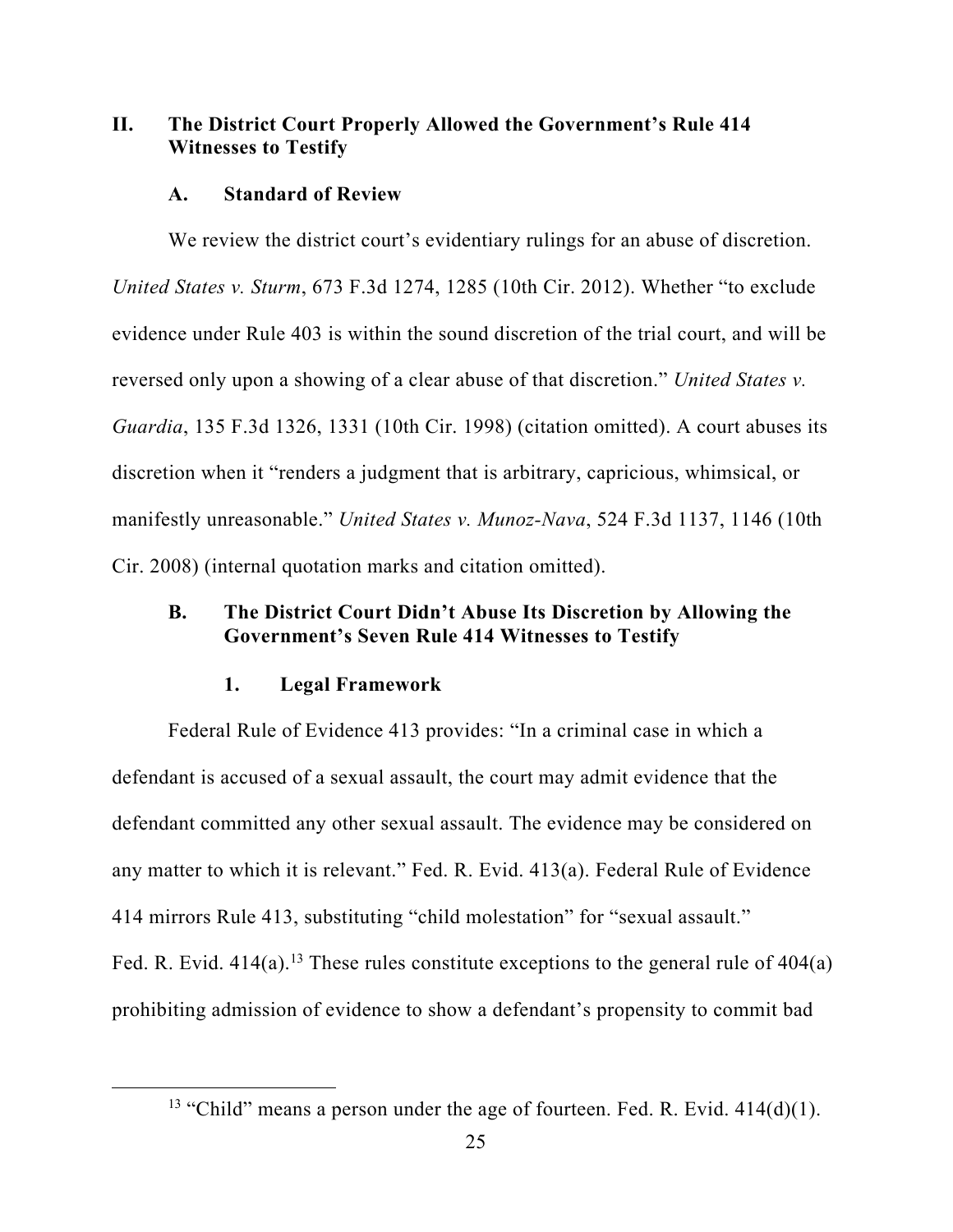acts. *See Guardia*, 135 F.3d at 1331 ("[T]hese rules carve out exceptions to Rule 404(a) and reflect a legislative judgment that certain types of propensity evidence should be admitted."). Congress enacted these rules in part to address a frequent problem in sexual-assault cases—trials presenting he-said, she-said stalemates, what Congress described as "unresolvable swearing matches." *United States v. Enjady*, 134 F.3d 1427, 1431 (10th Cir. 1998) (quoting 140 Cong. Rec. S129901–01, S12990 (R. Dole, Sept. 20, 1994)).

Before the government may admit Rule 413 or Rule 414 evidence, it must overcome "several hurdles." *Guardia*, 135 F.3d at 1332. First, the evidence must meet three threshold requirements. A district court must determine (1) "that the defendant is accused of an offense of sexual assault"; (2) that the evidence proffered is "evidence of the defendant's commission of another offense of sexual assault"; and (3) that the evidence is relevant. *Id.* at 1328 (ellipsis and citations omitted). Perrault doesn't challenge the district court's ruling that the evidence met these threshold requirements, so we don't discuss them further.

Second, the district court must conduct a Rule 403 balancing test to assess whether the evidence's "probative value is substantially outweighed by the danger of unfair prejudice." *United States v. Benally*, 500 F.3d 1085, 1090 (10th Cir. 2007) (quoting *Guardia*, 135 F.3d at 1329; Fed. R. Evid. 403); *see also* Charles Alan Wright & Arthur R. Miller 23 Fed. Prac. & Proc. Evid. § 5387 (2d ed.) ("The starting point of that analysis is the proposition that evidence offered under Rule 413 [or 414] is not *unfairly* prejudicial simply because it is offered to show a propensity to commit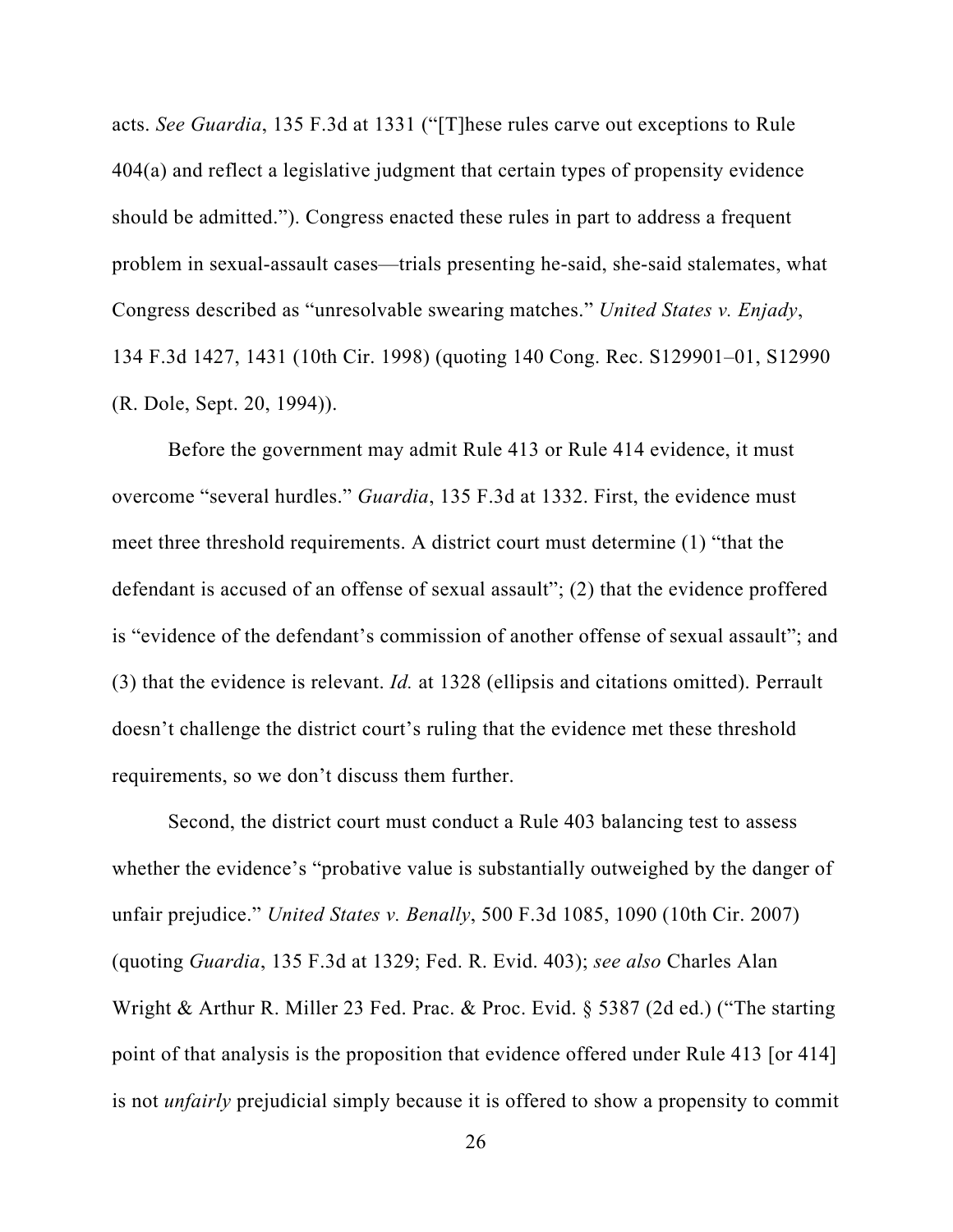sexual assault. While the evidence is prejudicial when offered for that purpose, that prejudice is not unfair since the rule makes the evidence admissible for that very purpose.").

The balancing test proceeds in two phases. First, the district court must consider what have become known as the four "*Enjady*" factors:

(1) how clearly the prior act has been proved;  $14$ 

(2) how probative the evidence is of the material fact it is admitted to prove;

(3) how seriously disputed the material fact is;<sup>15</sup> and

(4) whether the government can avail itself of any less prejudicial evidence.

*Enjady*, 134 F.3d at 1433 (citation omitted). In considering the above factors, "no

single factor is dispositive." *United States v. Mann*, 193 F.3d 1172, 1175 (10th Cir.

1999).

Second, district courts must weigh the *Enjady* factors against "the probative

dangers," by assessing three additional factors:

(1) how likely is it such evidence will contribute to an improperly-based jury verdict;

(2) the extent to which such evidence will distract the jury from the central issues of the trial; and

<sup>&</sup>lt;sup>14</sup> Under this factor, the district court must conclude by a preponderance of evidence that a jury could reasonably find that the "other act" occurred. *Enjady*, 134 F.3d at 1433 (citation omitted).

<sup>&</sup>lt;sup>15</sup> "The third factor requires the district court to 'evaluate the seriousness of the dispute *over the material fact the Rule 414 evidence is admitted to prove*.'" *Sturm*, 673 F.3d at 1286 (emphasis added) (quoting *Mann*, 193 F.3d at 1174). Perhaps counterintuitively, "[t]he more seriously disputed the material fact, the more heavily this factor weighs in favor of admissibility." *Id.* (citation omitted).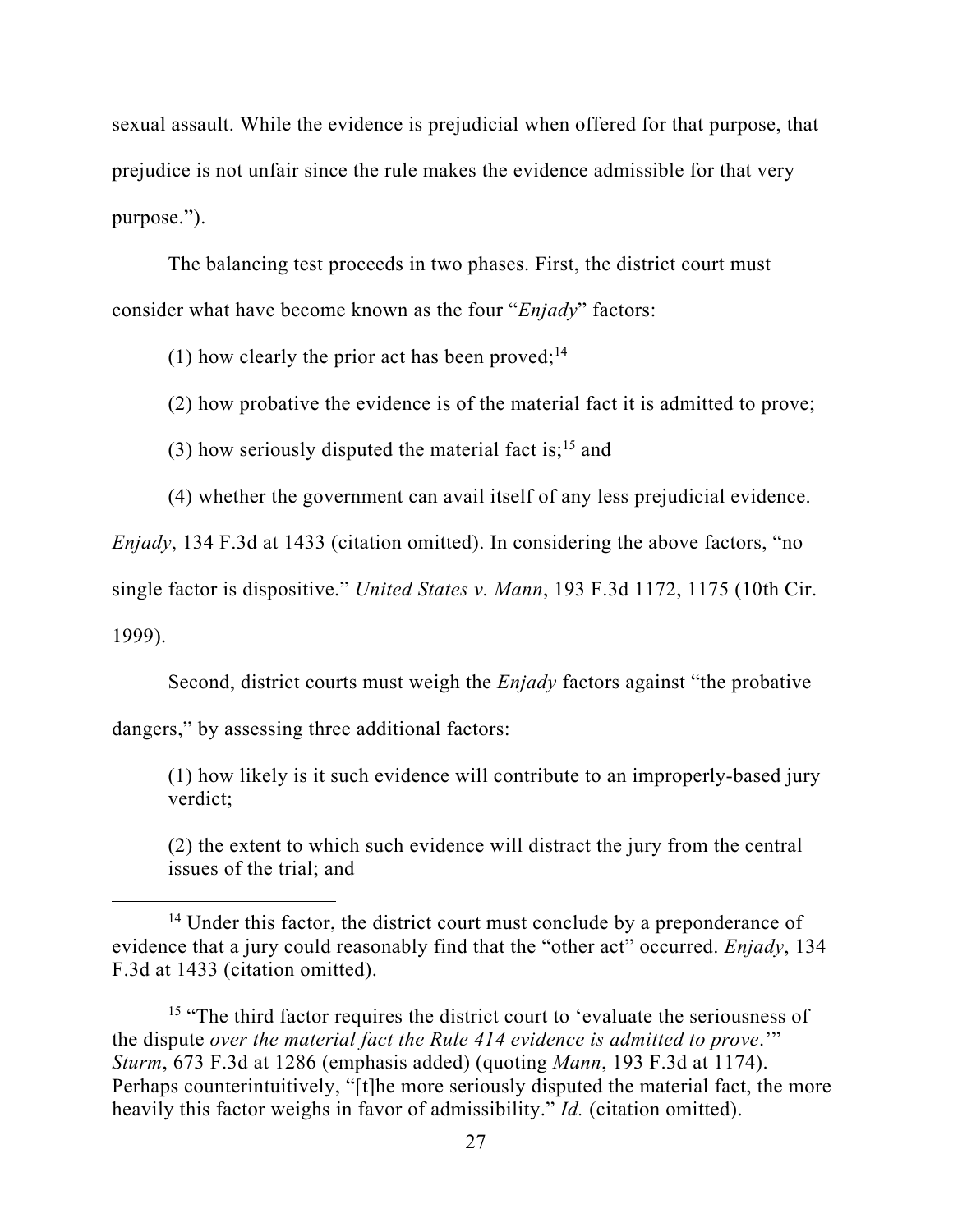(3) how time consuming it will be to prove the prior conduct.

*Enjady*, 134 F.3d at 1433 (citation omitted). In conducting this balancing, our precedents caution that "the exclusion of relevant evidence under Rule 403 should be used infrequently, reflecting Congress' legislative judgment that the [Rule 413 and 414] evidence normally should be admitted." *Id.* (internal quotation marks and citation omitted); *see also Benally*, 500 F.3d at 1090 ("Consistent with congressional intent regarding the admission of evidence tending to show the defendant's propensity to commit sexual assault or child molestation, 'courts are to "liberally" admit evidence of prior uncharged sex offenses.'" (quoting *United States v. Meacham*, 115 F.3d 1488, 1492 (10th Cir. 1997))).

#### **2. Perrault's Arguments on Appeal**

In two thorough orders, the district court carefully weighed the four *Enjady*  factors against the probative dangers, concluding that the Rule 414 witnesses' testimony was both relevant and probative. Perrault doesn't dispute the district court's conclusions regarding three of the four *Enjady* factors: he concedes that the government proved by a preponderance of the evidence that he had committed the other sexual abuse; that the material fact (Perrault's abuse of Doe 1) was seriously disputed; and that the government couldn't avail itself of any less-prejudicial evidence. Instead, Perrault raises two challenges to the district court's Rule 403 ruling related to the evidence's probativeness (the second *Enjady* factor) and two challenges related to unfair prejudice. We address each in turn.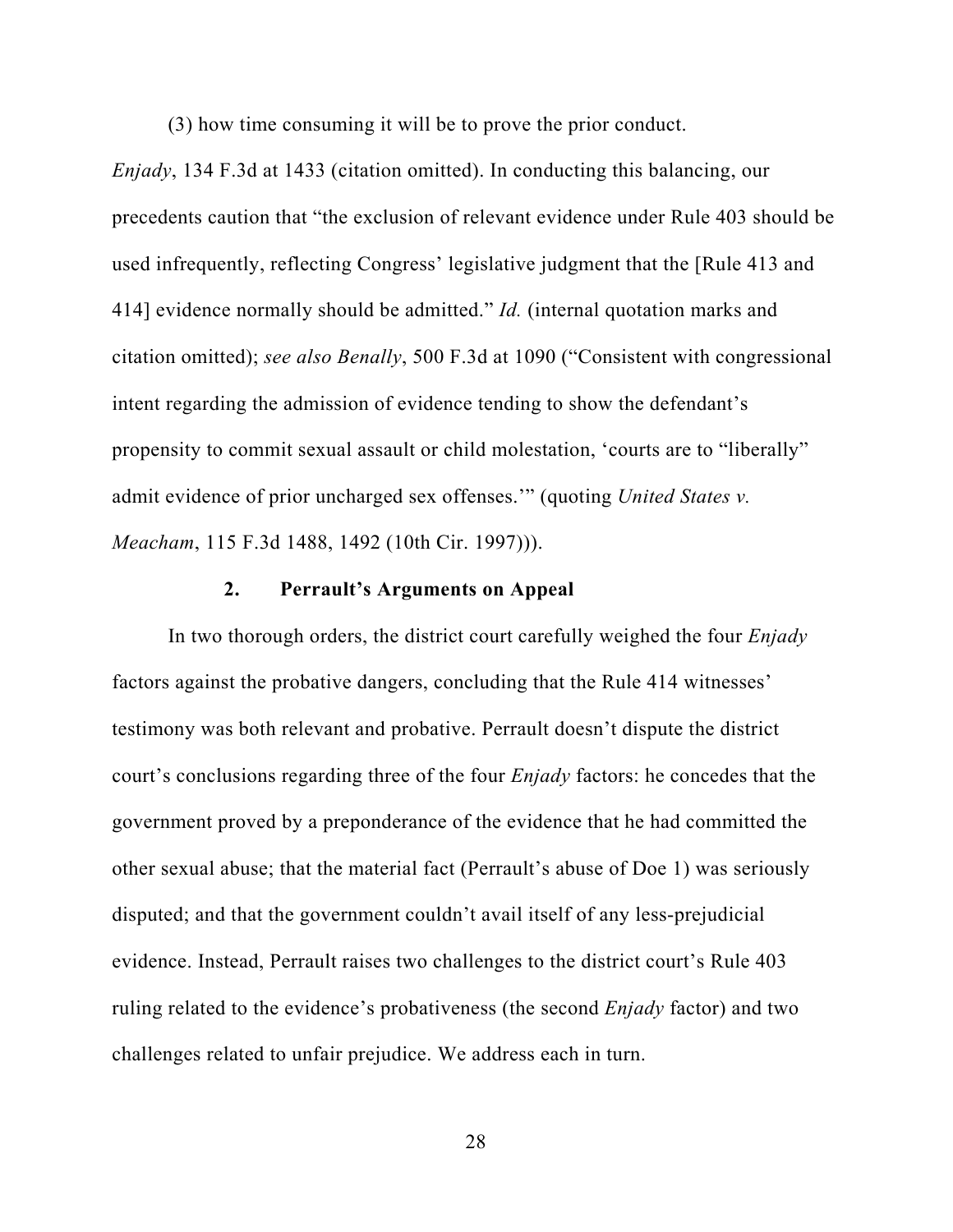#### **a. Probative Value of the Evidence**

When considering the probative value of evidence, we have enumerated five considerations to guide our analysis:

(1) the similarity of the prior acts and the charged acts;

(2) the time lapse between the other acts and the charged acts;

(3) the frequency of the prior acts;

(4) the occurrence of intervening events; and

(5) the need for evidence beyond the defendant's and alleged victim's testimony.

*Benally*, 500 F.3d at 1090–91 (citing *Guardia*, 135 F.3d at 1331). The district court concluded that each of these factors favored admitting the other victims' testimony. We agree.

Perrault disputes the probative value of the uncharged-acts evidence on two grounds, neither of which is persuasive. First, Perrault argues that evidence of his giving alleged victims gifts and taking them on excursions is probative "only . . . with a prior belief in Mr. Perrault's guilt—otherwise the significance of such a detail as a priest giving a parishioner a religious medallion is indeterminate." Appellant's Opening Br. at 35. True, a priest can give a congregant something without raising any suspicion of ulterior motive. But Perrault ignores that gift-giving is a common grooming technique. *See* R. vol. 3 at 1374 (expert testimony introduced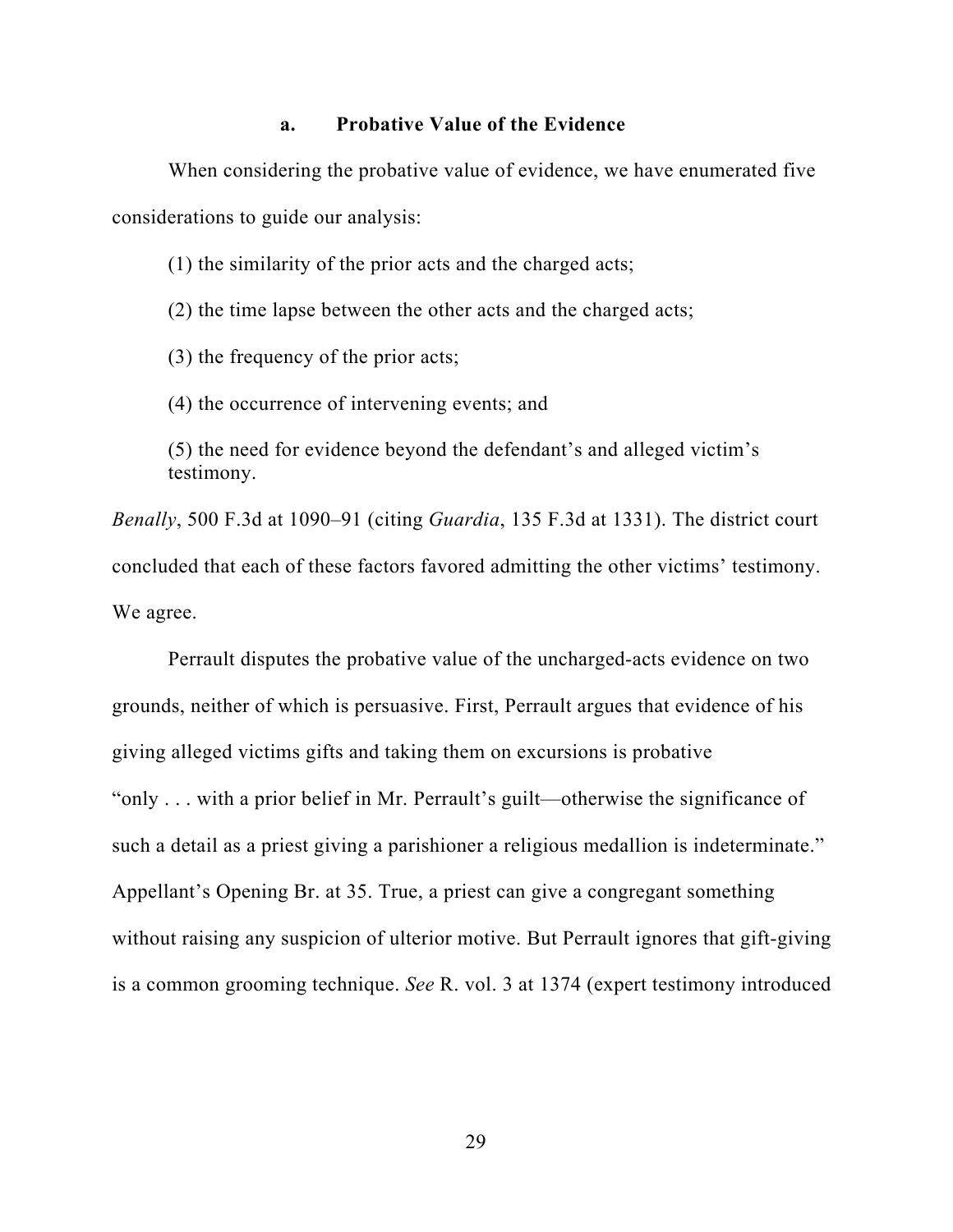at trial describing ways perpetrators groom victims).16 And we permit courts to admit prior-act evidence to show a defendant's "pattern of grooming." *United States v. Batton*, 602 F.3d 1191, 1198 (10th Cir. 2010).

Second, Perrault argues that the district court should have excluded the testimony of Does 2, 7, and 9 as being too dissimilar from Doe 1. Because Doe 1 "was prepubescent" (age 10–11) when Perrault allegedly assaulted him, Perrault maintains that Does 2, 7, and 9 weren't similar to Doe 1 because they were all adolescents when Perrault abused them.17 Appellant's Opening Br. at 35. In support, Perrault cites the Sentencing Guidelines, which recommend harsher sentences for abuse of minors under age twelve compared to abuse of minors between twelve and sixteen. *Id.* (citing U.S.S.G. § 2G2.1(b)(1)). He also cites the American Psychiatric Association's 2013 Diagnostic and Statistical Manual of Mental Disorders (5th ed.),

<sup>&</sup>lt;sup>16</sup> "[T]he term 'grooming' is often used in the child sexual abuse research field to look at how some perpetrators will gradually involve a child in sexual abuse. So it might start with favoring the child, praising the child, patting the child, hugging, and gradually more and more gets into more sexual acts. At the same time, you see the offenders then saying, you know, 'Don't tell. Keep it a secret.' And that grooming process, you're building up a relationship with the child, sometimes with the parents as well. And at the same time, you're gradually increasing the sexual part of the activity." R. vol. 3 at 1374 (expert testimony introduced at trial).

 $17$  Doe 2 testified that he was fourteen when Perrault began abusing him. Doe 7 was thirteen when Perrault first abused him, but the record suggests that the abuse continued into Doe 7's later teen years. *See* R. vol. 3 at 1035:19–20 (Judge Vazquez cautioned the government, "I don't want you to get into anything more past his age of 16."). Doe 9 was between the ages of thirteen and seventeen when Perrault abused him.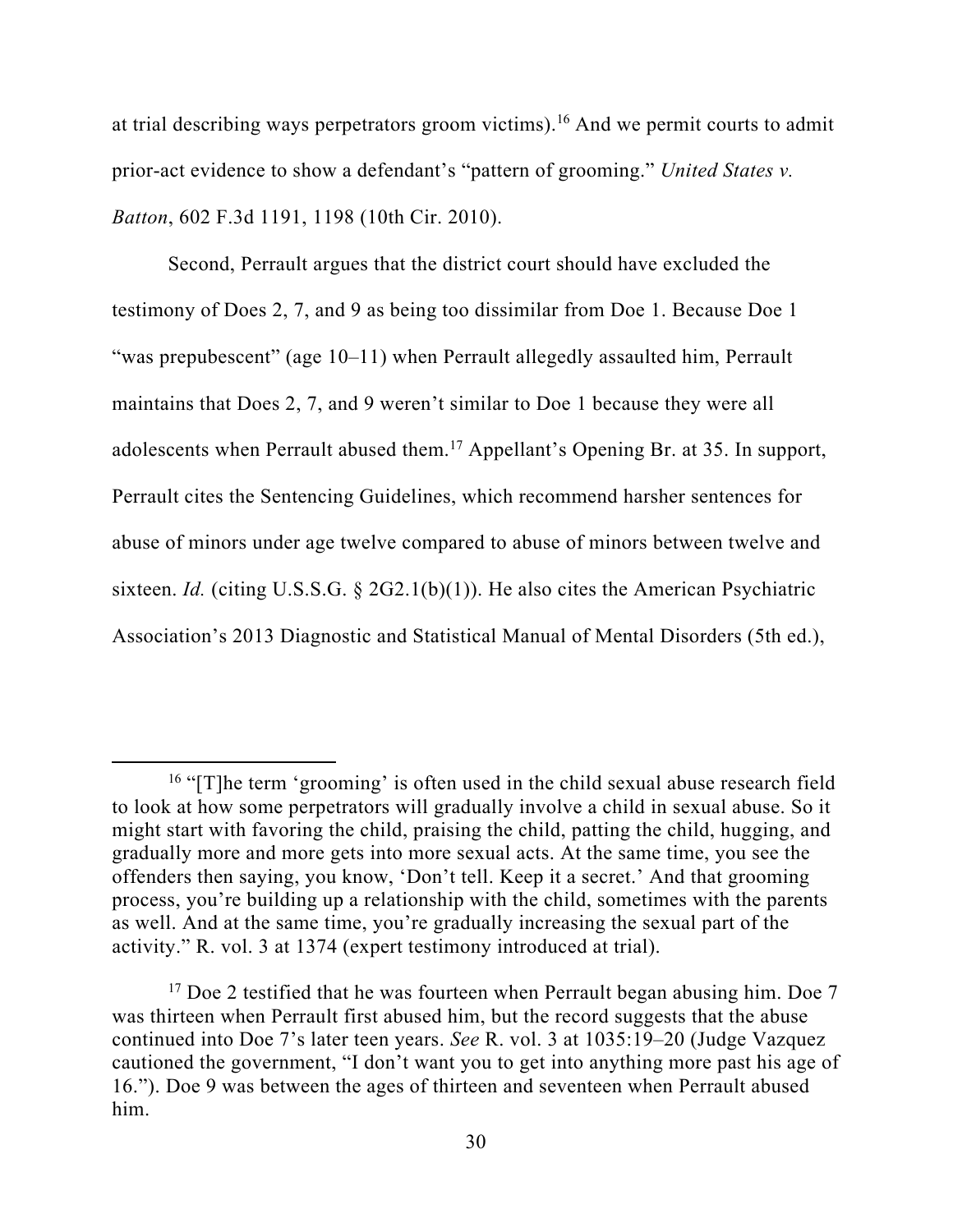which defines pedophilia as attraction to prepubescent children (typically under age thirteen).

But Perrault fails to explain why these sources bear on the probativeness of the evidence. The relevant question here is whether Perrault's prior acts of abusing young men ages thirteen to seventeen are similar to his accused conduct of abusing Doe 1. They are. That Does 2, 7, and 9 were a few years older than Doe 1 doesn't mean the prior abuse isn't probative of Perrault's propensity to abuse young boys. Nor does our precedent establish such a rigid rule. In *Benally*, the defendant was charged with sexually abusing his twelve-year-old granddaughter. 500 F.3d at 1086. At trial, the district court allowed the government to introduce four Rule 414 witnesses, each of whom testified that the defendant had sexually assaulted them. *Id.* at 1088. Those witnesses' ages ranged from ten to twenty years old when the defendant sexually assaulted them. *Id.* Yet even though the defendant had assaulted one of the witnesses when she was an adult, we nonetheless upheld the district court's ruling that the Rule 414 witness testimony was probative in part because "each [assault] involved a young woman whom [Defendant] previously knew." *Id.* at 1092. Though the other victims were not the same ages as the defendant's granddaughter, we still concluded that the similar ages and circumstances supported admitting the evidence. *See id*. at 1091. This holds with even greater force here when all the Rule 414 witnesses were adolescents.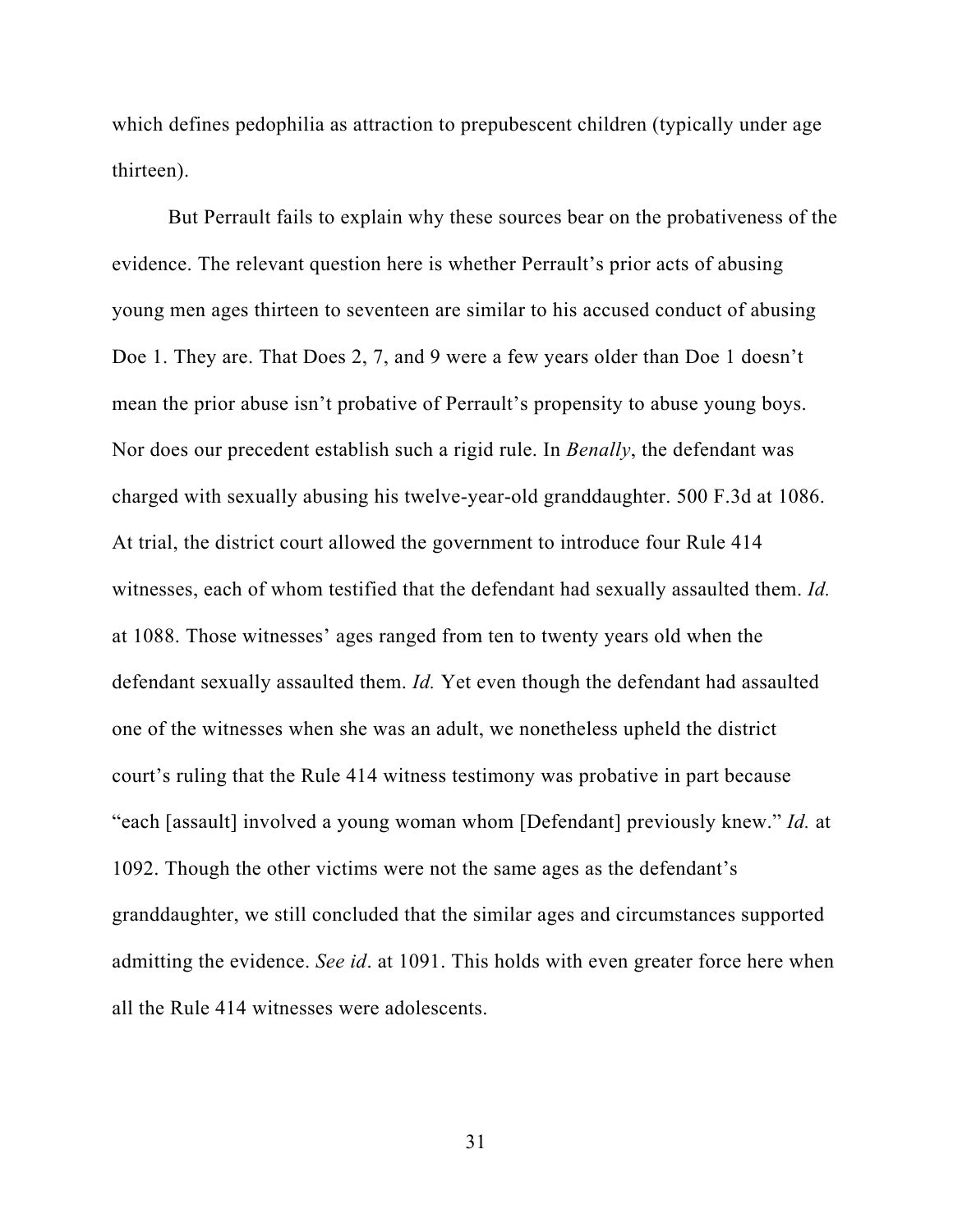In sum, the substantial, detailed Rule 414 evidence was highly probative of the material fact that it was admitted to prove—that Perrault had a propensity to sexually abuse boys.

### **b. Prejudice**

Perrault argues that the prejudice of the Rule 414 witnesses' testimony substantially outweighed its probative value. Perrault maintains that this testimony (1) was cumulative and confused the jury, and (2) resulted in an improperly-based jury verdict. We find neither argument persuasive.

"Evidence is cumulative if its probative effect is already achieved by other evidence in the record; that is, 'if the small increment of probability it adds may not warrant the time spent in introducing it.'" *Jewell v. Life Ins. Co. of N. Am.*, 508 F.3d 1303, 1314 (10th Cir. 2007) (quoting *United States v. Davis*, 40 F.3d 1069, 1076 (10th Cir. 1994)). This stands in contrast to corroborative evidence, "which buttresses weak or assailable evidence, often by establishing data which refute possible discrediting circumstances." *Id.* (internal quotation marks and citation omitted).

We have never directly assessed a challenge like the one Perrault asserts here—that the sheer number of Rule 414 witnesses who testified unduly prejudiced the jury. Most of our decisions addressing Rule 414 witnesses have concerned challenges involving three witnesses or fewer. *See, e.g.*, *Batton*, 602 F.3d at 1195, 1202 (finding no error in district court's admitting evidence of the defendant's prior conviction for sexual abuse); *United States v. McHorse*, 179 F.3d 889, 894 (10th Cir. 1999) (upholding district court that allowed testimony by two other alleged victims);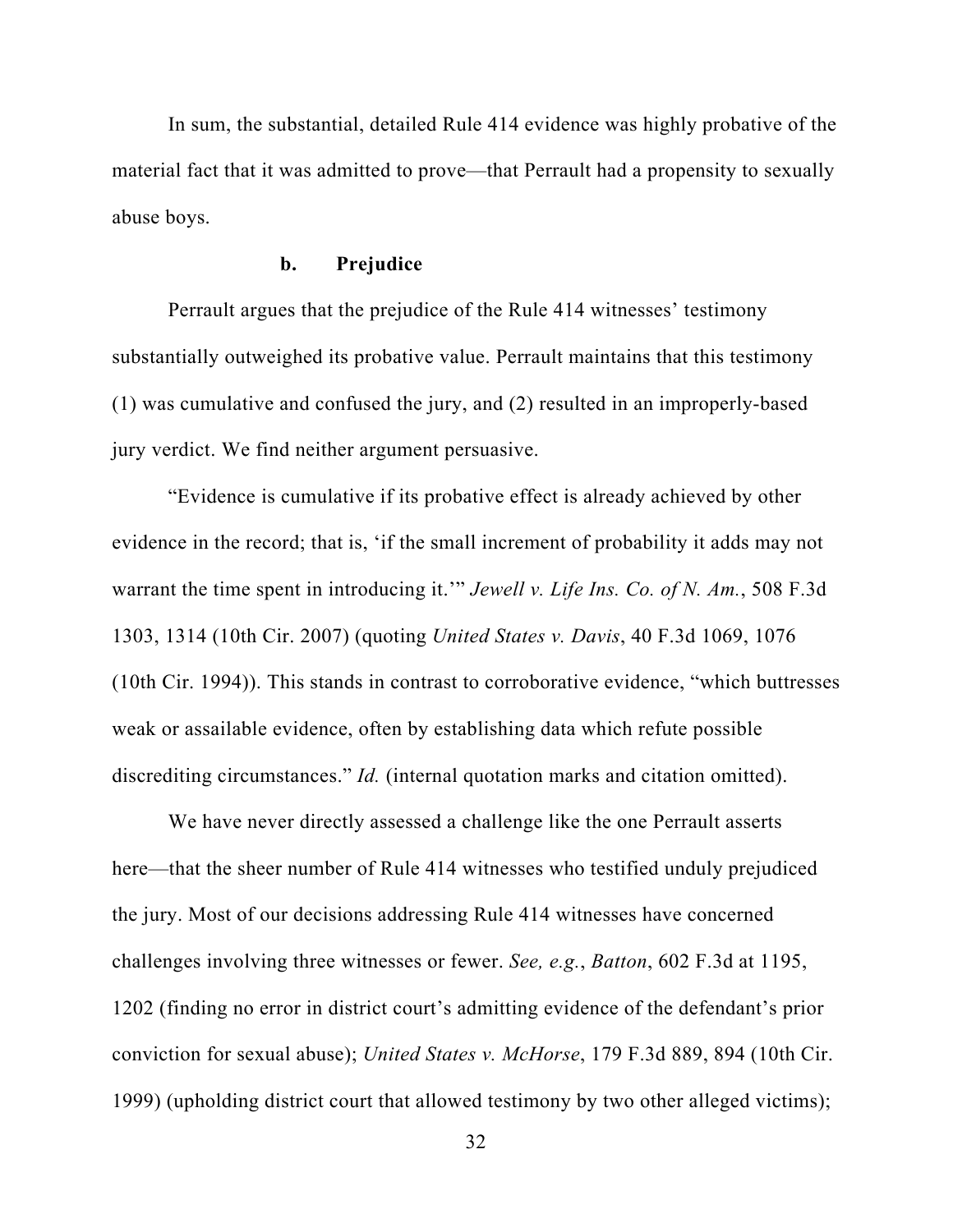*Meacham*, 115 F.3d at 1491 (two other victims); *United States v. Mercer*, 653 F. App'x 622, 624–25 (10th Cir. 2016) (unpublished) (three other victims). But we have affirmed district-court rulings that have allowed more Rule 414 witnesses. For instance, in *Benally*, we found no error in the district court's admitting four Rule 414 witnesses, 500 F.3d at 1088–89, nor did we question the admission of six such witnesses in *United States v. Magnan*, 756 F. App'x 807, 820 (10th Cir. 2018) (unpublished). $18$ 

At least one of our sister circuits has discouraged district courts from admitting more than five Rule 414 witnesses: "We are troubled by the district court's admission of six Rule 413 and 414 witnesses . . . . [I]n this case, six such witnesses injects cumulative evidence with little additional probative value." *United States v. Never Misses A Shot*, 781 F.3d 1017, 1028 (8th Cir. 2015). Though the court clarified that it "state[d] no inflexible rule that provides a maximum limit of Rule 413 or 414 witnesses that can testify," *id.* at 1028 n.6, it reasoned that, "at some point . . . enough is enough," *id*. at 1028 (citation omitted).

Like the Eighth Circuit, we decline to set a maximum number of Rule 414 witnesses that district courts may allow. Instead, when a defendant challenges Rule 414 testimony as cumulative, the district court should consider the diminishing

<sup>18</sup> But *Magnan* differs from our case. There, the allegations of five of the six women provided the basis for the twelve counts of sexual abuse brought against the defendant. *Magnan*, 756 F. App'x at 811. That is, only one of the women testified solely to show the defendant's propensity to sexually abuse young women. Here, all seven of the Rule 414 witnesses testified solely to demonstrate Perrault's propensity to sexually abuse young men.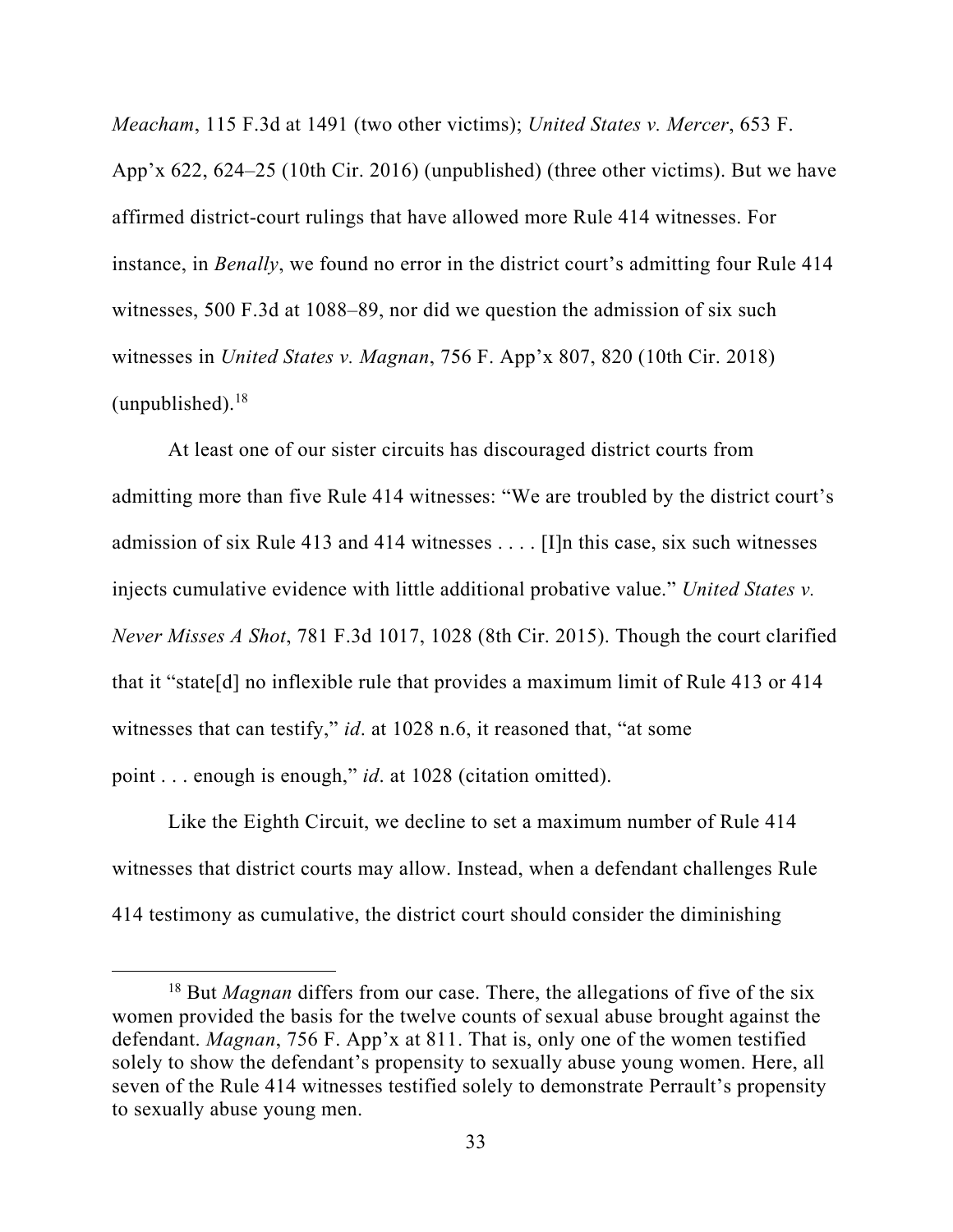marginal return on each additional witness's testimony. *Cf. United States v. Cunningham*, 694 F.3d 372, 389–90 (3d. Cir. 2012) (reversing the district court for permitting the government to show numerous video clips of child pornography because, "[e]ven though the . . . videos were probative, . . . the law of diminishing marginal returns still operates"). Particularly in cases when the government seeks to introduce a large number of Rule 414 witnesses at trial (more than four), this may require district courts to consider the proffered testimony seriatim to determine whether each additional witness's testimony provides enough probative value in view of the testimony already permitted.

This isn't to say that each Rule 414 witness's testimony must be uniquely different from other Rule 414 witnesses' testimony. In *Benally*, for example, four Rule 413 and 414 witnesses testified that the defendant had raped them. 500 F.3d at 1088. Though the specific facts of each witness's experience varied, each testified for one purpose: to show the defendant's propensity to commit sexual assault. *See id.* at 1088–89. That didn't render the testimony cumulative. Juries may find one Rule 414 witness's testimony credible, while dismissing the next. For that reason, the government may need multiple Rule 414 witnesses to effectively bolster the credibility of the victim tied to the indictment, particularly where the government's case would otherwise rely on that victim's testimony alone. And we have repeatedly affirmed that, consistent with Congress's intent in enacting Rules 413 and 414, "courts are to liberally admit evidence of prior uncharged sex offenses." *Id.* at 1090 (internal quotation marks and citation omitted).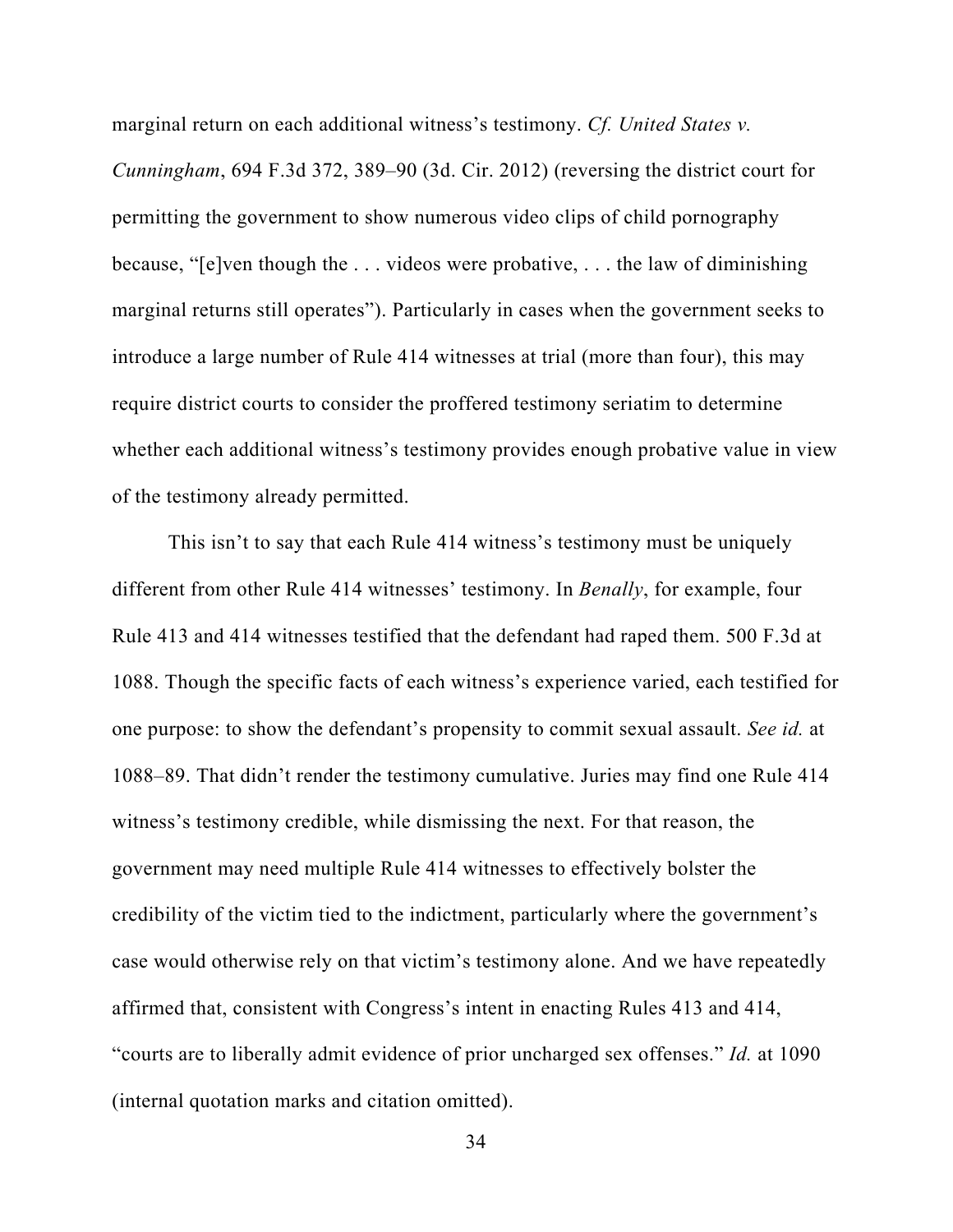But, like the Eighth Circuit, we recognize that at some point enough is enough, and the probative value of the fifth, sixth, or seventh Rule 414 witness is probably less than the first three or four. *See Never Misses A Shot*, 781 F.3d at 1028. Thus, in those rarer cases involving numerous Rule 414 witnesses, district courts may assure themselves that each witness's testimony remains corroborative by identifying specifically how it "buttresses weak or assailable evidence." *Jewell*, 508 F.3d at 1314.

Here, the district court allowed testimony from seven Rule 414 witnesses, many of whom testified about dozens of instances of Perrault's sexual abuse. Though the number of witnesses and allegations gives us pause, we conclude that the district court acted within its discretion by admitting their testimony. Contrary to Perrault's contention, none of the seven witnesses merely parroted identical accusations. Each witness's testimony "buttresse[d] weak or assailable evidence." *Id.* Because the government lacked physical evidence supporting Doe 1's claims of sexual assault all those years ago, the testimony of other alleged victims bolstered Doe 1's credibility, thus reducing the likelihood that the trial would reduce to an "unresolvable swearing match[]." *Enjady*, 134 F.3d at 1431 (citation omitted). For example, the testimony of Does 3 and 8 was especially probative and important to the government's case because the government introduced Perrault's own admissions that he had abused those witnesses. Doe 7's testimony differed from most of the others because, apart from Doe 8, he was the only other witness to testify that Perrault had abused him at the Base—important to corroborate Doe 1's allegations that he too had been abused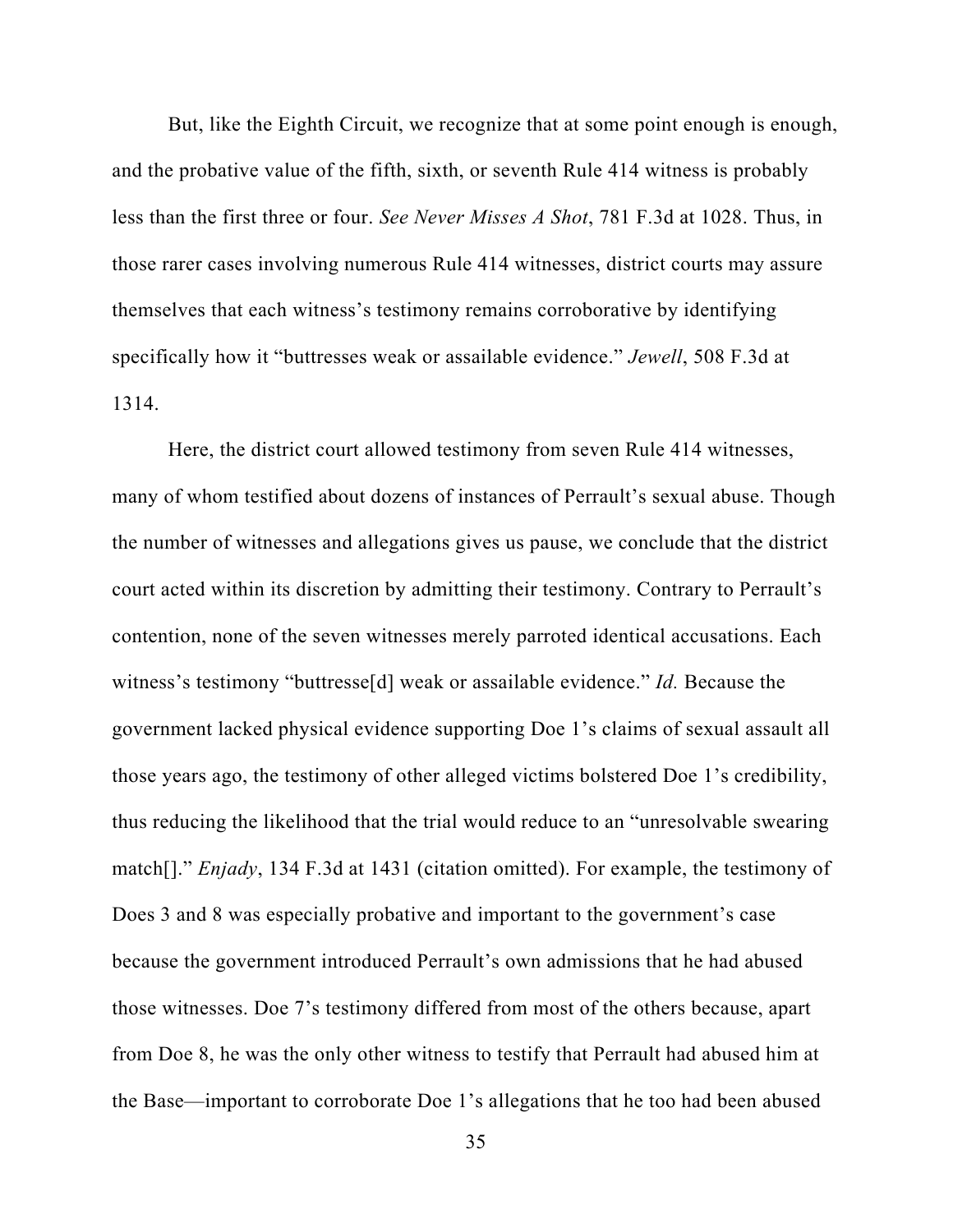there. The testimony of Does 5, 6, and 9 collectively helped establish Perrault's pattern of gift-giving and grooming methods. Finally, Doe 2 served a specific purpose in refuting Perrault's defense. At trial, Perrault attempted to discredit Doe 1 by highlighting the \$300,000 civil settlement that Doe 1 had obtained from the Catholic Church, presumably to suggest Doe 1 had a financial incentive to fabricate his allegations. But Doe 2 testified that, despite being sexually abused by Perrault, he had never pursued a civil action against Perrault or the Catholic Church. Thus, Doe 2's testimony served to rebut Perrault's suggestion that many supposed victims had come forward to accuse him solely in search of a payout from the Catholic Church. In short, because we conclude that each of the Rule 414 witnesses retained independent probative value, we reject Perrault's argument that their testimony amounted to "needless[] . . . cumulative evidence." Fed. R. Evid. 403.

In a similar vein, Perrault insists that the Rule 414 witness testimony unfairly prejudiced him because it led the jury to convict him based on the emotional impact of those witnesses' testimony, rather than because he had sexually abused Doe 1. In effect, Perrault argues that the government convinced the jury that he was a monster and that it convicted him for that reason. But "Rule 414 evidence will almost always have a profound impact on the jury and cause it to feel disgust toward the defendant." *Mercer*, 653 F. App'x at 629. Against the advice of the Federal Judicial Conference, Congress adopted Rules 413 and 414 anyway. *See id.* at 630 n.4. So although Rule 414 witnesses undoubtedly produce a powerful emotional impact on jurors, that alone isn't sufficient to justify excluding their testimony. Indeed, if we accepted Perrault's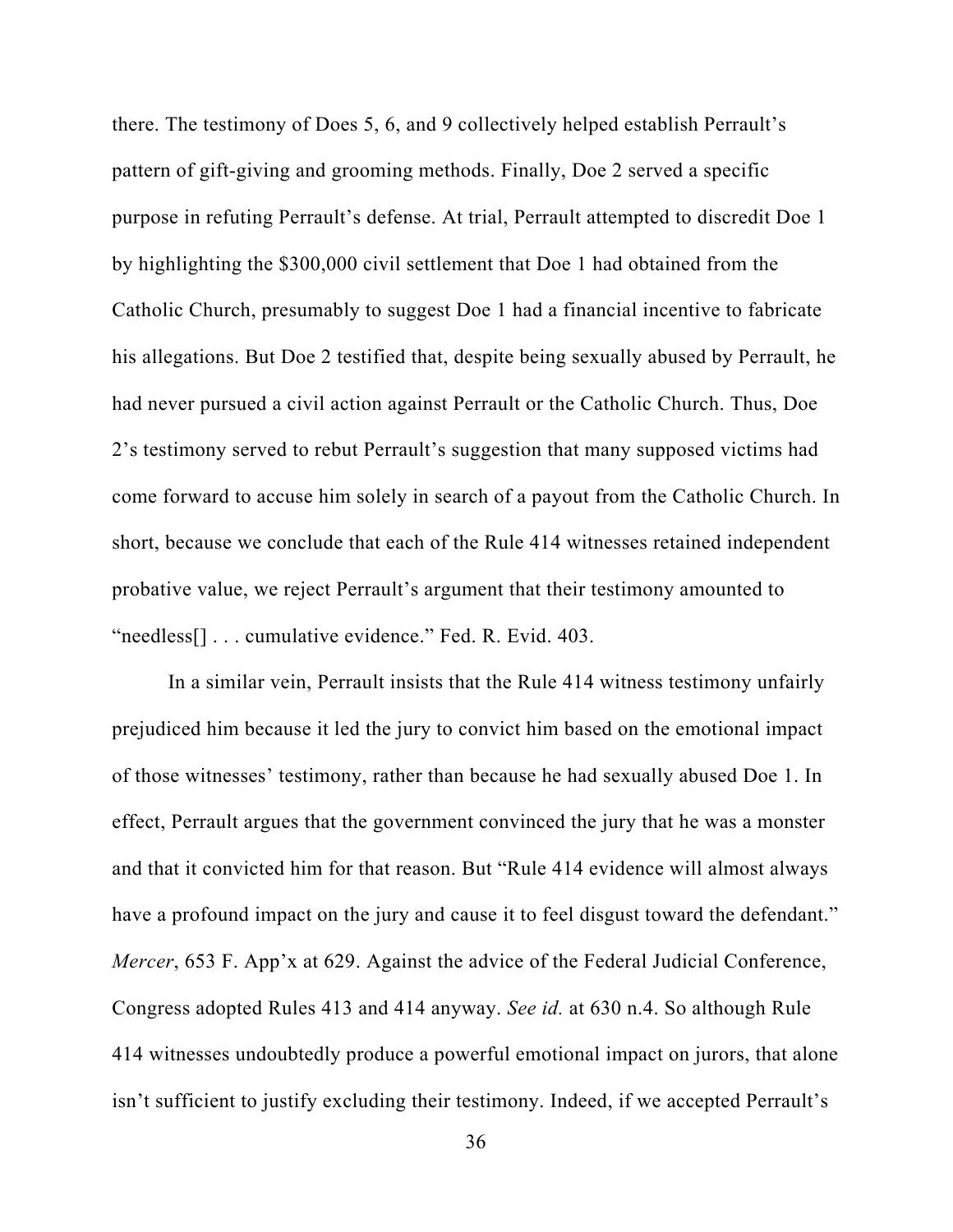argument, courts could rarely, if ever, admit Rule 414 witnesses for fear of the emotional impact their testimony would have on the jury.

Moreover, we have recognized that district courts can mitigate any potential jury bias from Rule 414 witnesses by giving limiting instructions. *Benally*, 500 F.3d at 1093 ("[A]ny jury bias that may have resulted from the district court's decision to admit [the Rule 413 or 414] evidence would have been mitigated by the court's two separate instructions to the jury regarding the jury's permissible and impermissible uses of the evidence."). At least five times during the trial, including as part of the final instructions, the district court gave the jury a limiting instruction along these lines:

Ladies and Gentlemen, you are instructed that the evidence of conduct by the Defendant on a previous occasion with other young boys has been offered by the Government for its bearing on any matter to which it is relevant, including the Defendant's disposition or propensity to commit the offense that is charged in the Indictment and the improbability that the Defendant has been falsely or mistakenly accused of these crimes. It is entirely up to the jury to determine what weight, if any, such other conduct evidence deserves . . . . *However, you are cautioned that the Defendant is not on trial here for any acts or crimes not alleged in the Indictment. The Defendant may not be convicted of the crimes charged in the Indictment if you are to find only that he committed other crimes at such other time.*

R. vol. 3 at 1022 (emphasis added); *see also id.* at 915, 954–55, 1166–67, 1766–67. We're confident that after hearing this instruction five times, the jury knew it couldn't convict Perrault of abusing Doe 1 solely on account of a belief that he had abused other young boys at other times.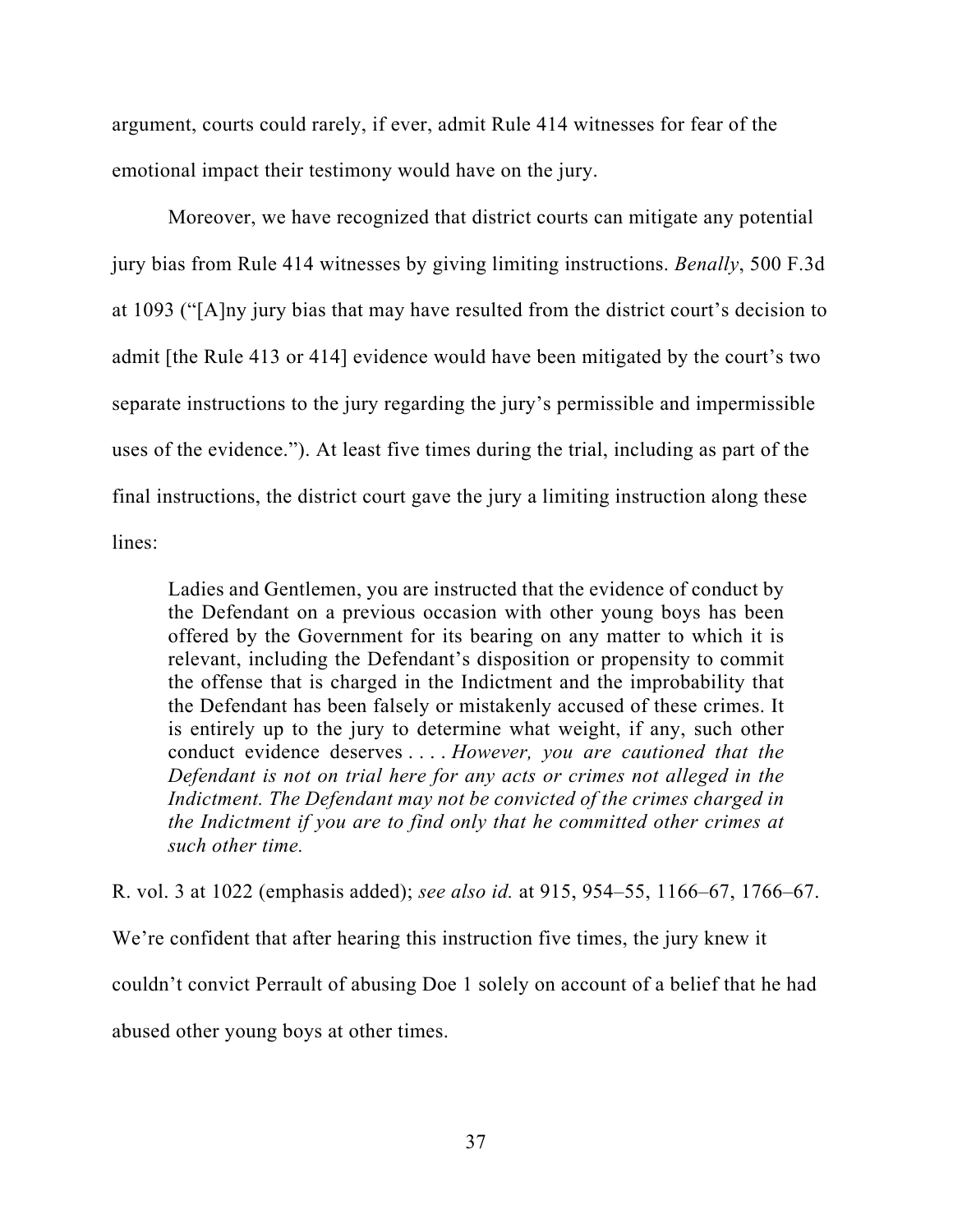### **c. Balancing the Probative Value Against Possible Prejudice**

Despite Perrault's argument on appeal, we conclude that the district court properly weighed the *Enjady* factors against the probative dangers. At bottom, the Rule 414 witness testimony here was both highly probative and highly prejudicial. But to exclude this kind of relevant evidence under Rule 403, the prejudice must substantially outweigh the probative value. Because the district court acted within its discretion in weighing the value and danger of the evidence, we affirm the admission of this evidence.

## **III. The District Court Didn't Plainly Err in Adopting the Challenged Jury Instructions**

### **A. Background**

Before trial, the parties jointly submitted proposed jury instructions. Besides one minor dispute not relevant here, the parties agreed on the language for each instruction. They also agreed on consolidating into a single jury instruction multiple counts charging the same kind of sexual abuse. So, for example, counts 1, 2, and 7 charging Perrault with digitally penetrating Doe 1's anus on three separate occasions were grouped into a single instruction (Instruction 16):

The defendant, Arthur Perrault, is charged in counts 1, 2, and 7 of the indictment with Aggravated Sexual Abuse . . . . To find Mr. Perrault guilty of the crime of Aggravated Sexual Abuse as charged in counts 1, 2, and 7 of the indictment, you must be convinced that the government has proved each of the following beyond a reasonable doubt:

*First:* The Defendant knowingly engaged in a sexual act with John Doe;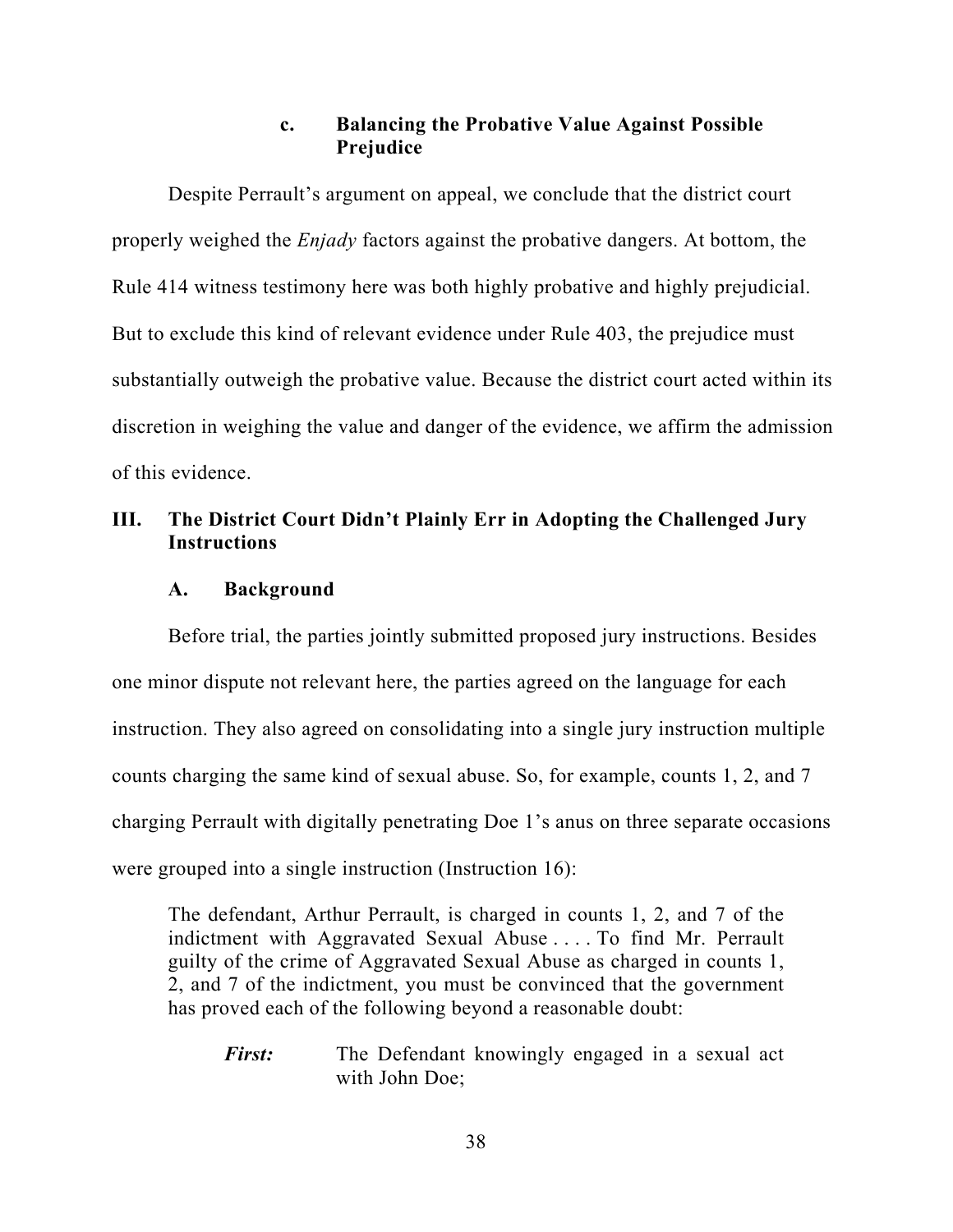- *Second:* The sexual act was committed in the special maritime and territorial jurisdiction of the United States; and
- *Third:* At the time of the sexual act, John Doe had not attained the age of 12 years.

For purposes of counts 1, 2, and 7 of the indictment, "sexual act" is defined as the penetration, however slight, of the anal or genital opening of another by a hand or finger or by any object, with an intent to abuse, humiliate, harass, degrade, or arouse or gratify the sexual desire of any person.

\*\*\*

You are instructed, as a matter of law, that Kirtland Air Force Base and the Santa Fe National Cemetery are within the special maritime and territorial jurisdiction of the United States. Accordingly, if you find beyond a reasonable doubt that such offense occurred *in the location described in the indictment in Counts 1, 2, and 7*, then you are instructed that the alleged aggravated sexual abuse occurred within the special maritime and territorial jurisdiction of the United States.

R. vol. 1 at 508 (emphasis added). Similarly, counts 3 and 6 charging Perrault with

"contact between the mouth and the penis" were grouped into Instruction 17. *Id.* at

509.

The parties also jointly proposed that the district court incorporate the Indictment into Instruction 1. In reading this instruction to the jury at the start of the trial, the court read aloud the Indictment. But the parties' proposed Instruction 1 didn't make it into the final jury instructions for the jury to have during deliberations. At the jury-instruction conference held at the end of the fourth day of trial, the district court addressed the already given Instruction 1, stating: "So we start with Jury Instruction No. 1 . . . , and it [includes] the Indictment. That's a preliminary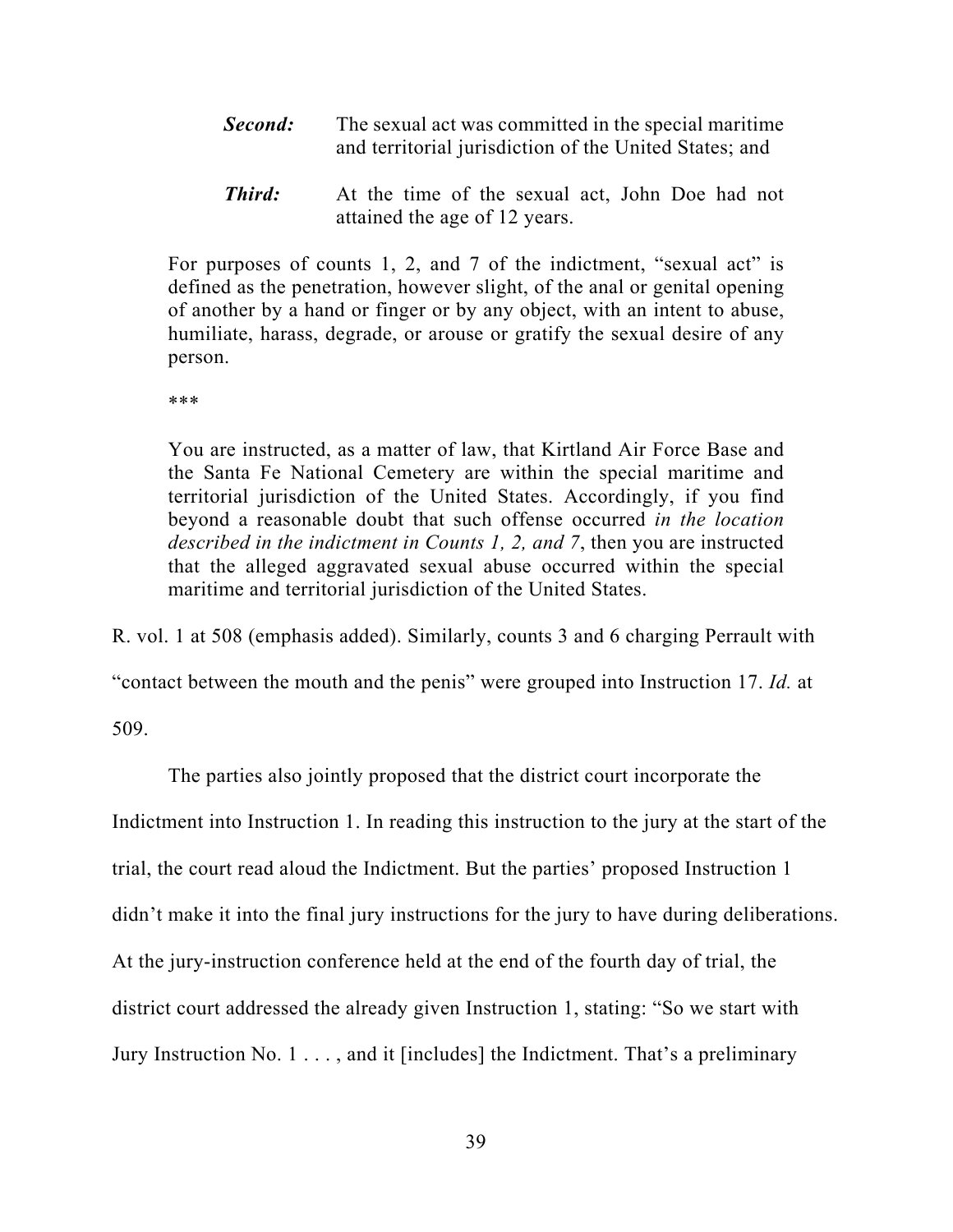instruction, so that one's already been given." R. vol. 3 at 1516:25–1517:2. The court then turned to Jury Instruction 2, and no one addressed Instruction 1 further.

 The final jury instructions that the court distributed to the jurors skipped the parties' proposed Instruction 1, instead beginning with their proposed Instruction 2. We're unsure whether the parties intended for the district court to remove that instruction from the jury packet. But Perrault didn't object before, during, or after the court read the jury its instructions.

On appeal, Perrault argues that the jury needed the Indictment to understand the instructions referring to multiple counts of associated conduct. Absent giving the jury a physical copy of the Indictment, he says, the instructions were vague, causing juror unanimity and double-jeopardy problems. To illustrate this argument, we turn to Jury Instruction 16. Because the court followed the parties' lead and included counts 1, 2, and 7 in this instruction, Perrault now maintains that the jury may have believed that it could convict him of all three counts based on a single incident of sexual abuse. He phrases it this way: "The instructions did not inform the jury they all had to agree that three distinct acts in three different locations occurred for three convictions." Appellant's Opening Br. at 46. The Indictment, Perrault says, would have cleared up any confusion because it "clearly separated out each count with each act in each place needed to secure a conviction." Reply Br. at 17.

The government urges us not to reach the merits of Perrault's argument, asserting that the invited-error doctrine applies. Alternatively, the government argues that Perrault's argument can't withstand plain-error review. Though we conclude that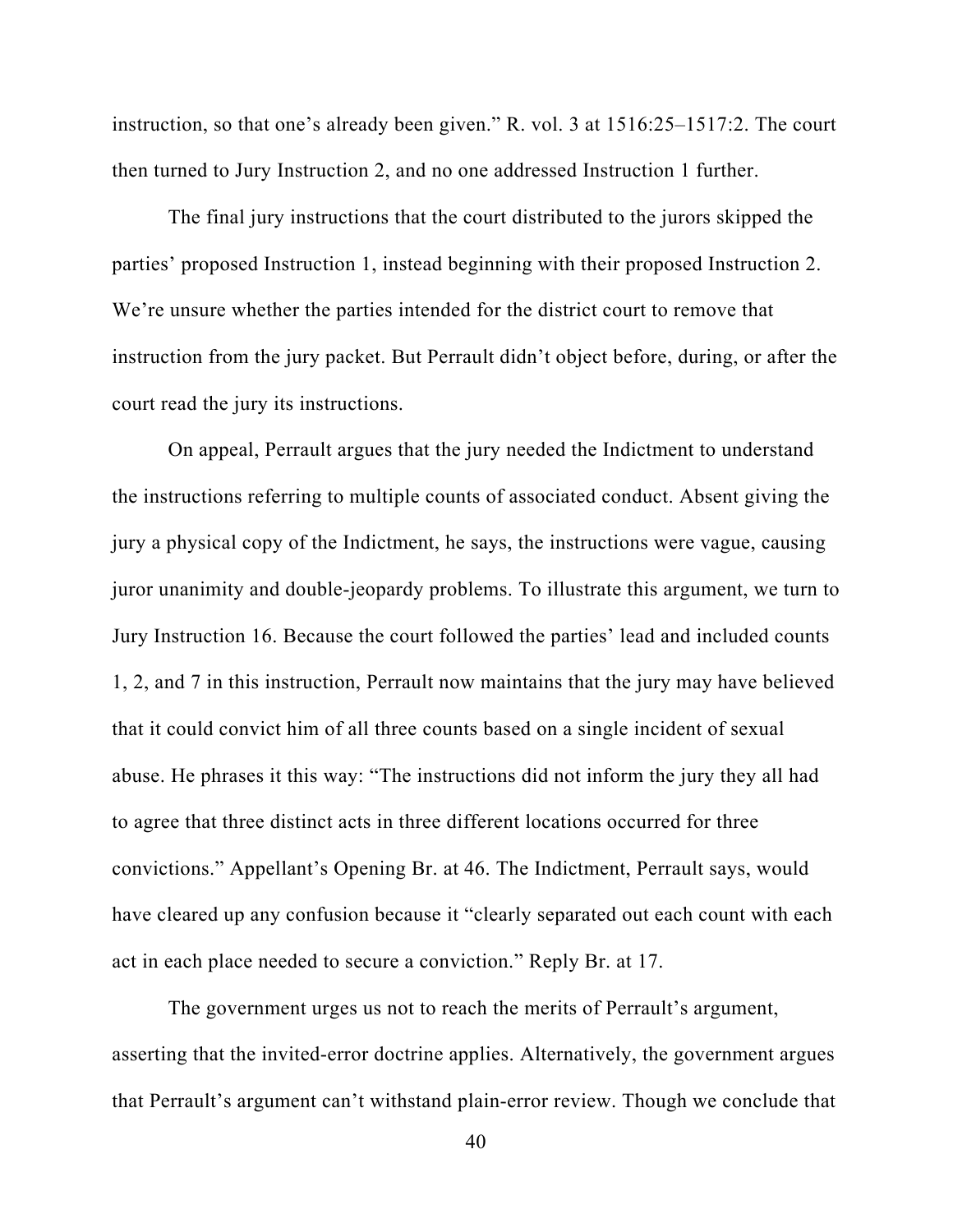the invited-error doctrine doesn't apply, we agree that Perrault has failed to show that the district court plainly erred in adopting the challenged jury instructions.

#### **B. The Invited-Error Doctrine Doesn't Apply**

The government argues that the invited-error doctrine bars Perrault's claim because Perrault and the government jointly proposed the now-challenged jury instructions. According to the government, this issue is open-and-shut—after all, we regularly apply the doctrine when defendants challenge jury instructions on appeal that they proffered in the trial court. *See, e.g.*, *United States v. Jereb*, 882 F.3d 1325, 1335–41 (10th Cir. 2018); *Sturm*, 673 F.3d at 1280–81. But this case isn't so straightforward.

As we have previously recognized, the invited-error doctrine is rooted in reliance interests: it "prevents a party who induces an erroneous ruling from being able to have it set aside on appeal." *Jereb*, 882 F.3d at 1338 (quoting *United States v. Morrison*, 771 F.3d 687, 694 (10th Cir. 2014)). "[T]his Court will not engage in appellate review when a defendant has waived his right to challenge a jury instruction by affirmatively approving it at trial." *Id.* at 1335 (quoting *United States v. Cornelius*, 696 F.3d 1307, 1319 (10th Cir. 2012)). So the question here is whether Perrault affirmatively approved the final jury instructions even though the district court removed the parties' proposed Instruction 1. We conclude that he didn't.

In *Jereb*, we considered a similar argument by the government that the invitederror doctrine precluded the defendant's appeal based on erroneous jury instructions. *Id.* at 1335. There, the defendant had been charged with violating 18 U.S.C. § 111,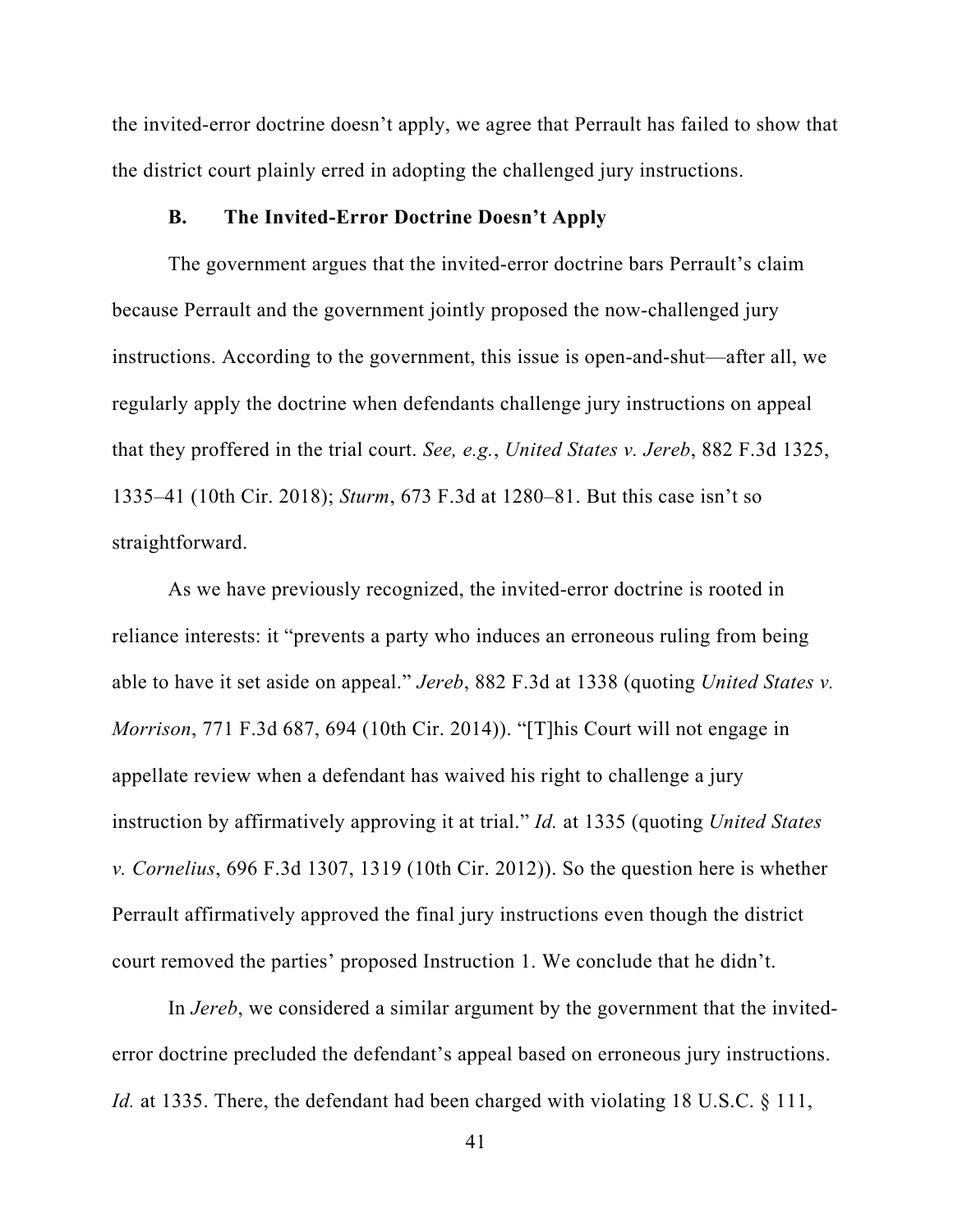which subjects to liability anyone who "forcibly assaults, resists, opposes, impedes, intimidates, or interferes with" various federal officials. *Id.* at 1333. The defendant proffered a jury instruction to clarify that, though the government needn't prove all the different acts, the jury must unanimously agree that he committed *at least one* of those acts. *Id.* at 1336. The jury did just that, unanimously finding that the defendant "forcibly opposed" a federal officer. *Id.* at 1334. But the jury didn't find that the defendant had assaulted the officer. *Id.* On appeal, the defendant argued that was a problem because this Circuit's precedents establish that "assault is an element of every conviction under 18 U.S.C. § 111(a)(1)." *Id.* at 1335 (quoting *United States v. Wolfname*, 835 F.3d 1214, 1216 (10th Cir. 2016)). Because the jury didn't find an assault, the defendant maintained that his conviction couldn't stand. *Id.* at 1334.

We concluded that the invited-error doctrine barred the defendant's challenge to the jury instructions because his argument on appeal "directly contradict[ed]" what he argued in the trial court. *Id.* at 1341. The defendant urged the district court to adopt a jury instruction that allowed the jury to convict even if it didn't find an assault; on appeal, he argued that the jury's verdict had to be reversed because it didn't find an assault. *Id.* In ruling that the defendant had induced the complained-of error, we emphasized the defendant's active involvement in crafting the jury instruction he challenged on appeal. *See id.* at 1339 ("The record further reflects that [the defendant] meaningfully participated in crafting the jury instruction actually given at trial, which reflected the language [the defendant] sought."); *id.* at 1340 (noting that the defendant "requested (and received) jury instructions construing a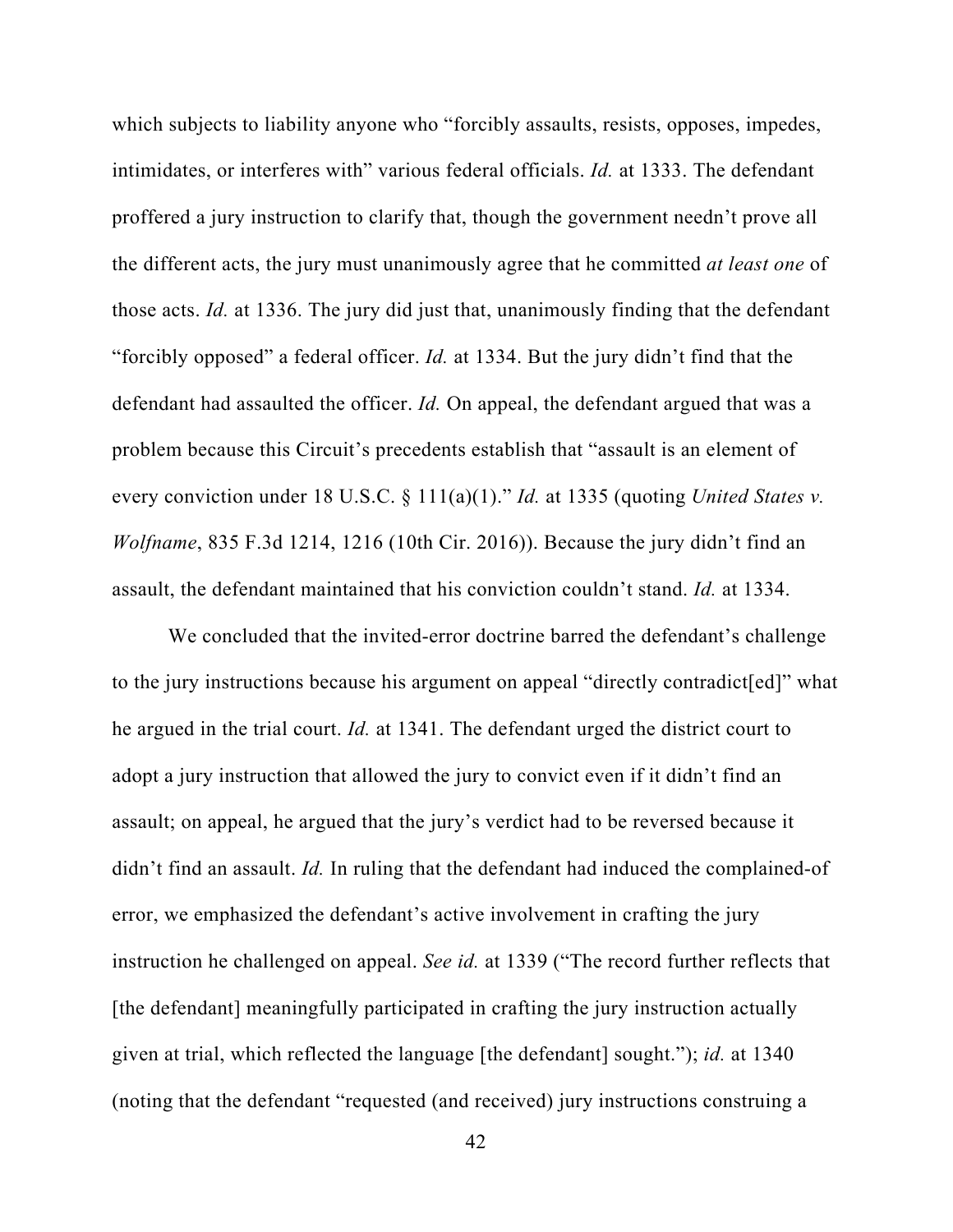statute that contradict the construction he now prefers on appeal"). In contrast, we reaffirmed that mere passivity on the defendant's part doesn't trigger the doctrine:

A defendant's failure to object to a district court's proposed jury instruction, or even the affirmative statement, "No, Your Honor," in response to the court's query "Any objection?", is not the same as a defendant who proffers his or her own instruction, persuades the court to adopt it, and then later seeks to attack the sufficiency of that instruction.

*Id.* at 1341 (quoting *United States v. Harris*, 695 F.3d 1125, 1130 n.4 (10th Cir. 2012)).

If Perrault had not proffered a jury instruction reciting the Indictment, *Jereb*  would squarely foreclose his challenge—he couldn't dismiss the Indictment's importance below only to challenge its exclusion on appeal. That's not what happened here. It's true that Perrault jointly proposed the instructions that he now challenges on appeal. But the district court didn't include in the jury packet all the instructions that the parties proposed; it omitted Instruction 1, which incorporated the Indictment. That omission, Perrault argues, rendered the otherwise-acceptable jury instructions "a morass." Reply Br. at 18. Perrault maintains that the jury couldn't properly interpret the instructions without the Indictment too. *See id.* at 17 ("Had the indictment gone back with the jury instructions, there could be no claim of confusion."). In other words, Perrault contemplated jury instructions in which the Indictment was part and parcel; once the district court removed that piece, he no longer found them adequate.

And, unlike the defendant in *Jereb*, Perrault never affirmatively approved the instructions without the Indictment. The closest he came to doing so was at the jury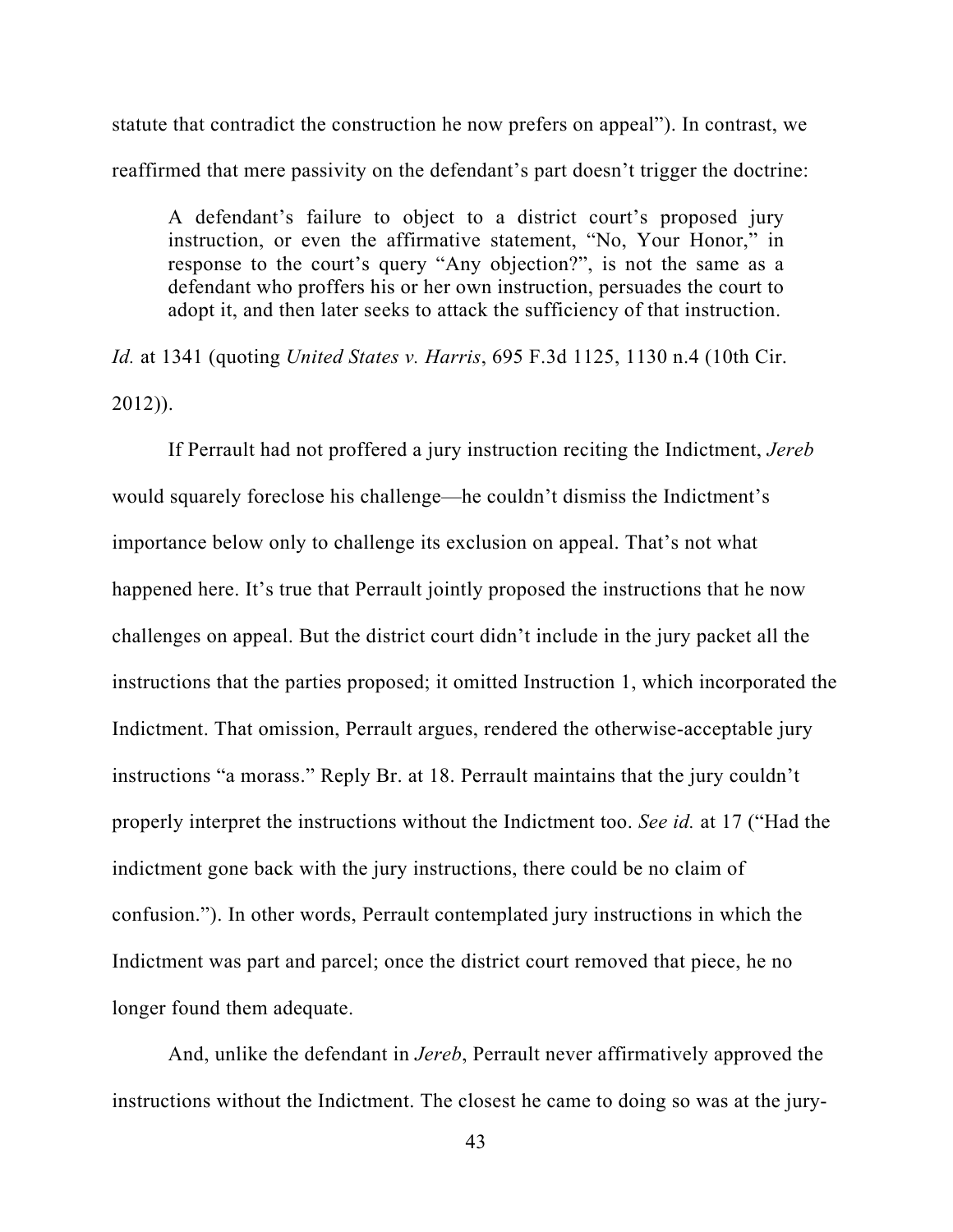instruction conference when the district court arguably suggested that it wasn't going to include the parties' proposed Instruction 1 in the jury's instruction packet. But the district court didn't say it was going to remove proposed Instruction 1 from the jury's instruction packet. And even had the court done so, Perrault's failing to object wouldn't automatically trigger the invited-error doctrine. *See Jereb*, 882 F.3d at 1341. Perrault's proffered jury instructions included the full text of the Indictment, and he never induced the court to remove it. The court did that on its own.

Still, if Perrault believed, as he argues now, that the final jury instructions were deficient without the parties' proposed Instruction 1, he should have objected. He didn't. Nor did he object to the district court's failing to send the Indictment back with the jury. So we review his challenge to the jury instructions only for plain error. *Id.* at 1335.

## **C. The District Court Didn't Plainly Err in Adopting the Challenged Jury Instructions**

Perrault argues that vagueness in the jury instructions violated two of his constitutional rights—his Sixth Amendment right to a unanimous jury verdict and his Fifth Amendment right against double jeopardy. The Sixth Amendment guarantees that "[a] jury must reach a unanimous verdict in order to convict." *Ramos v. Louisiana*, 140 S.Ct. 1390, 1395 (2020); *id.* at 1396 ("This Court has, repeatedly and over many years, recognized that the Sixth Amendment requires unanimity."); *see also United States v. McElhiney*, 275 F.3d 928, 935 (10th Cir. 2001) ("The Sixth Amendment guarantees a federal criminal defendant the right to a unanimous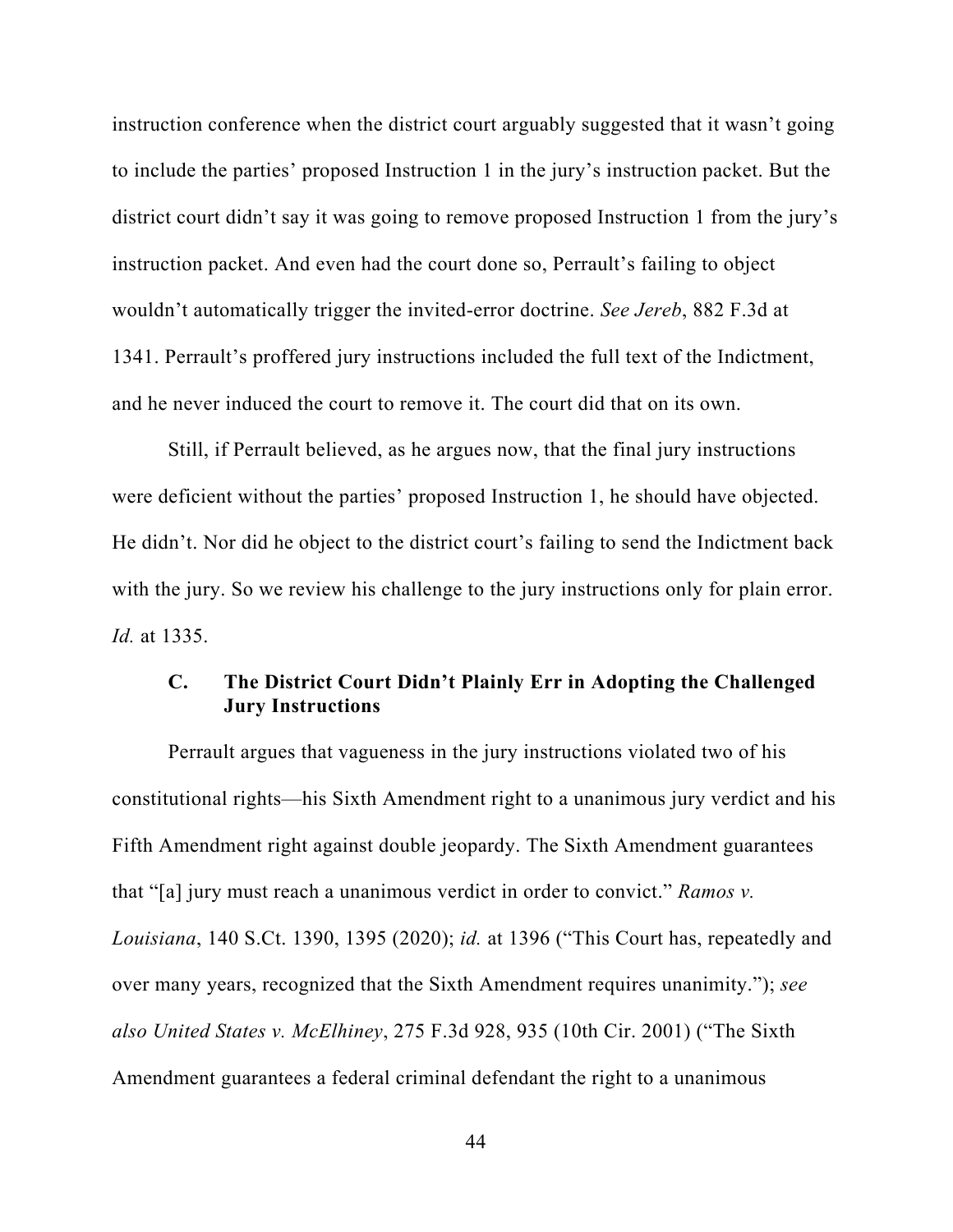verdict." (citation omitted)). This generally requires a jury "to be unanimous as to the elements of [each] offense" charged in the indictment. *United States v. Allen*, 603 F.3d 1202, 1214 (10th Cir. 2010). And the Double Jeopardy Clause of the Fifth Amendment "protects a defendant from being punished multiple times for the same offense." *United States v. Worku*, 800 F.3d 1195, 1198 (10th Cir. 2015) (citation omitted).

As noted, Perrault challenges jury Instructions 16 and 17 for addressing multiple counts in a single instruction without clarifying that the jury had to unanimously agree on what separate acts supported a conviction on each count.<sup>19</sup> Based on Instruction 16, Perrault asserts that the jury may have convicted him on counts 1, 2, and 7 even if it concluded that he had penetrated Doe 1's anus only once. And because Instruction 17 similarly groups counts 3 and 6 together, Perrault argues the jury may have convicted him of both counts even if it found only a single incident with Doe 1 of "contact between the mouth and penis."

We conclude that Perrault has failed to establish that the district court plainly erred and, even if it had, Perrault has failed to show that the error affected his substantial rights. *See Chavez-Morales*, 894 F.3d at 1214. Perrault derives his argument from our unpublished decision, *United States v. McGill*, 359 F. App'x 56 (10th Cir. 2010). There, we considered the defendant's appeal challenging a jury

<sup>19</sup> Perrault advances a similar claim about counts 4 and 5, reflected in Instructions 18 and 19, respectively. But his challenges concerning jury unanimity and double jeopardy fail for the same reasons explained below.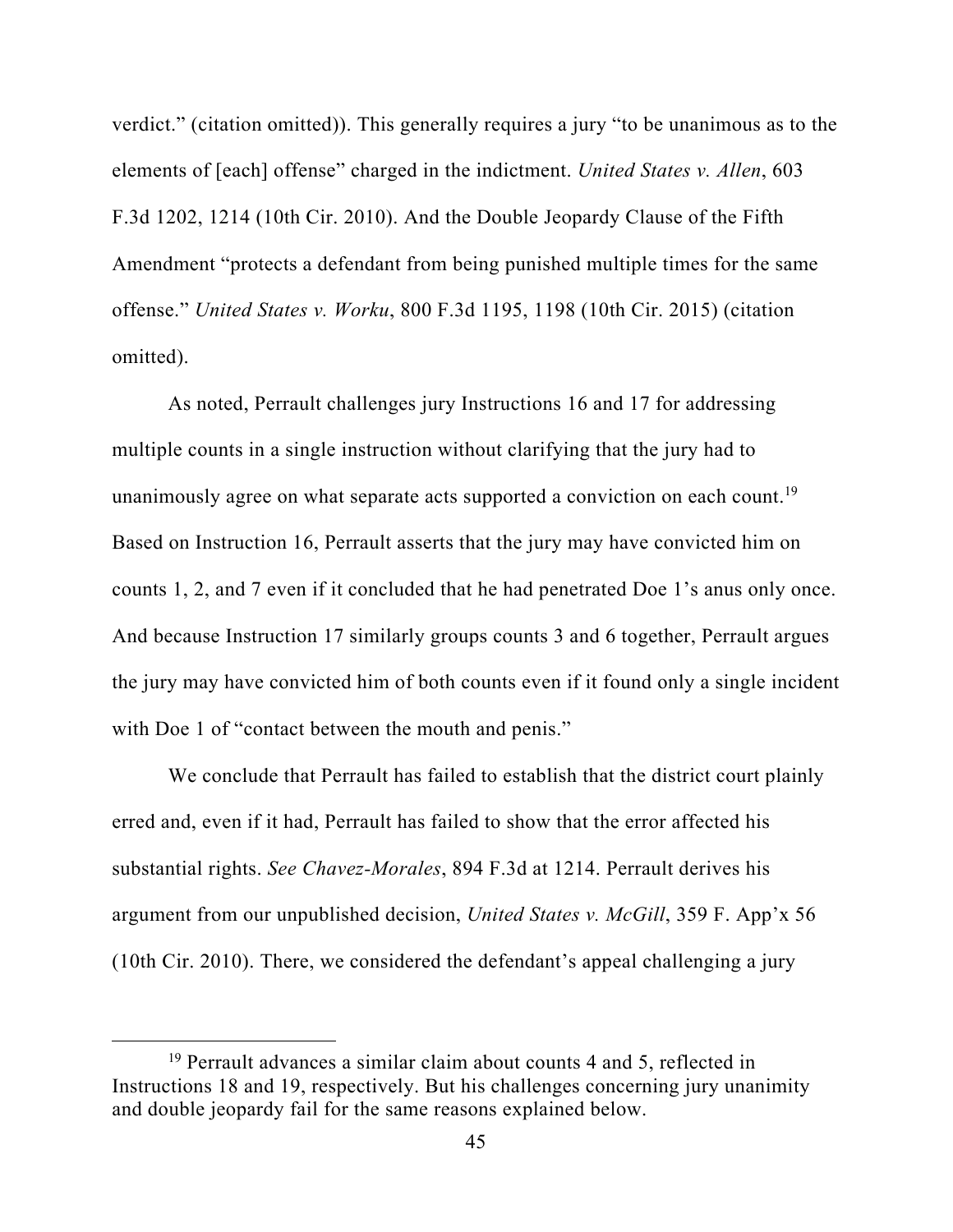conviction of six counts of aggravated sexual abuse. *Id*. at 57–58. We cautioned that "[t]he use of generic, facially indistinguishable counts with broad overlapping time frames could potentially raise . . . double-jeopardy and jury-unanimity concerns." *Id.*  at 60. "As for double jeopardy, the jury could be misled into convicting the defendant on more than one count for the same conduct; as for jury-unanimity, different jurors might vote to convict on the same count on the basis of different conduct." *Id.* But we concluded that the jury instructions there "obviated" those concerns because they "linked specific counts with particular incidents identified by unique factual circumstances." *Id.* We also noted that the government in its closing argument helped dispel possible confusion "by highlighting the specific incidents linked to each count." *Id.* at 61 (citation omitted).

Perrault also relies on another decision in which the defendant raised a challenge like his, *United States v. Davis*, 55 F.3d 517 (10th Cir. 1995). In *Davis*, police found two firearms in the defendant's car after conducting a lawful search. *Id*. at 519. The indictment charged the defendant with "using or carrying a .25 caliber firearm in connection with possession of powder cocaine (Count 4)" and "using or carrying a .22 caliber firearm in connection with possession of crack cocaine (Count 5)." *Id.* But the district court combined the counts into a single jury instruction. *Id.* at 520. Relevant here, that instruction required the jury to find that "the defendant used the specific firearm alleged in the Indictment." *Id.* We rejected the defendant's argument that the jury instruction "afforded the jury the opportunity to convict [the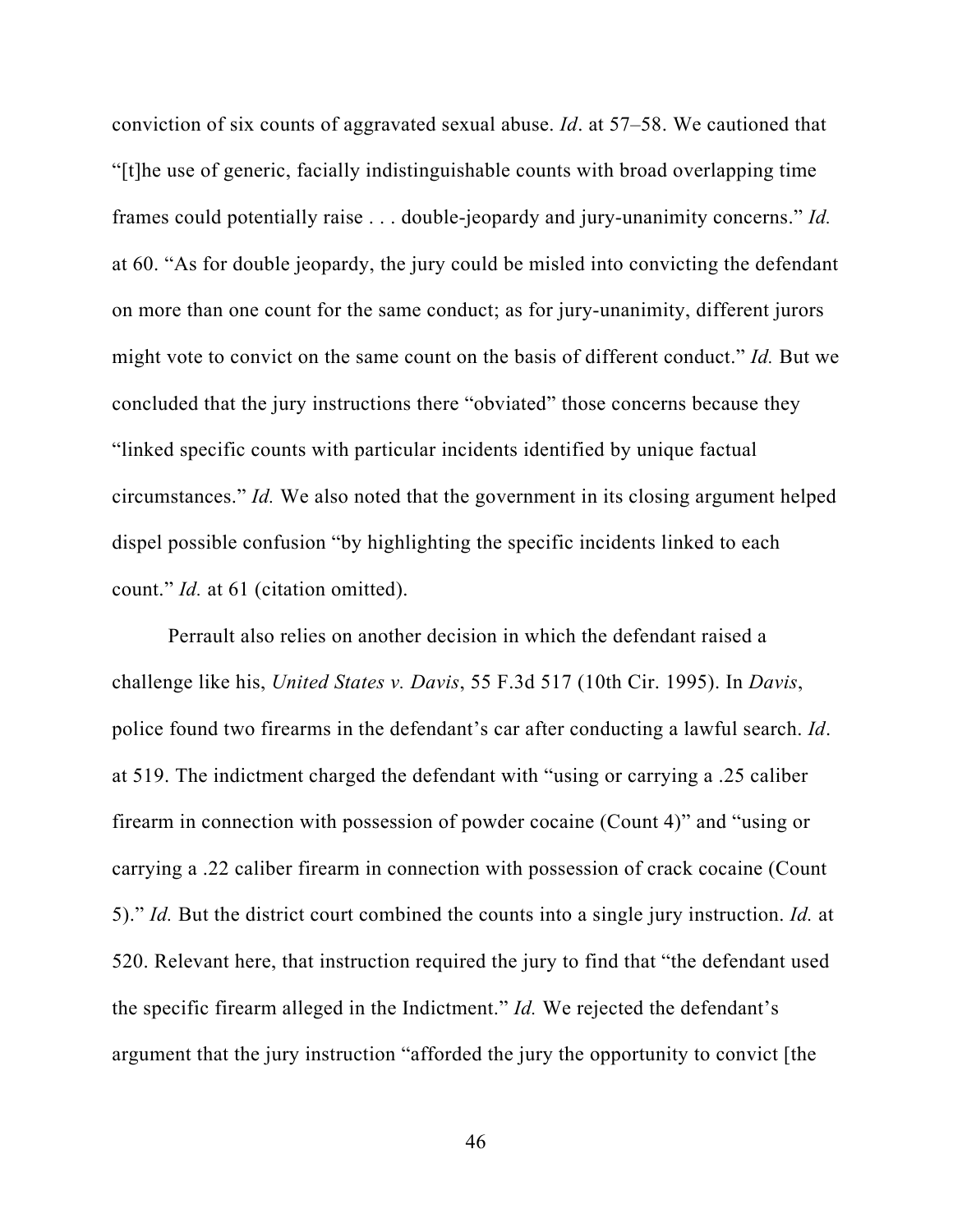defendant] of two § 924(c) firearm counts based on one underlying offense." *Id.* The key was the indictment:

Reading Jury Instruction No. 23 *in light of the Indictment*, we are able to determine that the jury linked each alleged  $\S 924(c)$  conviction to a separate underlying offense, because each count of the Indictment clearly pairs one of the firearms to one of the drug charges. *We find it significant, therefore, that the Indictment was included in the jury instructions* . . . .

*Id.* (emphasis added) (citations omitted).

These decisions clarify that, when reviewing challenges to allegedly vague jury instructions, the inquiry turns on "if the reviewing court can determine whether the jury linked each alleged [criminal] violation to a separate underlying offense." *Id*. (internal quotation marks and citation omitted). Together, *Davis* and *McGill* suggest several ways courts can verify that the jury did so: whether the instructions included unique identifiers that clearly relate to only one count (for example, by specifying the location where a particular offense occurred); whether the instructions incorporated the indictment; and whether the government clarified during the trial which specific conduct related to each count. *See id.*; *McGill*, 359 F. App'x at 60–61. And we must be mindful that "[w]hen reviewing claims of error in regard to jury instructions, we review the instructions as a whole . . . ." *United States v. Allen*, 603 F.3d 1202, 1213 (10th Cir. 2010). Thus, other instructions can alert the jury that they must link each count to separate conduct.

 Considering the record and instructions as a whole, including the government's clarifying remarks during its closing argument, we are satisfied that the jury linked each count to a separate underlying offense. First, though the district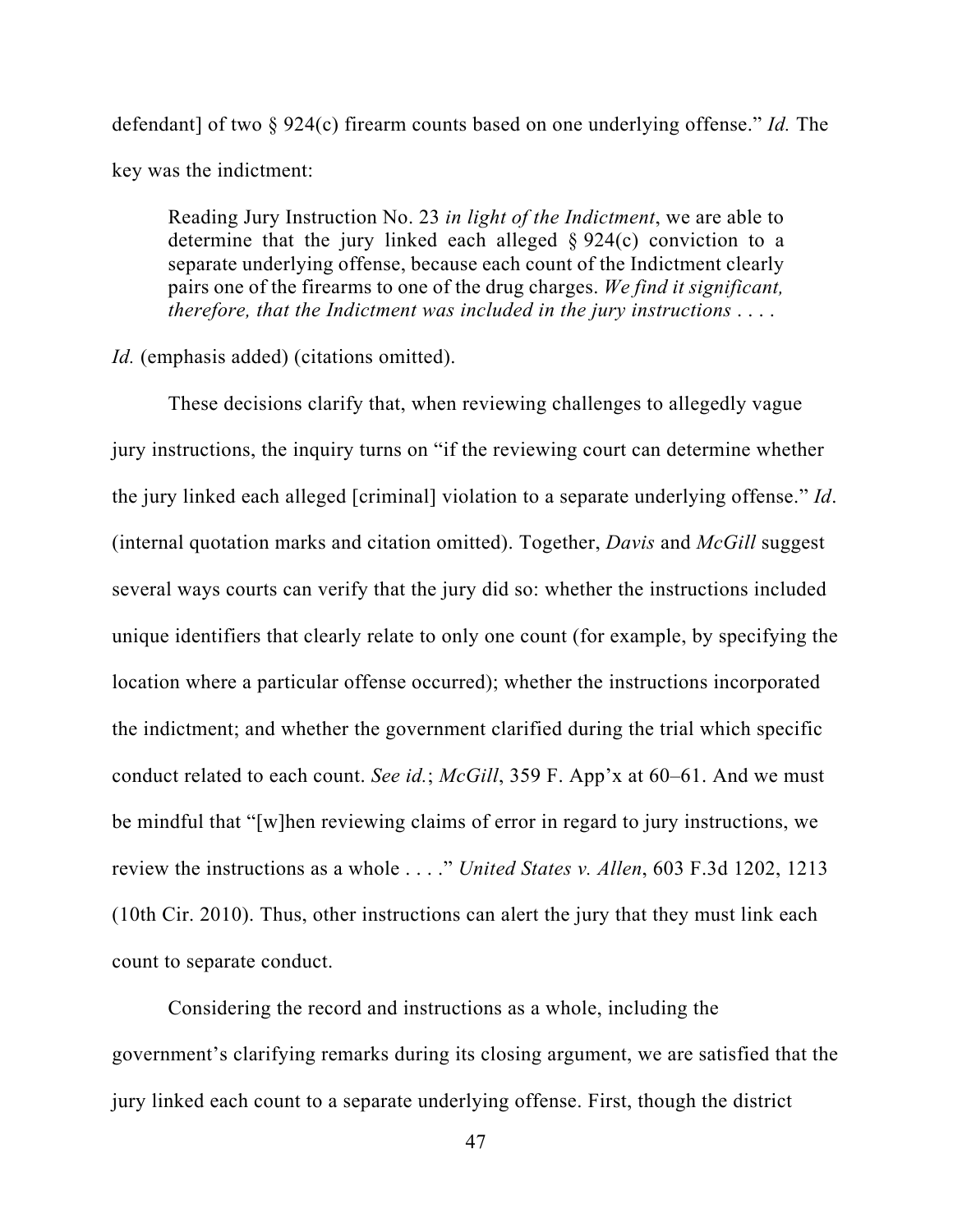court didn't include the Indictment in the jury's instruction packet, it did read the Indictment aloud to the jurors at the start of jury selection and again at the start of the trial. And, as Perrault concedes, the Indictment meaningfully separated the counts. For example, the Indictment informed the jury that counts 1 and 2 charged Perrault with twice sexually abusing Doe 1 at the Base, and count 7 charged Perrault with sexually abusing Doe 1 at Santa Fe National Cemetery. The jurors twice heard the Indictment's language clarifying that each count referred to separate acts of abuse at different locations.

Second, Instruction 14 further clarified that each count related to separate conduct:

*A separate crime* is charged against Mr. Perrault *in each count* of the Indictment. You must separately consider the evidence against Mr. Perrault *as to each count* and return a separate verdict for each count.

Your verdict as to any one count . . . should not influence your verdict as to any other counts.

R. vol. 1 at 506 (emphasis added).

Third, though Instructions 16 and 17 referenced multiple counts in single instructions, the verdict form separated each of the counts. This would have again suggested to the jury that it had to identify separate conduct to find Perrault guilty of each count.

Fourth, in its closing argument, the government reviewed each of the counts, linking the specific evidence that supported each count. For example, in discussing counts 1, 2, and 7, the government directed the jury to Doe 1's testimony: "He said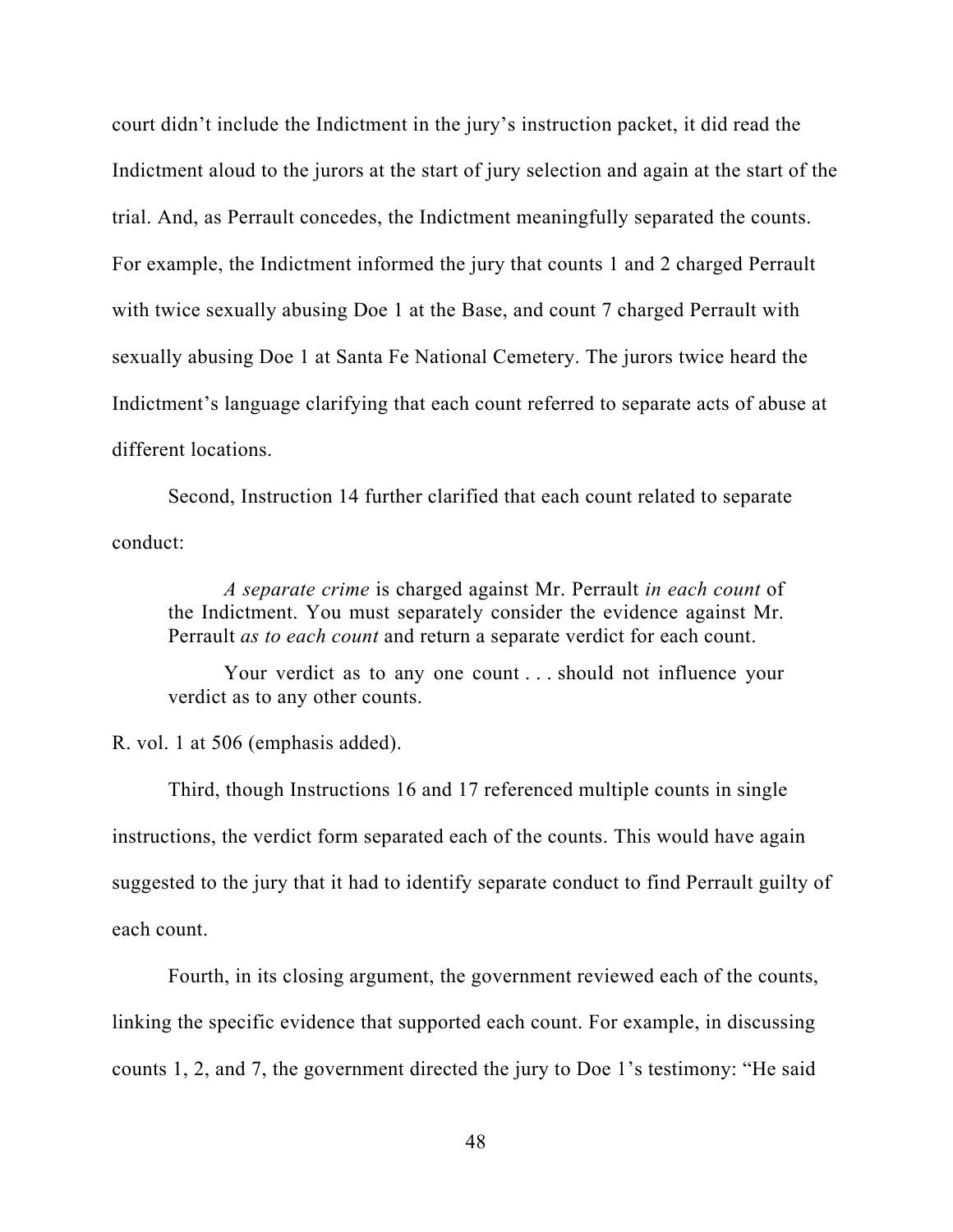that the Defendant put his fingers in his rectum several times, at the base, at the cemetery. While at the base, different times, in the chapel, in the car, in the parking lot field area. So you've got enough evidence on Counts 1, 2 and 7." R. vol. 3 at 1803. This highlighted separate acts of sexual abuse in distinct locations. With regard to counts 3 and 6, the government again referenced Doe 1's testimony and distinguished the counts based on separate conduct at separate locations—one count for the sexual abuse at the Base and one count for the abuse at Santa Fe National Cemetery. Based on the above, we're confident the jury linked each count to separate acts of sexual abuse.

 Even so, we agree with Perrault that the jointly submitted instructions weren't ideal. Perhaps the simplest, most effective revision would have been to include a separate jury instruction for each count. Or the district court could have stuck with the parties' proposed Instruction 1, which included the Indictment. The Indictment would have reminded the jury that several of the counts took place in different locations and that each count related to a distinct charge of sexual abuse.

But even if we concluded that the district court erred by failing to make the instructions clearer, we couldn't conclude that the error was plain—"obvious under current well-settled law"—as required when conducting plain-error review. *Chavez-Morales*, 894 F.3d at 1214. Perrault directs us to no authority from either the Supreme Court or our Circuit holding that a district court erred by referencing multiple counts in a single instruction or by failing to include the indictment as part of the jury instructions. Though this case demonstrates the perils of that course, our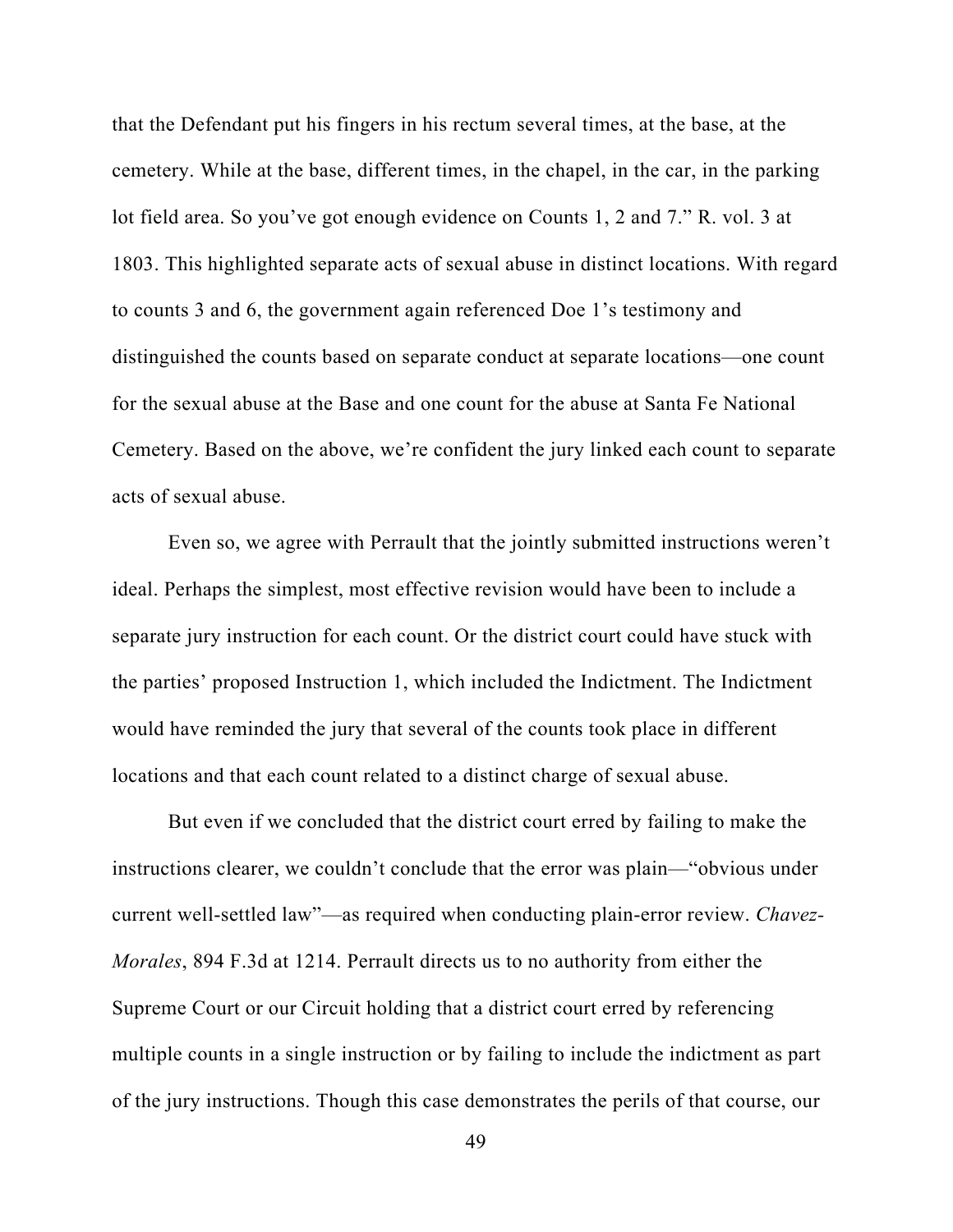precedents compel us to uphold the instructions when, as here, we can see how the jury linked individual counts to separate conduct. *See McGill*, 359 F. App'x at 60–61; *Davis*, 55 F.3d at 520.

Finally, even if Perrault managed to clear the first two hurdles of plain error review, he couldn't surmount the third, which requires a showing that the error affected his substantial rights. *United States v. Mendoza*, 698 F.3d 1303, 1310 (10th Cir. 2012). To prove that the district court's error affected his substantial rights, Perrault has the burden to show "a reasonable probability that, but for the error claimed, the result of the proceeding would have been different." *Id.* (quoting *United States v. Weiss*, 630 F.3d 1263, 1274 (10th Cir. 2010)). "A reasonable probability is a probability sufficient to undermine confidence in the outcome." *United States v. Rosales-Miranda*, 755 F.3d 1253, 1258 (10th Cir. 2014) (citation omitted). "We therefore must ask whether we are in doubt that," had the jury received clearer jury instructions, it would not have convicted Perrault of all seven counts. *See id.*

We are confident that, even if the district court had given the jury instructions revised as Perrault suggests, the jury would have returned the same guilty verdict. Doe 1's testimony—bolstered by seven Rule 414 witnesses' testimony—provided ample evidence to support the jury's guilty verdict. Doe 1 testified that Perrault sexually abused him on dozens of occasions, including at least ten times at both the Base and the Santa Fe National Cemetery. The jury obviously found Doe 1 credible. Perrault fails to explain why the jury would believe Doe 1's allegations about some but not all of the incidents of sexual abuse. And even beyond Doe 1's testimony, the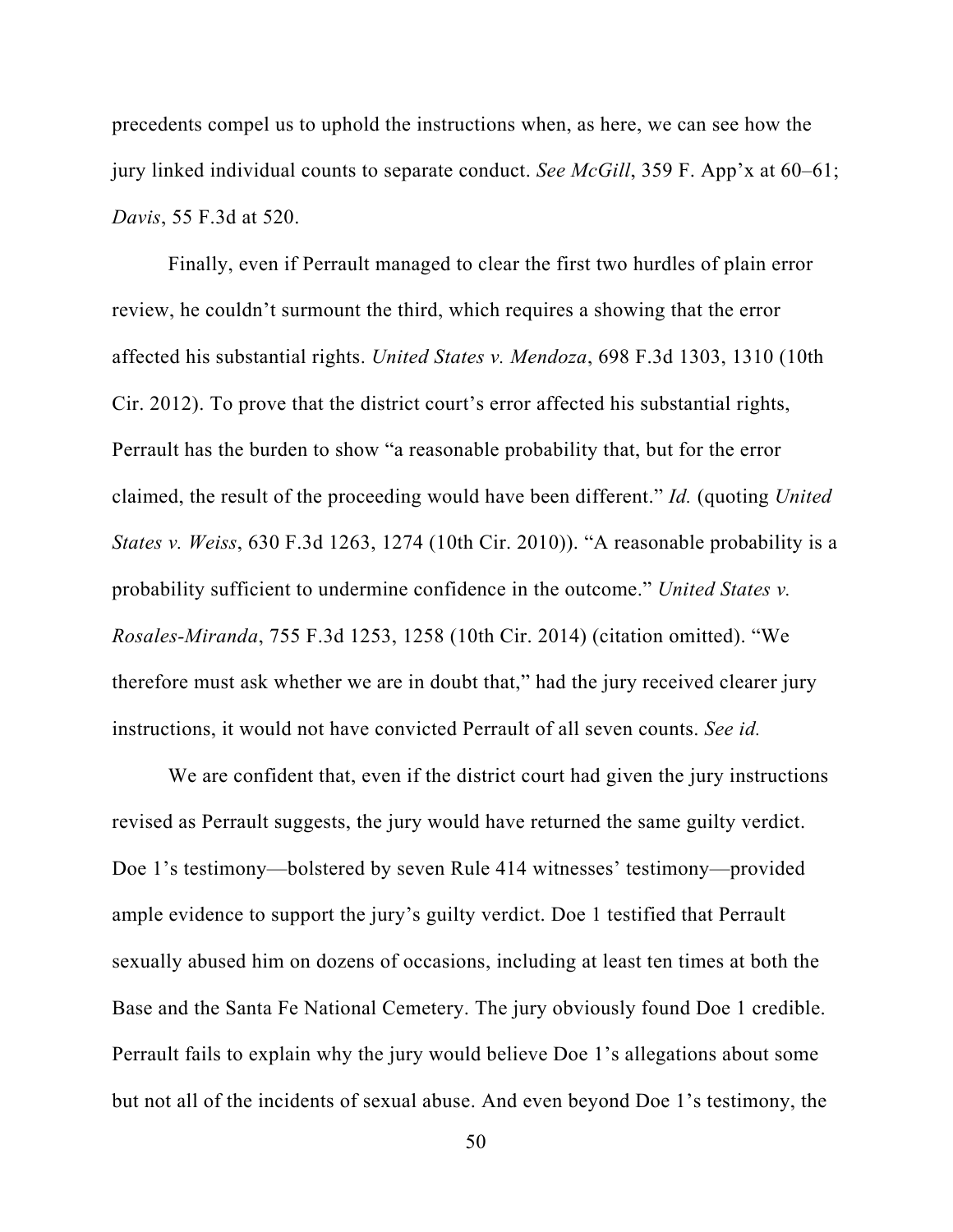government submitted compelling evidence that Perrault had admitted abusing other boys. In the face of this considerable evidence, Perrault fails to persuade us of a reasonable probability the outcome would have been different with better instructions.<sup>20</sup>

## **IV. The District Court Didn't Plainly Err by Enhancing Perrault's Sentence for Obstructing Justice**

Perrault argues that the district court erroneously included an obstruction-ofjustice enhancement in calculating his advisory guideline range. Perrault concedes that he failed to object to the enhancement, but he maintains that his challenge meets plain-error review. So he must demonstrate plain error that affected his substantial rights and seriously affected the fairness and integrity of the proceeding. *See Chavez-Morales*, 894 F.3d at 1214. Though we agree with Perrault that the district court erred by applying the obstruction-of-justice enhancement for his flight to Morocco, we affirm on a different ground.<sup>21</sup>

<sup>&</sup>lt;sup>20</sup> Perrault also argues that, because "counts 1, 2 and 7 for sexual abuse by digital penetration [18 U.S.C.  $\S$  2241(c)] subsume counts 4 and 5 for sexual contact [18 U.S.C.  $\S 2244(a)(5)$ ,]... conviction on both results in double jeopardy." Appellant's Opening Br. at 51 (citation omitted). But Perrault concedes that "[t]his court has not determined whether digital sexual abuse subsumes digital sexual contact as a lesser included offense." *Id.* at 52 (citation omitted). Thus, because we're reviewing for plain error, we needn't take up this argument—any error wouldn't have been "plain."

<sup>&</sup>lt;sup>21</sup> The government argues that Perrault's argument "is so conclusory that this Court should consider the argument waived." Appellee's Answer Br. at 42 (citation omitted). But we view Perrault's argument as concise, not conclusory, and deserving of our review.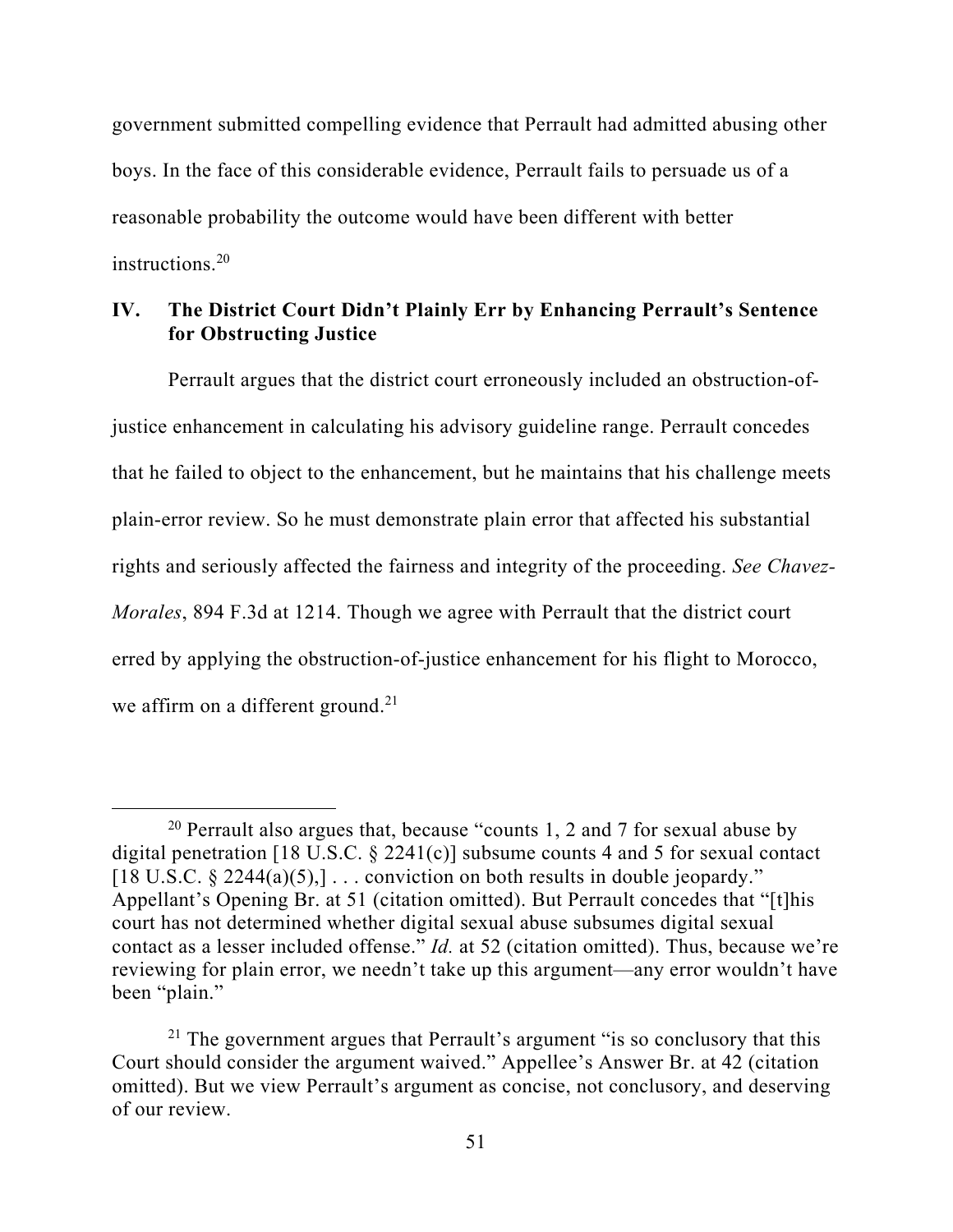The PSR states: "After Perrault discovered an investigation against him was initiated, he obstructed justice by taking a sabbatical and leaving the country." R. vol. 2 at 223. The PSR then recommends adding two offense levels to each of the seven counts when calculating Perrault's sentence. The district court adopted the PSR's guidelines calculation, placing Perrault at an offense level of 40. Because his criminal-history category was I, the advisory guideline range was 292 to 365 months. On counts 1-4, 6, and 7 the district court sentenced Perrault to a 365-month prison term. On count 5, it sentenced him to a concurrent term of 120 months.

But we conclude that the PSR improperly recommended applying the obstruction enhancement for Perrault's flight to Morocco. Under the applicable guideline, sentencing courts impose a two-level adjustment for obstructing justice when "the defendant willfully obstructed or impeded, or attempted to obstruct or impede, the administration of justice during the investigation, prosecution, or sentencing of the instant offense." U.S. Sentencing Guidelines Manual § 3C1.1 (U.S. Sentencing Comm'n 1991). The application notes provide that the adjustment is not warranted based on a defendant's "avoiding or fleeing from arrest." *Id.* cmt. n.4(d).

As mentioned, § 3C1.1 applies to obstructive conduct "during the investigation, prosecution, or sentencing of the instant offense." *United States v. Gacnik*, 50 F.3d 848, 851 (10th Cir. 1995); *see also United States v. Stolba*, 357 F.3d 850, 852 (8th Cir. 2004) ("We conclude that an obstruction adjustment was unavailable . . . because no official investigation relating to Mr. Stolba's offenses was underway when he directed Ms. Morgan to delete the computer files. Section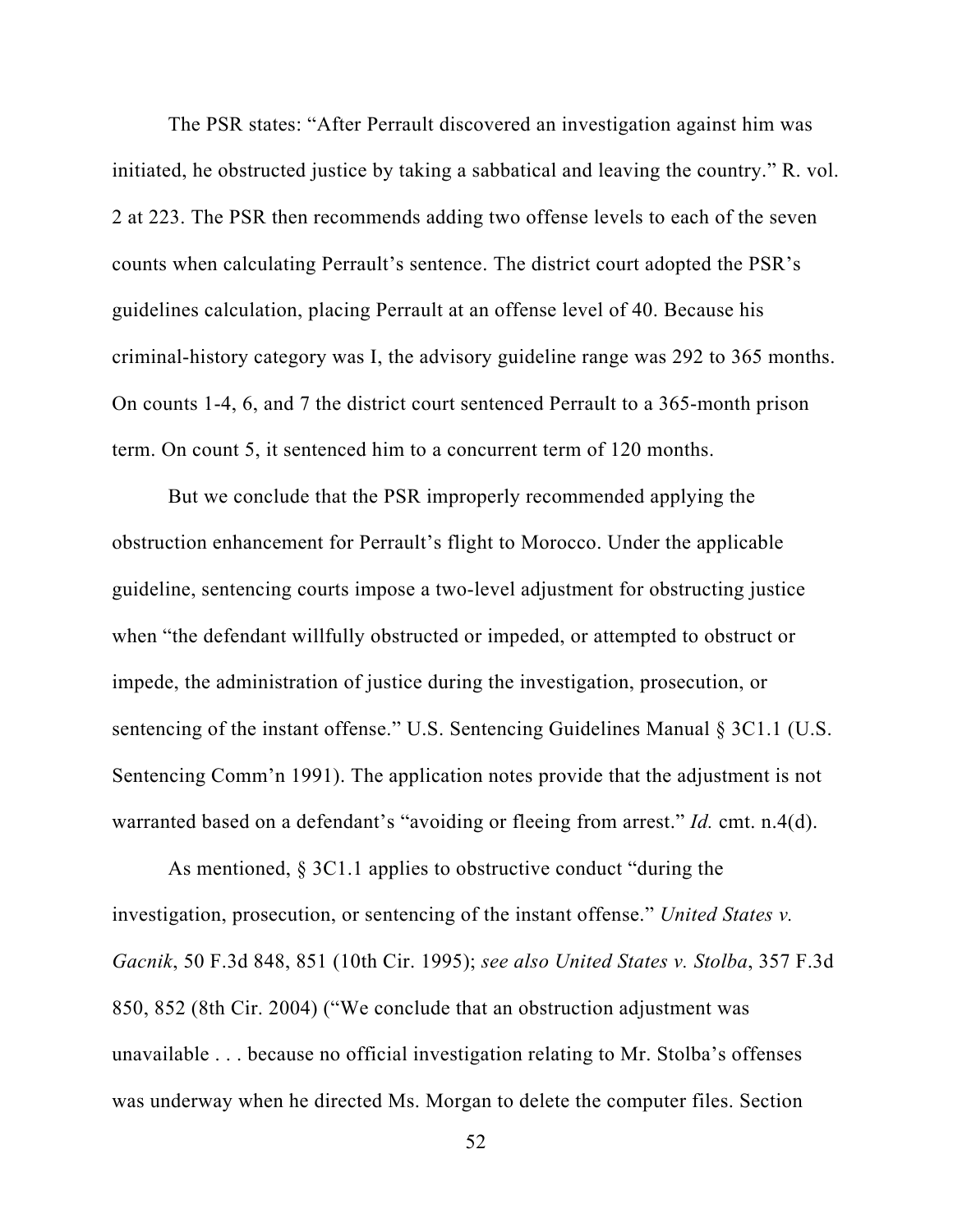3C1.1 unambiguously requires obstructive conduct to have occurred 'during' investigation, prosecution, or sentencing, and at the time that Mr. Stolba directed Ms. Morgan to delete the files, no governmental entity had started investigating or even become aware of Mr. Stolba's fraudulent conduct.").

Here, the government never established that law enforcement had even begun investigating Perrault when he fled the country. On appeal, it merely asserts that "Perrault knew he was under investigation when he fled to Morocco." Appellee's Answer Br. at 43. But like the PSR, the government omits who was investigating. It was a local reporter, not any governmental entity, who had begun investigating claims about Perrault's misconduct. Though the reporter's investigation likely precipitated Perrault's flight, that situation doesn't meet § 3C1.1's plain language.

The government's arguments fail to persuade us otherwise. It cites two cases to establish that defendants who have fled arrest warrants receive the obstruction enhancement. But in both cases, the defendant fled *after* he had previously been arrested and had been released pending trial. *See United States v. Glenn*, 166 F.3d 1222 (10th Cir. 1999) (unpublished table decision); *United States v. Cisneros*, 846 F.3d 972, 974–75 (7th Cir. 2017). Because law enforcement had begun criminal investigations at the time the defendants fled arrest, those decisions comport with § 3C1.1's plain language requiring that the obstruction of justice occur "during" an investigation, prosecution, or sentencing. *See Gacnik*, 50 F.3d at 852.

But we affirm on a different ground. *See Spring Creek Expl. & Prod. Co., LLC v. Hess Bakken Inv., II, LLC*, 887 F.3d 1003, 1032–33 (10th Cir. 2018) ("[W]e may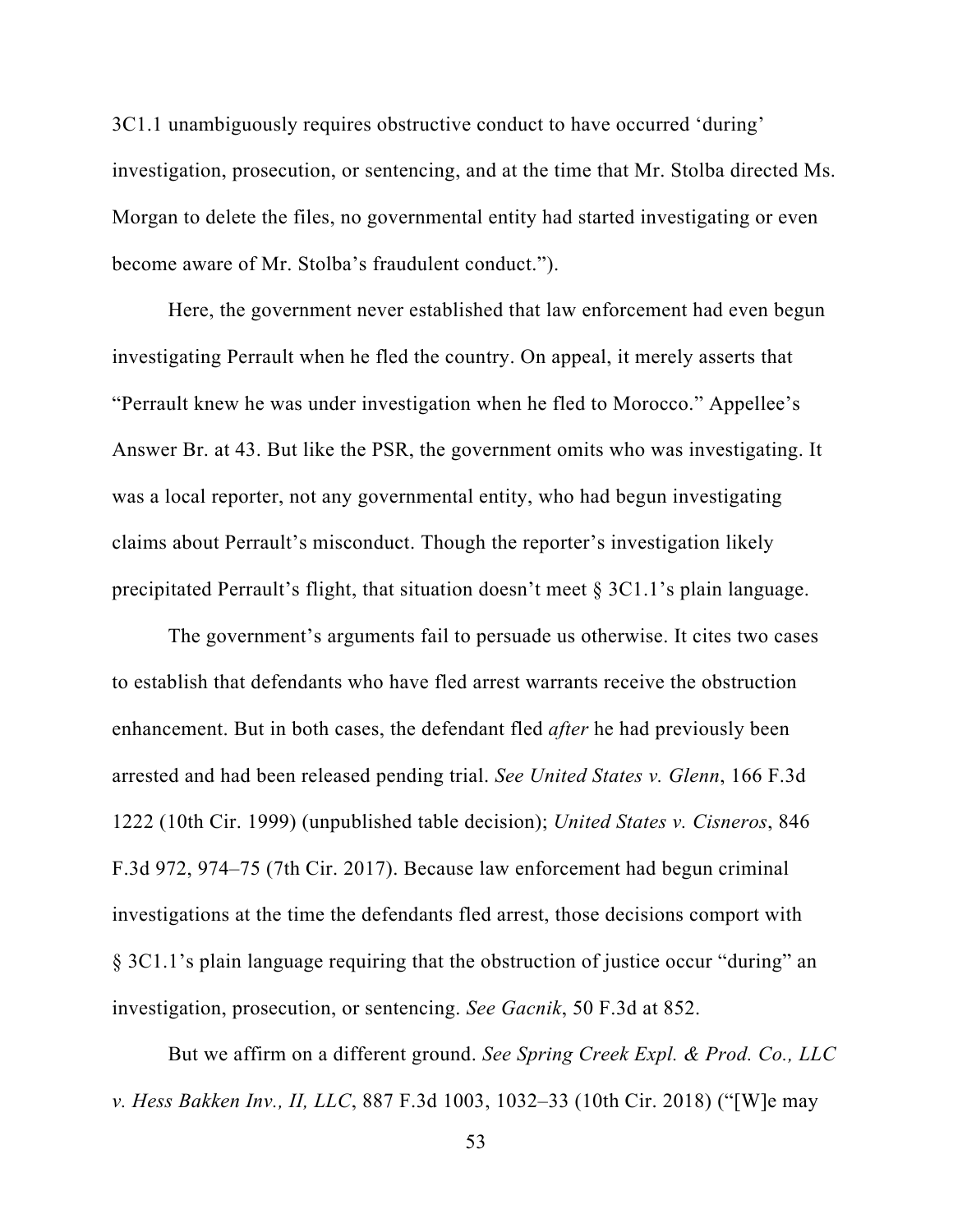affirm the district court for any reason supported by the record." (quoting *Amro v. Boeing Co.*, 232 F.3d 790, 796 (10th Cir. 2000))). Though the government focused its argument on Perrault's leaving the country (before law enforcement had launched an investigation), we're more concerned with his failure to return voluntarily to stand trial. Other circuits have concluded that putting the government to the expense and hassle of retrieving a defendant from a foreign country constitutes obstruction of justice. *See United States v. Nduribe*, 703 F.3d 1049, 1050–51 (7th Cir. 2013) (affirming the district court's applying an obstruction enhancement when the defendant had "delayed his apprehension by five years and during that period put the government to the expense of searching for him on three continents before finally procuring his arrest and extradition, which undoubtedly involved our government's active participation in the extradition proceeding"); *see also United States v. Carty*, 264 F.3d 191, 195 (2d Cir. 2001) (upholding application of obstruction enhancement in part because the defendant "did not return to the United States after being ordered to do so by a D.E.A. agent"). We agree with those decisions that this kind of conduct ordinarily triggers the obstruction enhancement.

Here, even after he was detained by the Moroccan government at the United States' request, Perrault fought his removal from Morocco. *See* R. vol. 3 at 1425:24– 25 ("Morocco agreed to expel him from the country, so we [i.e., FBI agents] had to go over there to recover him."). He even wrote a letter to Morocco's King, pleading for permission to stay in Morocco. By then, Perrault was well-aware of the charges against him. But he still put the government to the expense and trouble of retrieving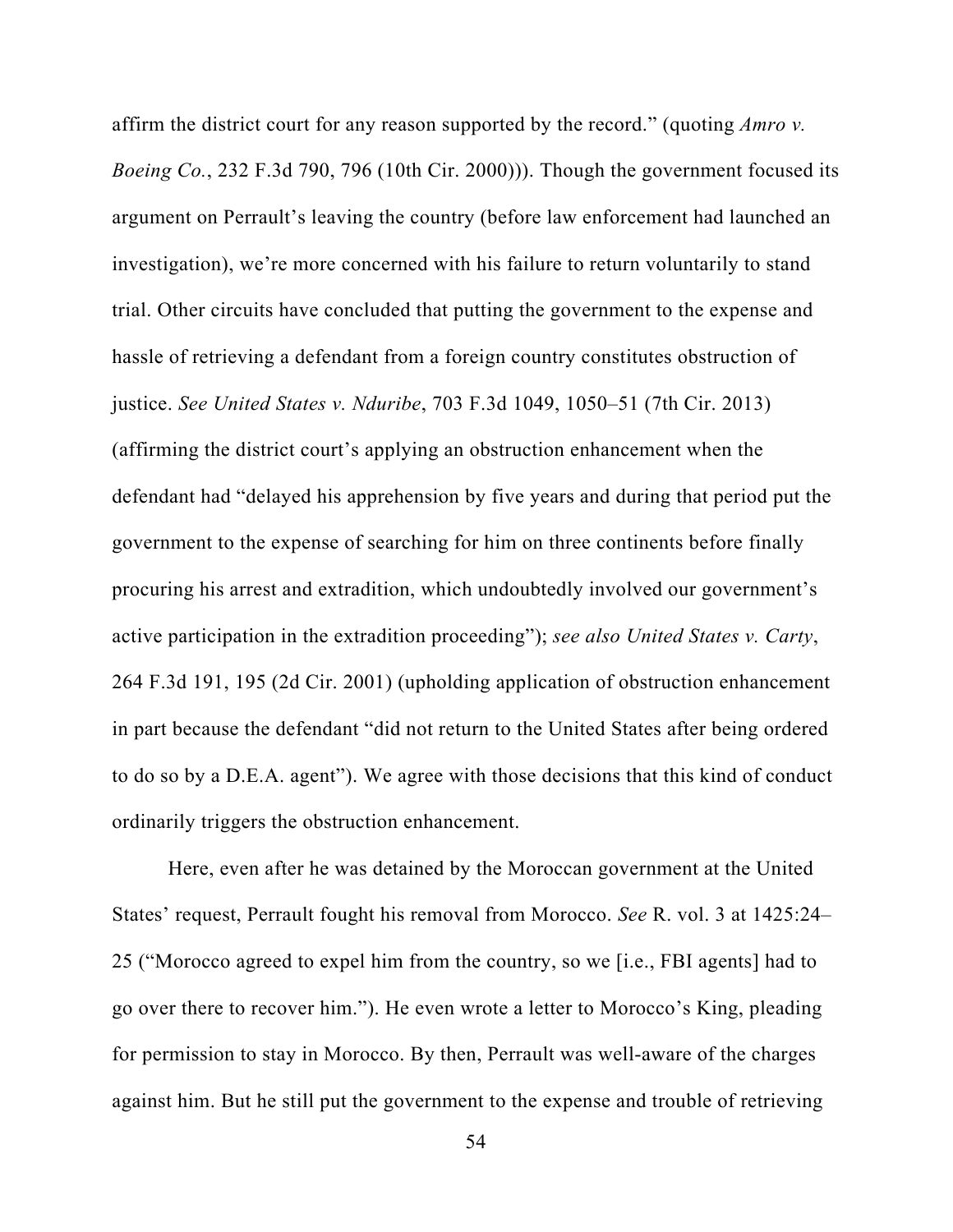him from abroad. This supports the district court's imposing the obstruction-ofjustice enhancement, and we affirm on that basis.

## **V. Perrault Fails to Demonstrate That Cumulative Error Tainted His Trial**

#### **A. Standard of Review**

A cumulative-error analysis "is an extension of the harmless-error rule." *United States v. Rivera*, 900 F.2d 1462, 1469 (10th Cir. 1990) (en banc). This doctrine recognizes that "[t]he cumulative effect of two or more individually harmless errors has the potential to prejudice a defendant to the same extent as a single reversible error." *Id.* To assess that possibility, we "aggregate[] all errors found to be harmless and analyze[] whether their cumulative effect on the outcome of the trial is such that collectively they can no longer be determined to be harmless." *Grant v. Royal*, 886 F.3d 874, 954 (10th Cir. 2018) (quoting *Hooks v. Workman*, 689 F.3d 1148, 1194 (10th Cir. 2012)). Unless the court identifies at least two harmless errors, we will decline to undertake a cumulative-error analysis. *Hooks*, 689 F.3d at 1195.

### **B. There Was No Cumulative Error**

Besides the alleged errors already discussed, $^{22}$  Perrault argues that two additional errors tainted his trial. He asserts that the district court erred by

 $22$  In arguing for cumulative error, Perrault repackages his arguments that the Rule 414 witnesses were overly prejudicial and that the jury instructions lacked clarity. Because we have already addressed those arguments above, we don't separately consider them here.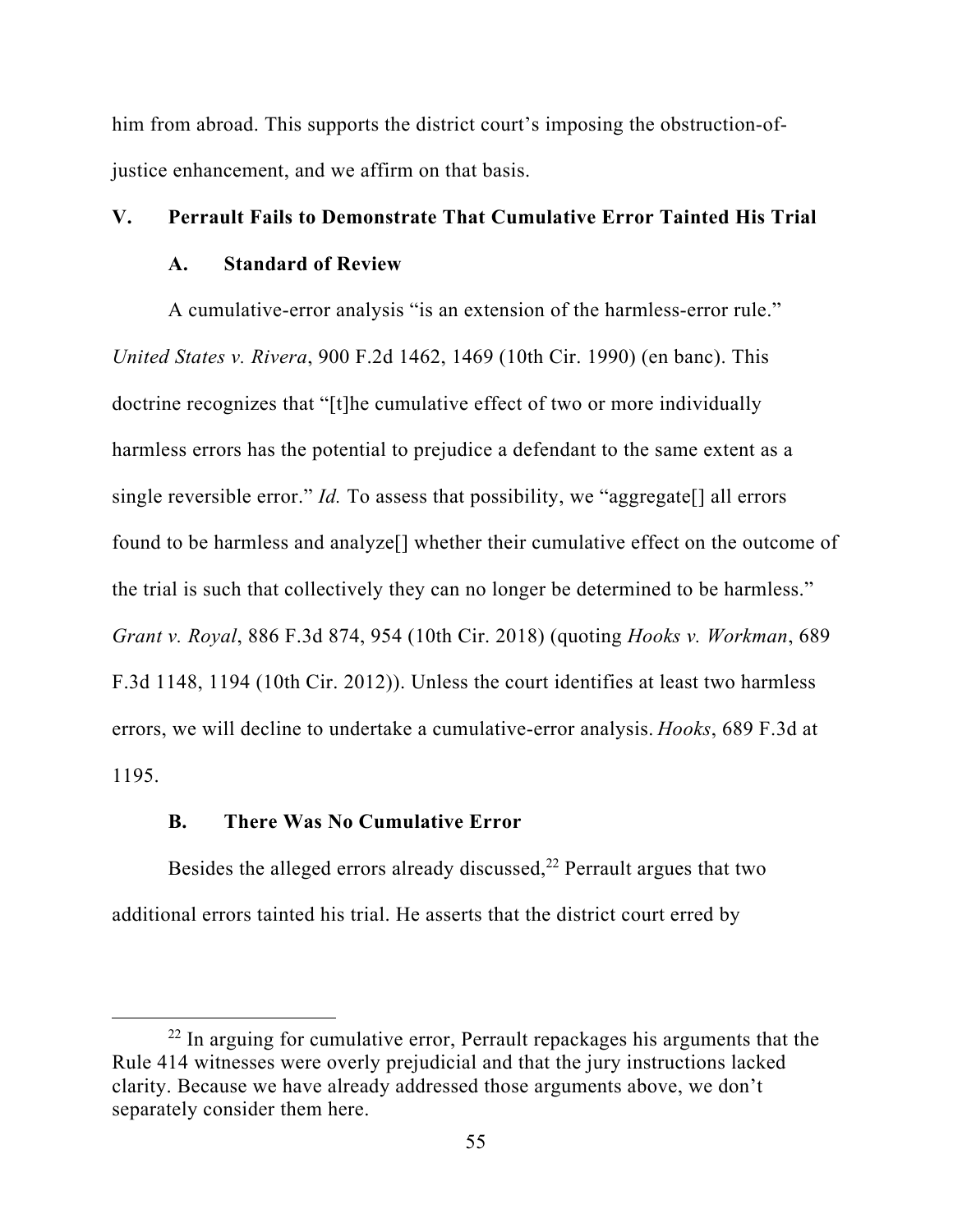(1) denying his motion for a continuance and (2) denying his motion for a mistrial. Neither argument has merit.

We review for an abuse of discretion the district court's decision to deny Perrault's motion for a continuance, *United States v. Toombs*, 574 F.3d 1262, 1268 (10th Cir. 2009), and his motion for a mistrial, *United States v. Wells*, 739 F.3d 511, 533 (10th Cir. 2014). We will reverse only if we have "a definite and firm conviction that the lower court has made a clear error of judgment or exceeded the bounds of permissible choice in the circumstances." *United States v. Hargrove*, 911 F.3d 1306, 1316 (10th Cir. 2019) (citation omitted).

### **1. The District Court Acted Within Its Discretion in Denying Perrault's Motion for a Continuance**

Perrault asserts that "[n]o attorney could have prepared adequately for this trial in six-months." Reply Br. at 25. According to Perrault, the district court's denying his third motion to continue prejudiced his trial preparation. We disagree.

The district court granted (at least in part) two of Perrault's three motions for a continuance. The court originally scheduled Perrault's trial for November 26, 2018. But the district court granted Perrault's first unopposed motion to postpone the trial by three months to February 25, 2019. In January 2019, Perrault filed a second motion to continue, asking for another ninety-day extension. The district court granted an extension of just over thirty days and rescheduled the trial for April 1, 2019.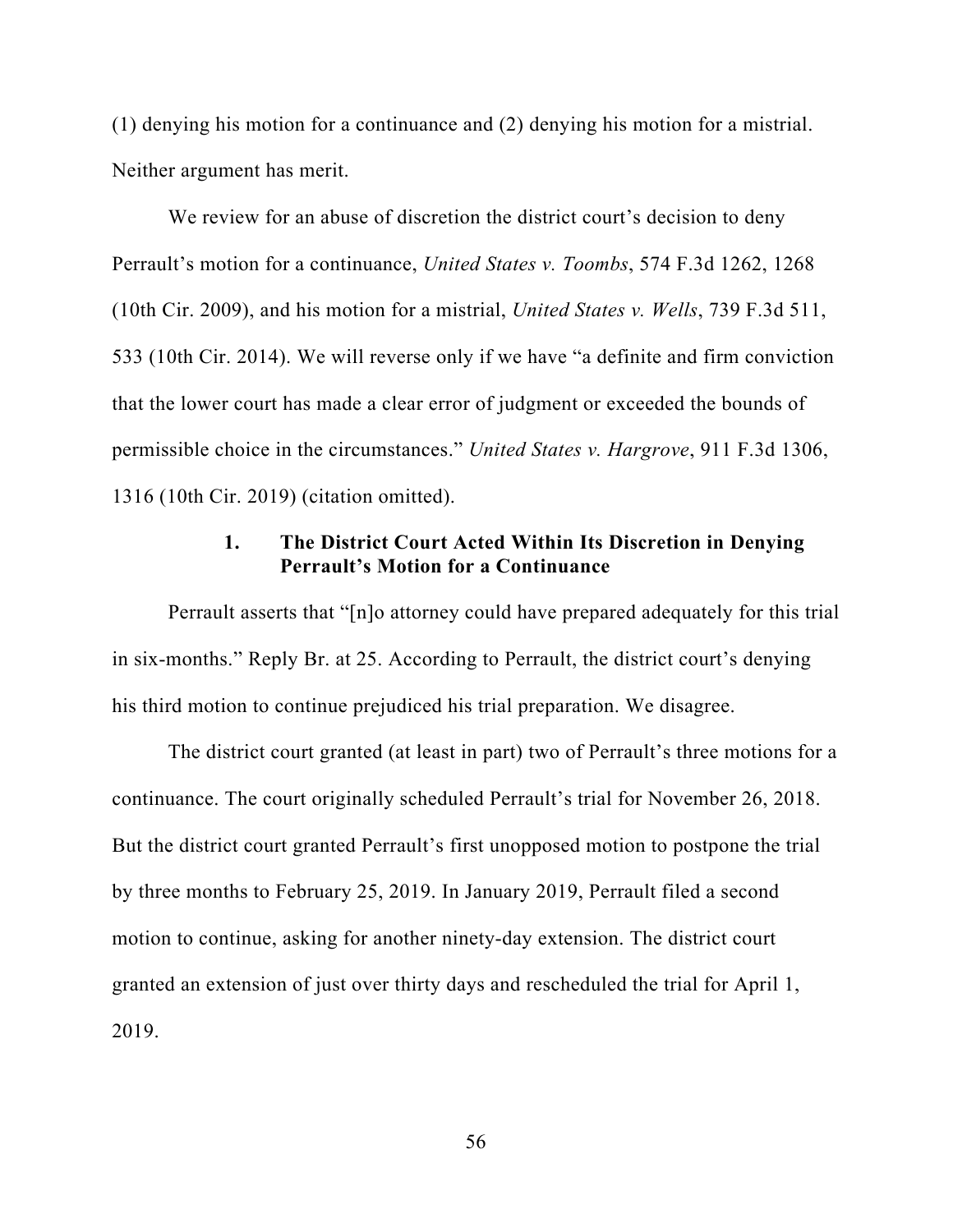But when Perrault moved for a third time to continue the trial an additional forty-five days, the district court denied the motion. It determined that Perrault had failed to meet the *Toombs* requirements because he had failed to explain "what further investigation is necessary or what possible motions might be filed." R. vol. 1 at 366. Under *Toombs*, "short, conclusory statements lacking in detail" are "insufficient" to justify a continuance under the ends-of justice exception to the Speedy Trial Act. 574 F.3d at 1271–72.

Perrault offered only conclusory statements to the district court, and that's all he offers now. He continues to rest on his assertion that it was "obvious" that his trial counsel couldn't adequately prepare for his trial in six months. Reply Br. at 25. Yet he never explains what he would have done with the extra time or how the denial of his request for a continuance prejudiced his trial preparation. Given Perrault's inability to articulate why he needed additional time to prepare, the district court acted within its discretion in denying his third motion for a continuance.

## **2. The District Court Didn't Err in Denying Perrault's Motion for a Mistrial**

When attempting to impeach Perrault's character witness, a friend of his, the government queried, "When [Perrault] returned to the United States in 2018, you visited him in jail; isn't that right?" R. vol. 3 at 1633. Perrault immediately moved for a mistrial, arguing that the question violated Perrault's presumption of innocence. Though the district court acknowledged that the question "should not have been asked," it denied Perrault's motion for a mistrial. *Id.* at 1649, 1651. Considering the